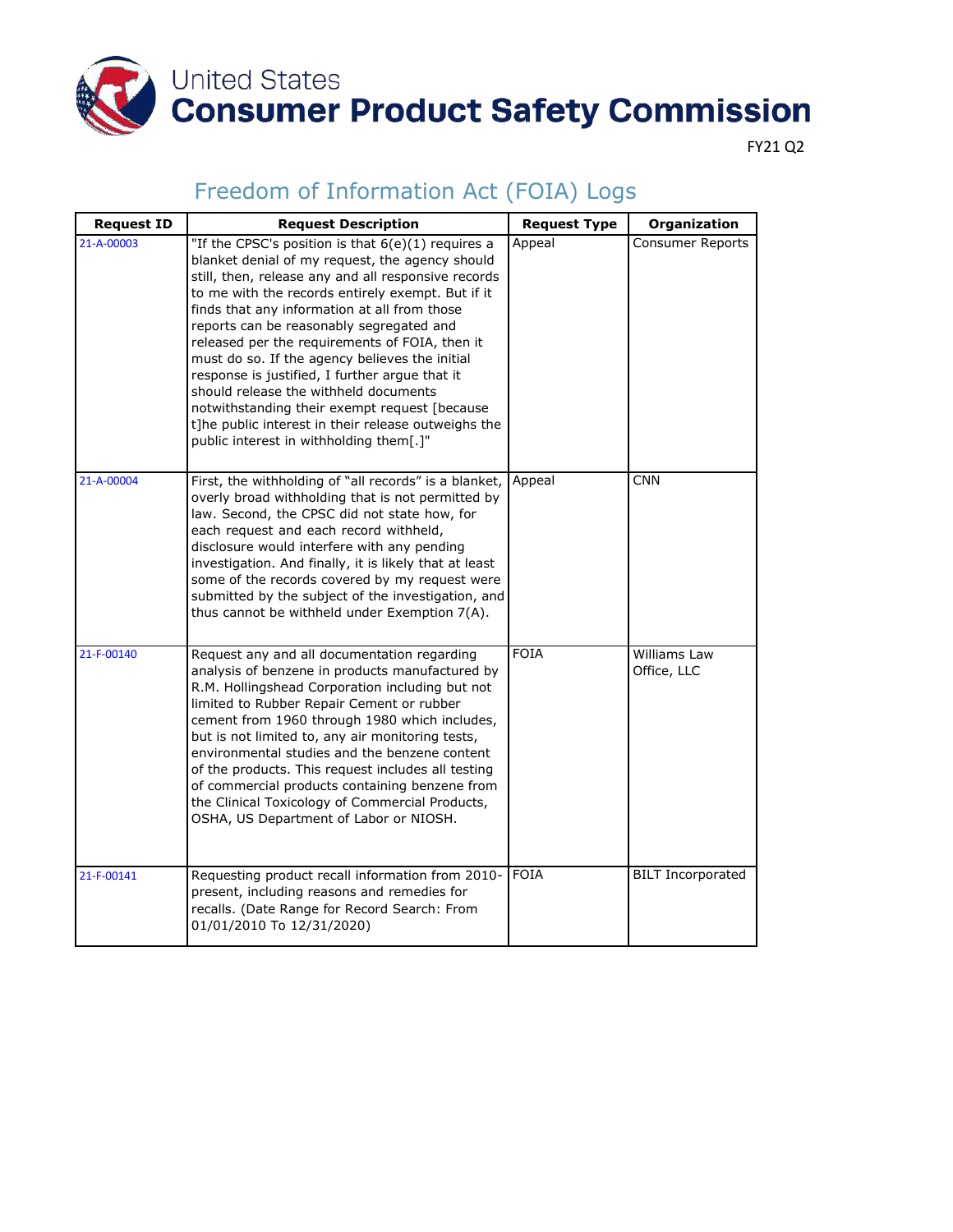

| 21-F-00142 | I am requesting detailed information on the size<br>and shape of the toy objects that caused deaths<br>in children for the most recent 5 years. These<br>deaths are detailed in the CPSC's "Toy-Related<br>Deaths and Injuries" documents published each<br>year, but size information is not always provided.<br>(Date Range for Record Search: From<br>01/01/2015 To 12/31/2019)                                                                | <b>FOIA</b> | <b>Underwriters</b><br>Laboratories, Inc |
|------------|---------------------------------------------------------------------------------------------------------------------------------------------------------------------------------------------------------------------------------------------------------------------------------------------------------------------------------------------------------------------------------------------------------------------------------------------------|-------------|------------------------------------------|
| 21-F-00143 | We are requesting records regarding recall 18-<br>055, (Westinghouse Portable Generators Recalled<br>by MWE Investments Due to Fire Hazard). We<br>would like the records pertaining to what the<br>identified defect was, and what the implemented<br>repair was, and any evidence that shows that a<br>change was made to the design going forward to<br>eliminate this defect (Date Range for Record<br>Search: From 01/05/2015 To 12/01/2021) | <b>FOIA</b> |                                          |
| 21-F-00144 | Request a copy of the final report, report of<br>investigation, closing memo, referral memo,<br>closing letter, closing memo or other conclusory<br>document for each investigation closed by the<br>CPSC Office of Inspector General in Calendar<br>Year 2020. You may limit this request if you<br>prefer to substantiated allegations.                                                                                                         | <b>FOIA</b> |                                          |
| 21-F-00145 | I am requesting to know what makeup and hair<br>care product brands, Donald Trump uses.                                                                                                                                                                                                                                                                                                                                                           | <b>FOIA</b> | Massage                                  |
| 21-F-00146 | Records that were released in response to the<br>previous FOIA requests #s (including the original<br>FOIA request): 20-F-00115, 20-F-00026, 20-F-<br>00045, 20-F-00112, 19-F-00020, 17-F-00443,<br>17-F-00461, 17-F00546, 17-F00631, 17-F-<br>00234, 17-F-00304, 17-F-00310, 17-F-00063,<br>14-F-00367,                                                                                                                                          | <b>FOIA</b> | Consumer Reports                         |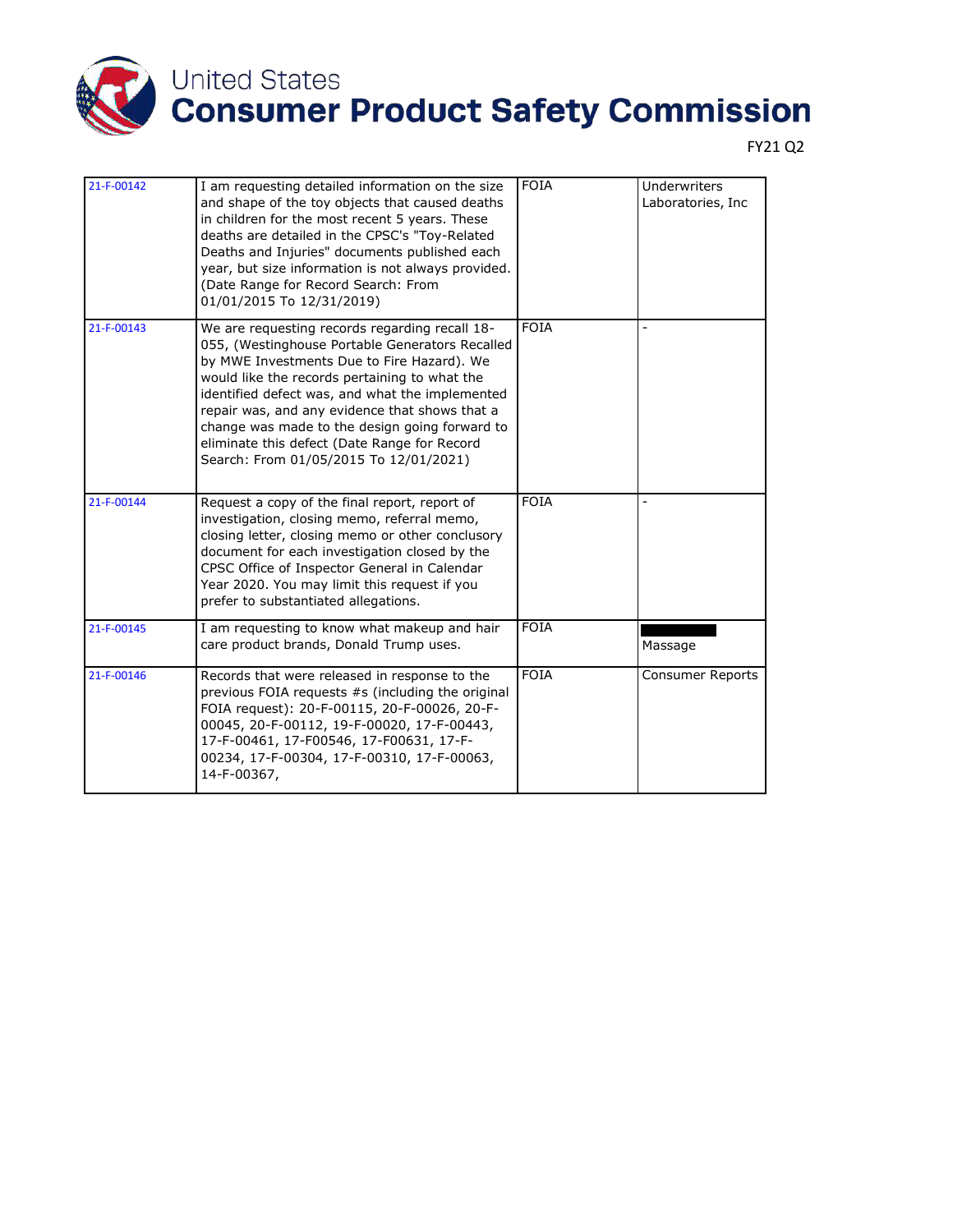

|                          |                                                                                                                                                                                                                                                                                                                                                                                                                                                                                                                                                                                                                                                                                                                                                                                                                                                                                                                                                                                                                                                                                                                                                                                                                                                                                                                                                                                                                                                                                                                                                                                                                                                        | <b>FOIA</b>                |                                        |
|--------------------------|--------------------------------------------------------------------------------------------------------------------------------------------------------------------------------------------------------------------------------------------------------------------------------------------------------------------------------------------------------------------------------------------------------------------------------------------------------------------------------------------------------------------------------------------------------------------------------------------------------------------------------------------------------------------------------------------------------------------------------------------------------------------------------------------------------------------------------------------------------------------------------------------------------------------------------------------------------------------------------------------------------------------------------------------------------------------------------------------------------------------------------------------------------------------------------------------------------------------------------------------------------------------------------------------------------------------------------------------------------------------------------------------------------------------------------------------------------------------------------------------------------------------------------------------------------------------------------------------------------------------------------------------------------|----------------------------|----------------------------------------|
| 21-F-00147               | Hello, I am writing to request further details<br>surrounding the below fatal incidents mentioned<br>in the CPSC report: "Toy-Related Deaths and<br>Injuries Calendar Year 2019", authored by Angie<br>Qin. This information is used only for safety<br>research and the creation of product<br>specifications; as such I do not need any<br>Personal Identification Information (PII). 1.3<br>incidents involving choking on a toy-rubber ball,<br>toy portion of a pacifier, toy dart) (incident from<br>2017-2018) 2. 1 incident involving ingestion of a<br>small plastic ball (incident from 2017-2018) 3. 1<br>incident involving strangulation on a kite string<br>(incident from 2017-2018) 4. A 16-month-old girl<br>placed a small, round, toy object in her mouth<br>and inhaled when the mother reached to remove<br>the toy. 5. A 20-month-old boy with a history of<br>chronic bronchitis became unresponsive at<br>homeAn autopsy revealed that a small, blue<br>plastic ball obstructed the victim's airway. 6. A 3-<br>year-old boy was found cold and unresponsive in<br>his bed An autopsy revealed a small, gray<br>plastic, rock-shaped toy was completely blocking<br>the victim's proximal airway. 7. A 2-year-old girl<br>was heard choking by her mother, who could not<br>dislodge the object and called 911. The mother<br>stated she believed that her daughter choked on<br>a pink toy, diamond-shaped lip gloss ring and<br>that the victim disassembled the toy before<br>swallowing it. Any questions, please don't<br>hesitate to ask. Sincerely,<br>(Date Range for Record<br>Search: From 01/01/2017 To 12/31/2020) |                            | Mondelez<br>International              |
| 21-F-00148<br>21-F-00149 | Hello, I am writing to request further details<br>surrounding the below fatal incident mentioned in<br>the CPSC report: "Toy-Related Deaths and<br>Injuries Calendar Year 2019", authored by Angie<br>Qin. This information is used only for safety<br>research and the creation of product<br>specifications; as such I do not need any<br>Personal Identification Information (PII). 1. A 3-<br>year-old boy passed from choking on one of the<br>rocks from a 12-piece construction play set. Any<br>questions, don't hesitate to ask. Sincerely,<br>(Date Kange for Kecord<br>Search: From 01/01/2017 To 12/31/2020)<br>Requesting my WAPS score from 2009 in order to                                                                                                                                                                                                                                                                                                                                                                                                                                                                                                                                                                                                                                                                                                                                                                                                                                                                                                                                                                             | <b>FOIA</b><br><b>FOIA</b> | Mondelez<br>International<br>Air Force |
|                          | complete my correction of military records (Date<br>Range for Record Search: From 01/01/2008 To<br>12/31/2009)                                                                                                                                                                                                                                                                                                                                                                                                                                                                                                                                                                                                                                                                                                                                                                                                                                                                                                                                                                                                                                                                                                                                                                                                                                                                                                                                                                                                                                                                                                                                         |                            |                                        |
| 21-F-00150               | Following up on status of FOIA Request #21-F-<br>00090. (Date Range for Record Search: From<br>11/02/2020 To 01/20/2021)                                                                                                                                                                                                                                                                                                                                                                                                                                                                                                                                                                                                                                                                                                                                                                                                                                                                                                                                                                                                                                                                                                                                                                                                                                                                                                                                                                                                                                                                                                                               | <b>FOIA</b>                | Kearns Duffy &<br>Vaccaro              |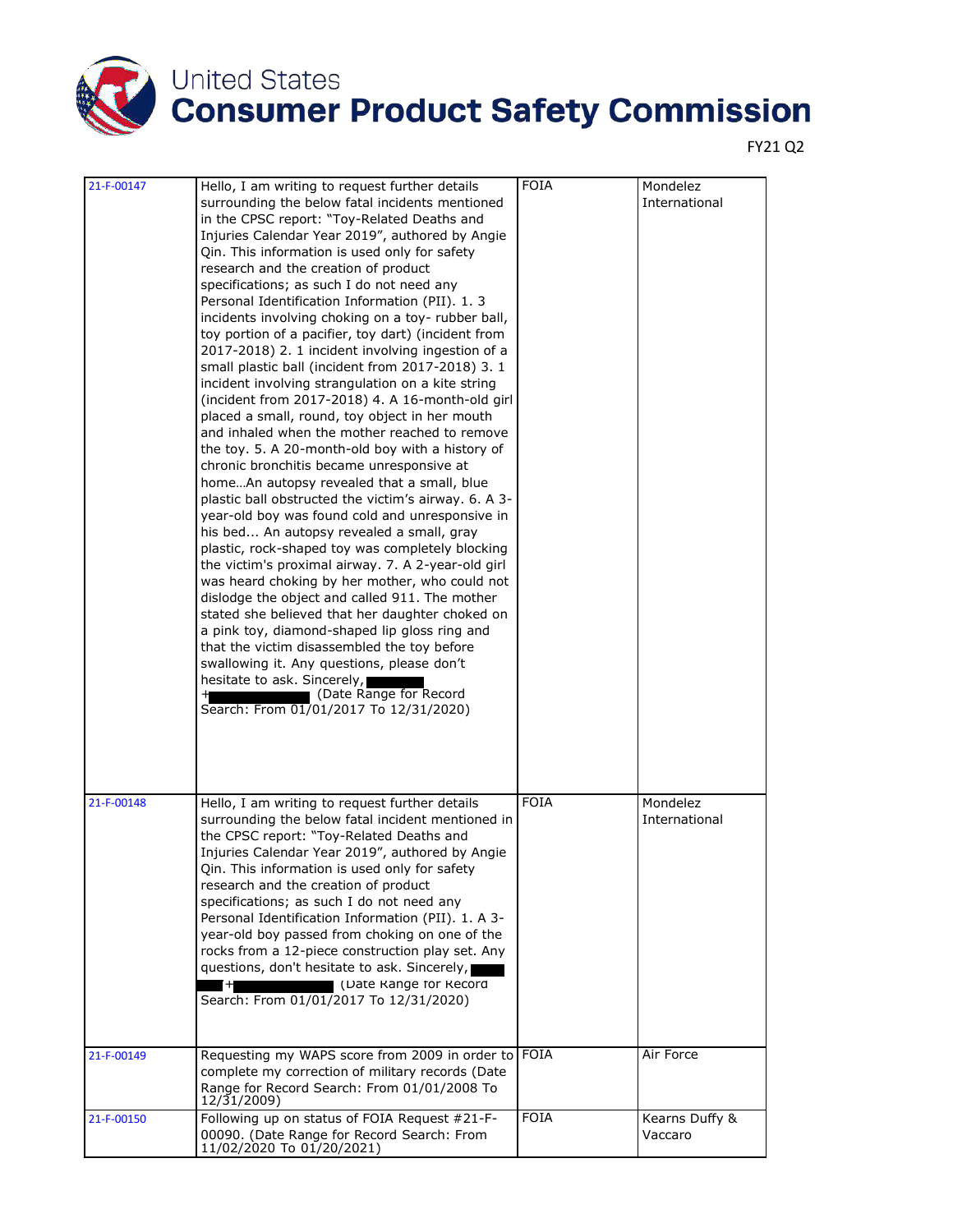

| 21-F-00151 | Following up on status of FOIA Request #21-F-<br>00091 (Date Range for Record Search: From<br>11/02/2020 To 01/20/2021)                                                                                                                                                                                                                                                                                                                                                                                                                                                                                                                                                                                                                                                                                                                                                                                                                                                                                                          | <b>FOIA</b> | Kearns Duffy &<br>Vaccaro                |
|------------|----------------------------------------------------------------------------------------------------------------------------------------------------------------------------------------------------------------------------------------------------------------------------------------------------------------------------------------------------------------------------------------------------------------------------------------------------------------------------------------------------------------------------------------------------------------------------------------------------------------------------------------------------------------------------------------------------------------------------------------------------------------------------------------------------------------------------------------------------------------------------------------------------------------------------------------------------------------------------------------------------------------------------------|-------------|------------------------------------------|
| 21-F-00153 | Request a copy of the final report, report of<br>investigation, closing memo, referral memo,<br>closing letter, closing memo or other conclusory<br>document for each investigation closed by the<br>CPSC Office of Inspector General in Calendar<br>Year 2020. You may limit this request if you<br>prefer to substantiated allegations.                                                                                                                                                                                                                                                                                                                                                                                                                                                                                                                                                                                                                                                                                        | <b>FOIA</b> | $\overline{a}$                           |
| 21-F-00154 | I am writing to follow up on our prior CPRA<br>request. Your letter indicated that certain records<br>were being withheld including portions of the<br>incident report and presumably our client's death<br>certificate. Can you please send us the records<br>relating to our client,<br>, and any<br>investigation conducted by your agency and/or<br>final reports relating to the investigation?                                                                                                                                                                                                                                                                                                                                                                                                                                                                                                                                                                                                                             | <b>FOIA</b> | THE KINDLEY<br>FIRM, APC                 |
| 21-F-00155 | We are requesting copies of all complaints<br>submitted on a .50 caliber muzzle loader from<br>Savage Arms dated 1/1/2012 to 12/31/2020                                                                                                                                                                                                                                                                                                                                                                                                                                                                                                                                                                                                                                                                                                                                                                                                                                                                                          | <b>FOIA</b> | The Barnes Firm -<br>Rochester           |
| 21-F-00156 | Request a copy of each deliverable report under<br>Contract CPSC-D-17-0001, Task Order<br>61320618F1014. The subject of the report or<br>reports is nanomaterials. If this report is for<br>some reason not available, then I also request a<br>copy of all correspondence (emails and letters)<br>between University and Cincinnati and CPSC<br>regarding this Task Order, during the time period<br>January 1, 2020 and the present.                                                                                                                                                                                                                                                                                                                                                                                                                                                                                                                                                                                           | <b>FOIA</b> | <b>WRC - TV NBC</b><br>Washington        |
| 21-F-00157 | FOIA Request for CPSC Recall 21-022 related to<br>Alliance Outdoor Products Climbing Treestands;<br>1. Any documents related to CPSC Recall 21-022<br>related to Silent Adrenaline Treestands and<br>Apache Treestands dated November 4, 2020 (see<br>Recall notice attached for your convenience). If a<br>timeframe is needed, please search from January<br>1, 2008 to present; 2. Any documents provided<br>to or by Alliance Outdoor Products or Alliance<br>Outdoor Group to the Consumer Product Safety<br>Commission ("CPSC") related to recall number 21-<br>022; 3. Any correspondence between Alliance<br>Outdoor Products or Alliance Outdoor Group and<br>the CPSC related to recall number 21-022; 4.<br>Any documents listing claims or lawsuits related<br>to CPSC recall number 21-022; 5. Any<br>memoranda or reports of other incidents related<br>to recall 21-022; 6. A complete copy of the CPSC<br>file for recall 21-022; and 7. Any consumer<br>complaints or claims related to CPSC recall 21-<br>022. | <b>FOIA</b> | <b>HARRIS LOWRY</b><br><b>MANTON LLP</b> |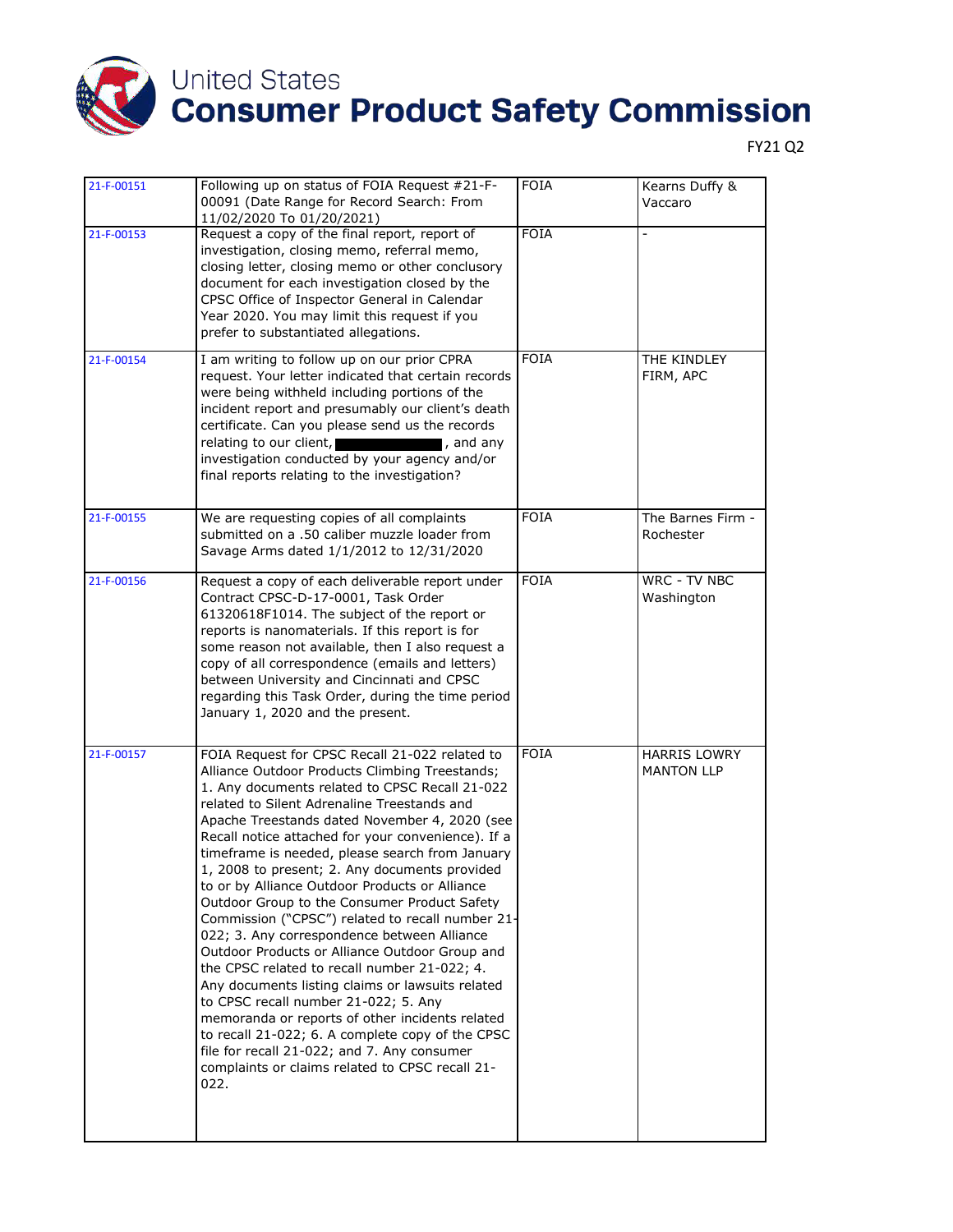

| 21-F-00158 | We are requesting any and all documentation and FOIA<br>communications regarding Waupaca Elevator's<br>October 25, 2018 recall of its residential<br>elevators. (Date Range for Record Search: From<br>01/01/2018 To 01/25/2021)                                                                                                                                                                                                                                                                                                                                        |             | Rhine Law Firm, PC                        |
|------------|-------------------------------------------------------------------------------------------------------------------------------------------------------------------------------------------------------------------------------------------------------------------------------------------------------------------------------------------------------------------------------------------------------------------------------------------------------------------------------------------------------------------------------------------------------------------------|-------------|-------------------------------------------|
| 21-F-00159 | We are requesting records regarding an incident<br>that occurred on 6/28/14 when an individual by<br>the name of $\blacksquare$<br>sustained injuries<br>during use of Bird Brain Fuel Gel. Please forward<br>us any and all documentation in your possession,<br>including statements, notes, communications,<br>findings, reports, or summaries in your<br>possession relating to this incident The event in<br>question was being investigated by Jay D.<br>Hammond at your Plymouth, MA office. (Date<br>Range for Record Search: From 01/01/2014 To<br>01/27/2021) | <b>FOIA</b> | Kiernan Trebach                           |
| 21-F-00160 | I would like to request a copy of the Enforcement   FOIA<br>Guide used by the Office of Compliance for<br>evaluating children's toys regulated under the<br>FHSA. I believe the FHSA is under section 5 of<br>the Guide. I would like the complete section of<br>the guide pertaining to toys. There is no date<br>range for the Guide. It is maintained in the Office<br>of Compliance.                                                                                                                                                                                |             | <b>Consumer Safety</b><br>Consultancy LLC |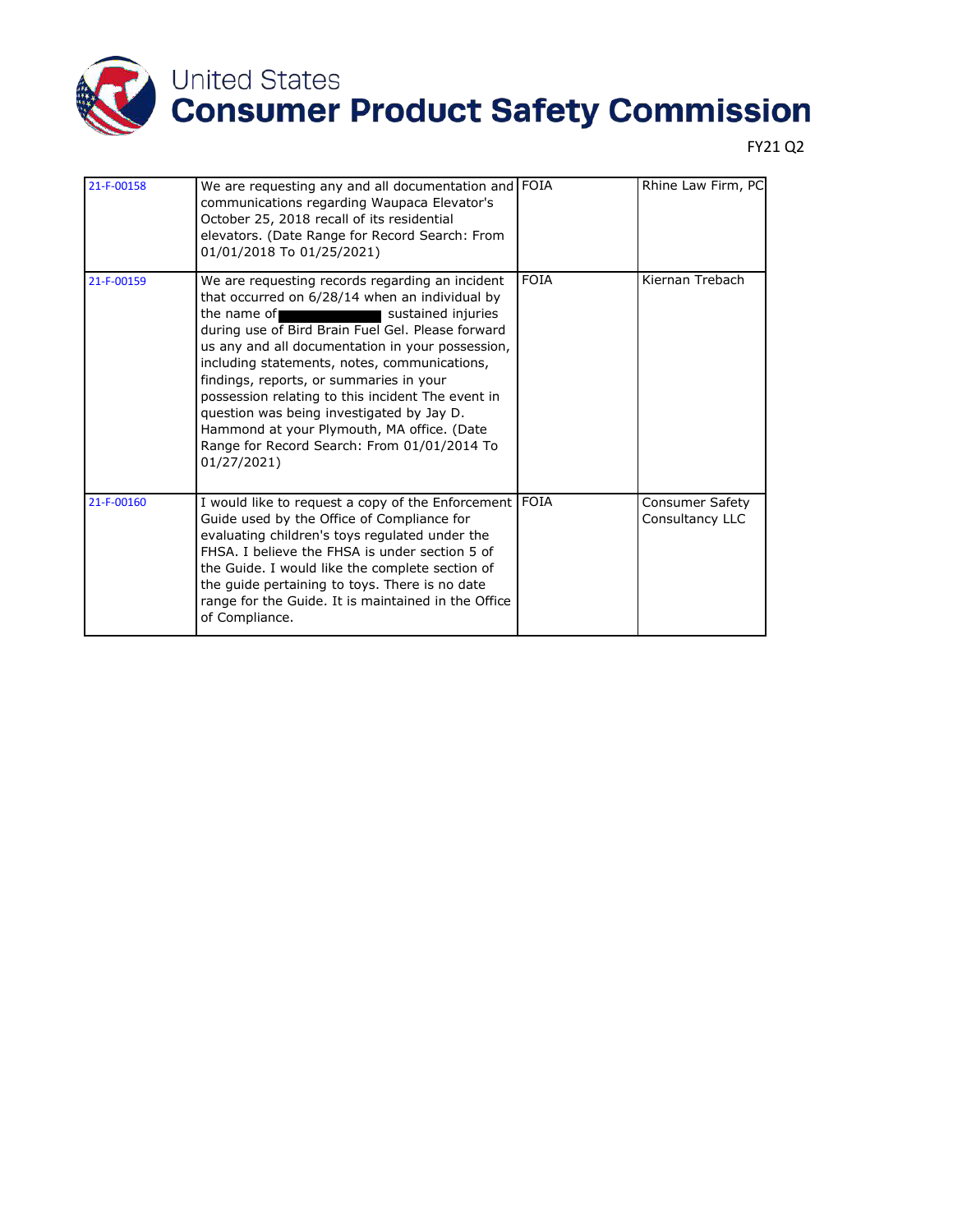

| 21-F-00161 | American Oversight requests that your agency<br>produce the following records within twenty<br>business days: 1. Copies of any SF-50 forms for<br>Jonathan Midgett, reflecting any change in<br>position or title, including when they entered or<br>left a position. 2. Records sufficient to identify<br>any requests to OPM (including any approvals,<br>rejections, or other responses from OPM) to<br>appoint the individual specified in part 1 to a<br>permanent competitive, non-political excepted<br>service, or career SES position (including but not<br>limited to any pre-appointment request checklist<br>forms OPM 5000 or 5001, or other forms used<br>for any such request, documentation submitted<br>with any such request, and decisions conveyed in<br>response to any such request). 3. Records<br>sufficient to identify any requests to OPM<br>(including any approvals, rejections, or other<br>responses from OPM) under 5 CFR § 3318(a),<br>$(c)(1)$ , for approval to pass over a preference<br>eligible or object to an eligible for the position of<br>Consumer Ombudsman (including but not limited<br>to any forms SF-62 or other forms used for any<br>such request, documentation submitted with any<br>such request, and decisions conveyed in response<br>to any such request). 4. Records sufficient to<br>identify the number of applicants to the position<br>specified in request 3. 5. The resume or<br>curriculum vitae (CV) submitted by the individual<br>specified in part 1 in connection with any<br>application or consideration for the position of<br>specified in part 3. 6. Records reflecting all<br>postings soliciting applications for the position<br>specified in part 3. | <b>FOIA</b> | American<br>Oversight |
|------------|--------------------------------------------------------------------------------------------------------------------------------------------------------------------------------------------------------------------------------------------------------------------------------------------------------------------------------------------------------------------------------------------------------------------------------------------------------------------------------------------------------------------------------------------------------------------------------------------------------------------------------------------------------------------------------------------------------------------------------------------------------------------------------------------------------------------------------------------------------------------------------------------------------------------------------------------------------------------------------------------------------------------------------------------------------------------------------------------------------------------------------------------------------------------------------------------------------------------------------------------------------------------------------------------------------------------------------------------------------------------------------------------------------------------------------------------------------------------------------------------------------------------------------------------------------------------------------------------------------------------------------------------------------------------------------------------------------------------------------------|-------------|-----------------------|
| 21-F-00162 | Cpsc case #201217HCC1212 Report from 1/21<br>(Date Range for Record Search: From<br>01/01/2021 To 01/27/2021)                                                                                                                                                                                                                                                                                                                                                                                                                                                                                                                                                                                                                                                                                                                                                                                                                                                                                                                                                                                                                                                                                                                                                                                                                                                                                                                                                                                                                                                                                                                                                                                                                        | <b>FOIA</b> |                       |
| 21-F-00163 | Request the 2006 and 2007 annual FOIA report<br>for the Consumer Product Safety Commission.<br>There are links to the reports on the website;<br>however, the links are not working correctly.<br>https://www.cpsc.gov/s3fs-<br>public/pdfs/foia_foia07.pdf<br>https://www.cpsc.gov/s3fs-<br>public/pdfs/foia_foia06.pdf                                                                                                                                                                                                                                                                                                                                                                                                                                                                                                                                                                                                                                                                                                                                                                                                                                                                                                                                                                                                                                                                                                                                                                                                                                                                                                                                                                                                             | <b>FOIA</b> | $\overline{a}$        |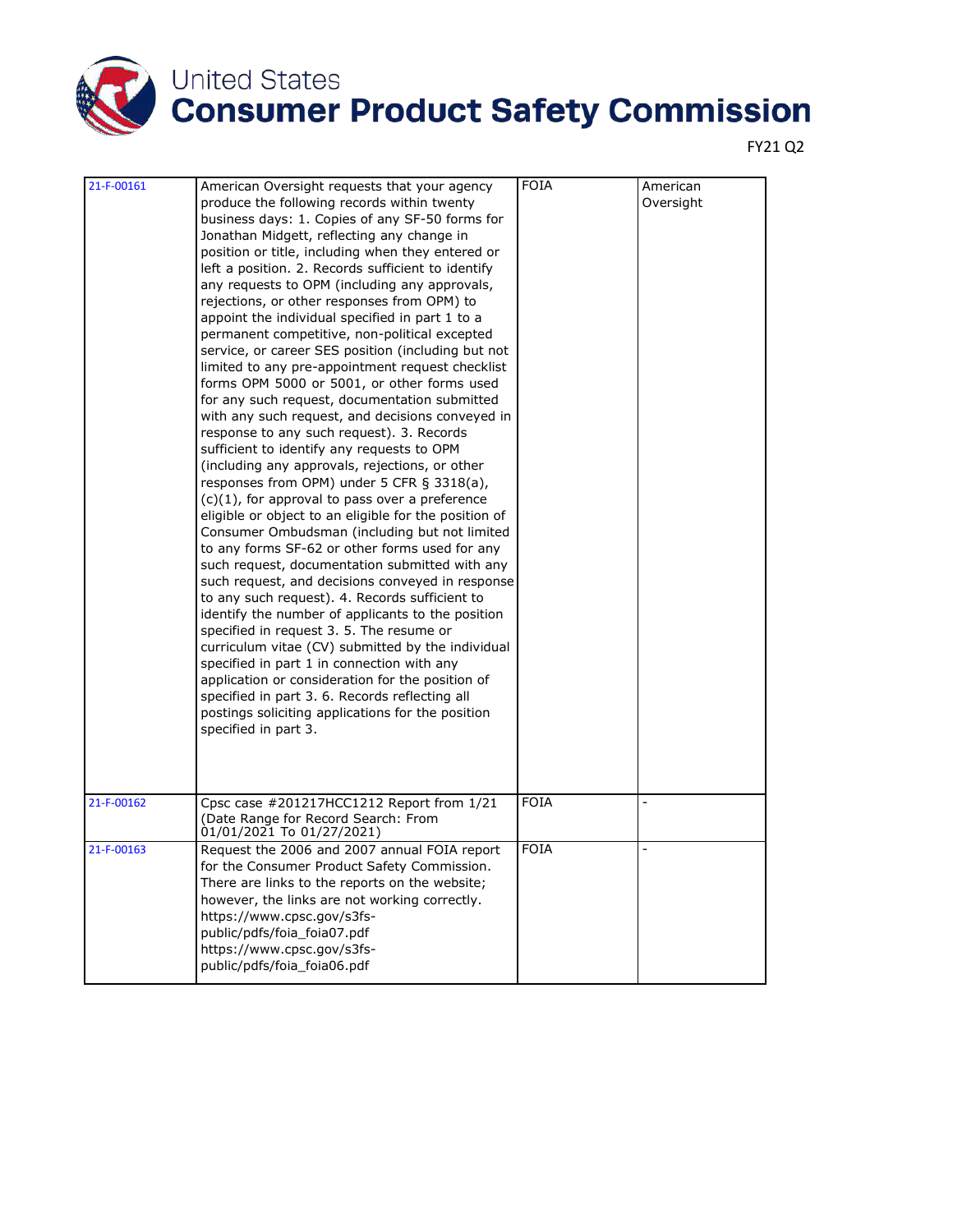

| 21-F-00164 | Our office has been retained to represent the<br>interests of Swagway LLC with respect to<br>litigation for an incident that occurred on<br>December 19, 2017 allegedly involving the above<br>referenced product. Pursuant to the Freedom of<br>Information Act, I am requesting copies of the<br>entire file of the CPSC pertaining to the Swagway<br>Self-balancing Scooters/Hoverboard, including,<br>but not limited to reports, witness statements,<br>photographs and videos taken during any<br>investigation.                                 | <b>FOIA</b> | McCoy Leavitt<br>Laskey LLC      |
|------------|--------------------------------------------------------------------------------------------------------------------------------------------------------------------------------------------------------------------------------------------------------------------------------------------------------------------------------------------------------------------------------------------------------------------------------------------------------------------------------------------------------------------------------------------------------|-------------|----------------------------------|
| 21-F-00165 | Request any and all records regarding recall<br>and/or accidents regarding: GE Healthcare 3000<br>North Grandview Blvd. W440 Waukesha, WI<br>53188 Giraffe Bedded Warmer and/or Panda iRes<br>Warmer GEHC Rec. 32067 Urgent Medical Device<br>Correction/Recall dated 3/14/19                                                                                                                                                                                                                                                                          | <b>FOIA</b> | JOHNSON LAW,<br><b>PLC</b>       |
| 21-F-00166 | I request a copy of each email in the email<br>accounts of each person in the CPSC Office of<br>Legislative Affairs, which contains ANY of the<br>following words: CAPITAL, CAPITOL, POLICE,<br>ATTACK, MOB, VIOLENCE, or TRUMP. I limit this<br>request to emails on January 6 and January 7th.<br>Please include TO, FROM and CC emails. You may<br>omit compilations of news clippings. I am<br>researching the violent and deadly attack on our<br>Nation's Capitol and on Congress and its impact.<br>This is a noncommercial individual request. | <b>FOIA</b> |                                  |
| 21-F-00167 | Any and all documents exchanged between CPSC<br>and Ferguson Enterprises, LLC (formerly known<br>as Ferguson Enterprises, Inc.) with respect to<br>recalls and/or product advisories related to FNW<br>4 inch PVC and CPVC true union ball valve<br>products during the timeframe of 1/1/2016-<br>1/1/2018.                                                                                                                                                                                                                                            | <b>FOIA</b> | Gaul & Associates,<br>P.C.       |
| 21-F-00168 | I am requesting the entire file from the<br>Consumer Product Safety Commission (CPSC)<br>relating to the 2015 recall (Recall No. 16-034) of<br>SharkNinja Blenders. Additionally, I am<br>requesting any and all incident reports and CPSC<br>Epidemiological Investigative reports related to<br>the SharkNinja blenders.                                                                                                                                                                                                                             | <b>FOIA</b> | White and Williams<br><b>LLP</b> |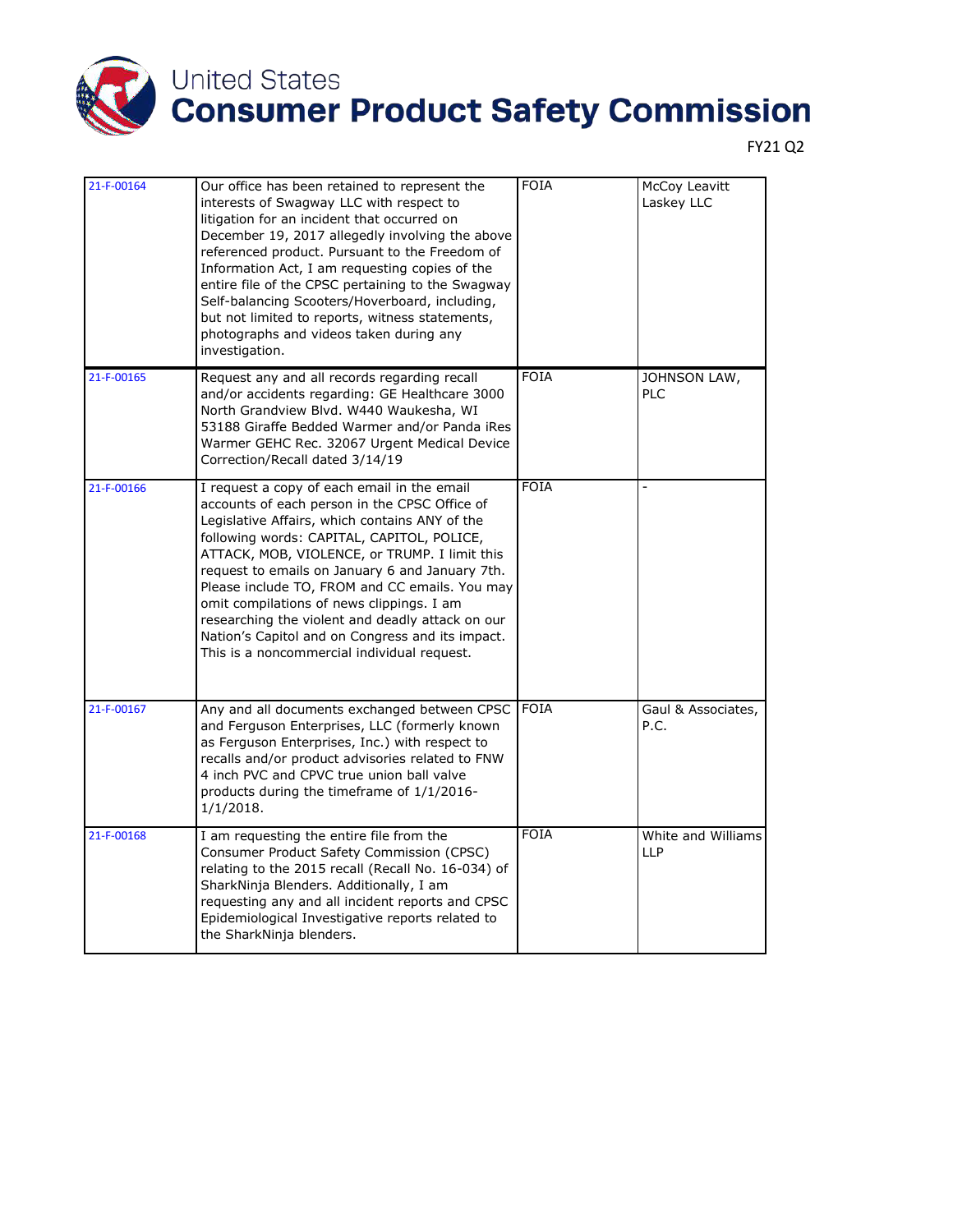

| 21-F-00169 | American Oversight requests that your agency<br>produce the following records within twenty<br>business days: 1. Copies of any SF-50 forms for<br>any political appointees* at the GS-13 level or<br>higher at your agency reflecting any change to a<br>permanent competitive, non-political excepted<br>service, or career SES position. 2. Records<br>sufficient to identify any requests to OPM<br>(including any approvals, rejections, or other<br>responses from OPM) to appoint any current or<br>former (within five years) Executive Branch<br>political appointees* at the GS-13 level or higher<br>to permanent competitive, non-political excepted<br>service, or career SES position (including but not<br>limited to any pre-appointment request checklist<br>forms OPM 5000 or 5001, or other forms used<br>for the requests, documentation submitted with<br>the requests, and decisions conveyed in response<br>to the request). 3. Records sufficient to identify<br>any requests to OPM (including any approvals,<br>rejections, or other responses from OPM) under 5<br>CFR § 3318(a), $(c)(1)$ , for approval to pass over<br>a preference eligible or object to an eligible<br>(including but not limited to any forms SF-62 or<br>other forms used for the request, documentation<br>submitted with the requests, and decisions<br>conveyed in response to the request). | <b>FOIA</b> | American<br>Oversight |
|------------|--------------------------------------------------------------------------------------------------------------------------------------------------------------------------------------------------------------------------------------------------------------------------------------------------------------------------------------------------------------------------------------------------------------------------------------------------------------------------------------------------------------------------------------------------------------------------------------------------------------------------------------------------------------------------------------------------------------------------------------------------------------------------------------------------------------------------------------------------------------------------------------------------------------------------------------------------------------------------------------------------------------------------------------------------------------------------------------------------------------------------------------------------------------------------------------------------------------------------------------------------------------------------------------------------------------------------------------------------------------------------------------------------|-------------|-----------------------|
| 21-F-00170 | Request all certification testing records of The<br>Toro Company 22 in. Recycler lawn mower Model<br>No. 20377 & 20378 (as required by 16 C.F.R. §§<br>1205.30 to 1205.35). All citations, violations,<br>reprimands, or allegations for purported<br>violations of 16 C.F.R. § 1205.5 of these same<br>mowers. All correspondence, reports, summaries,<br>or other written or recorded items sent to or<br>received by the Consumer Products Safety<br>Commission and the Toro Company regarding the<br>same model mowers.                                                                                                                                                                                                                                                                                                                                                                                                                                                                                                                                                                                                                                                                                                                                                                                                                                                                      | <b>FOIA</b> | Wheale Law Firm       |
| 21-F-00171 | I am hoping to obtain several CPSC documents:<br>1. The "CPSC staff Test Methodology for<br>Accessible Lead in Vinyl Products" referenced in<br>Footnote 6 on p. 3 in the attached 3/31/10<br>phthalate document; 2. The wipe sample<br>collection methodology used to collect the wipe<br>sample values identified as "Wipe Test<br>(simulating hand to mouth transfer)" in the Vinyl<br>Baby Bid document (attached) In addition, I was<br>hoping to obtain any related background<br>documentation to better understand the<br>objectives an rationale for each test method.                                                                                                                                                                                                                                                                                                                                                                                                                                                                                                                                                                                                                                                                                                                                                                                                                  | <b>FOIA</b> | <b>ENSIGHT</b>        |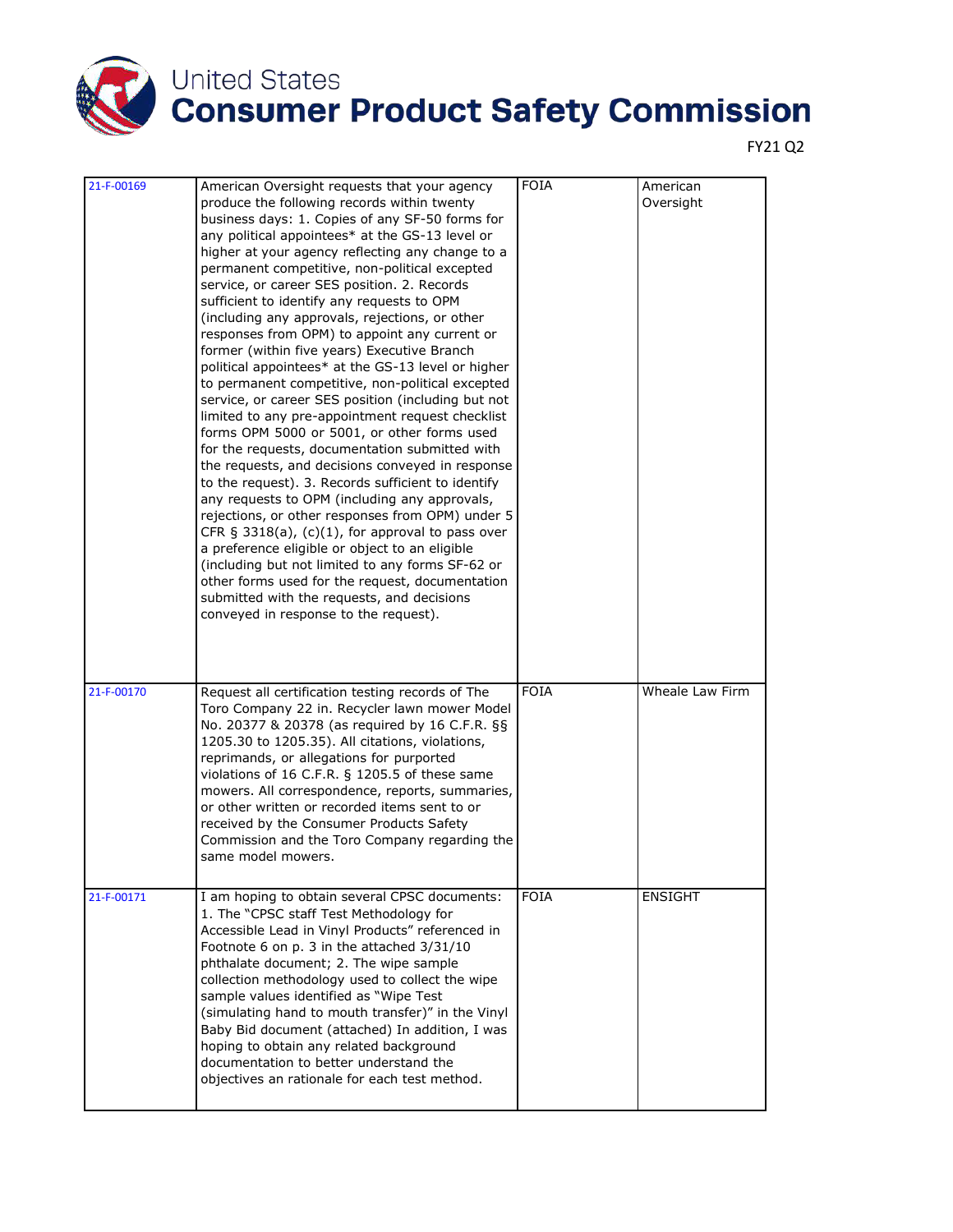

| 21-F-00172 | All documents, including recall files,<br>investigations, consumer complaints, meeting<br>logs, correspondence and technical staff reports<br>referencing or related to Werner Co., Multi-<br>Purpose Telescoping Aluminum Ladder model<br>numbers: MT-IAA-13A MT-IAA-17A MT-IAA-22A<br>MT-IAA-26 MT-IAA-26A All documents, including                                                                                                            | <b>FOIA</b> | The Gibson Law<br>Firm                          |
|------------|--------------------------------------------------------------------------------------------------------------------------------------------------------------------------------------------------------------------------------------------------------------------------------------------------------------------------------------------------------------------------------------------------------------------------------------------------|-------------|-------------------------------------------------|
|            | recall files, investigations, consumer complaints,<br>meeting logs, correspondence and technical staff<br>reports referencing or related to any other<br>Werner Co. ladder models or products that have<br>been recalled or investigated for failures, defects<br>and safety concerns. Please search for all related<br>documents available going back at least ten (10)<br>years from the date of this request.                                 |             |                                                 |
| 21-F-00173 | Any reports, investigations, or information for<br>CPSC case 200616CCC3617 regarding the death<br>at Riverton Retirement &<br>of∎<br>Assisted Living (aka Bonaventure), 1800<br>Bellerive Dr, Richland, WA 99352. We represent<br>the assisted living facility. (Date Range for<br>Record Search: From 06/10/2020 To<br>02/01/2021)                                                                                                              | <b>FOIA</b> | wilson smith<br>cochran dickerson               |
| 21-F-00174 | We are requesting all records regarding reports<br>of injuries with Toysmith's Light up Magic Wand<br>(Date Range for Record Search: From<br>10/01/2014 To 12/19/2019)                                                                                                                                                                                                                                                                           | <b>FOIA</b> | Wofsey Rosen<br>Kweskin Kuriansky<br><b>LLP</b> |
| 21-F-00175 | We are requesting records concerning the<br>Sunbeam/Jarden Consumers/Newell Brands<br>Crock-Pot Express Multi-Cookers. This request<br>follows our initial request- FOIA #20-F-00224-<br>being that the Crock-Pot Express 6-quart<br>pressure cookers have now been recalled and we<br>are aware of settlement. (Date Range for Record<br>Search: From 01/01/2016 To 02/02/2021)                                                                 | <b>FOIA</b> | Cory Watson<br>Attorneys                        |
| 21-F-00177 | We are requesting an electronic copy of the most<br>up to date version of your database of Notice of<br>Violation sent from the Office of Compliance to<br>importers and manufacturers (The most recent<br>data published online is only through October<br>2020.) We ask that you include all publicly<br>available columns of data. Please provide in a csv<br>or txt format. (Date Range for Record Search:<br>From 01/01/2018 To 02/03/2021) | <b>FOIA</b> | InvestigateTV                                   |
| 21-F-00178 | We are investigating a fire loss that involved a<br>Keurig MINI Plus Brewing System, Model K10<br>(previously Model B31). Recall No. 15-054. (Date<br>Range for Record Search: From 12/01/2009 To<br>07/01/2014)                                                                                                                                                                                                                                 | <b>FOIA</b> | SEA, Ltd.                                       |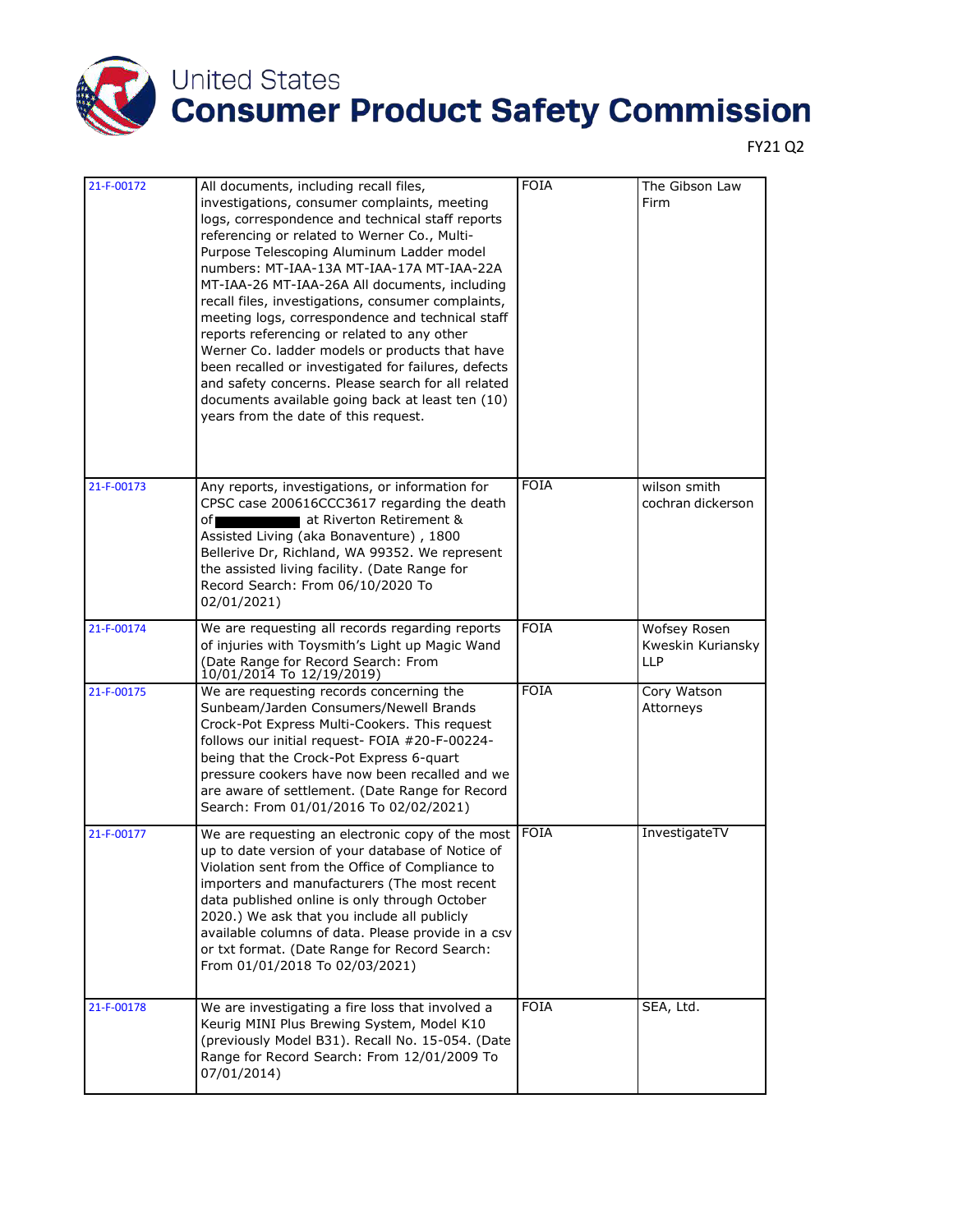

| 21-F-00180 | I am requesting reports that Westat delivered to<br>the Consumer Product Safety Commission under<br>contract number GS00F009DA, Statistical<br>Assessment of the NEISS and NEISS-AIP<br>Samples. Specifically, I am requesting all the<br>deliverables detailed in section 7 of the contract:<br>monthly status reports, the draft technical report,<br>and the final report. All deliverables should have<br>been received by CPSC within the 12-month POP<br>ending 9/26/2020. However, in the event that<br>COVID-19 or other factors delayed the<br>completion of this contract, I am requesting<br>documents through the most recent date<br>available. (Date Range for Record Search: From<br>09/26/2019 To 02/28/2021)                                                                                                                                                                                                                                                                                                                                                  | <b>FOIA</b> | Trace Media Inc    |
|------------|--------------------------------------------------------------------------------------------------------------------------------------------------------------------------------------------------------------------------------------------------------------------------------------------------------------------------------------------------------------------------------------------------------------------------------------------------------------------------------------------------------------------------------------------------------------------------------------------------------------------------------------------------------------------------------------------------------------------------------------------------------------------------------------------------------------------------------------------------------------------------------------------------------------------------------------------------------------------------------------------------------------------------------------------------------------------------------|-------------|--------------------|
| 21-F-00181 | I request all emails sent or received by Dana<br>Baiocco that include the phrase "Jones Day" or<br>that were to or from email addresses with the<br>"jonesday.com" domain. I request these records<br>from Jan. 20, 2017, through the present.                                                                                                                                                                                                                                                                                                                                                                                                                                                                                                                                                                                                                                                                                                                                                                                                                                 | <b>FOIA</b> | New York Times     |
| 21-F-00182 | Please provide me with a copy of the report for<br>my thermador range as was prepared by Lori-<br>Ann Lytle.                                                                                                                                                                                                                                                                                                                                                                                                                                                                                                                                                                                                                                                                                                                                                                                                                                                                                                                                                                   | <b>FOIA</b> |                    |
| 21-F-00184 | I hereby request any and all records maintained<br>by the Commission, including but not limited to<br>reports submitted pursuant to §15(b) of the<br>Consumer Product Safety Improvement Act,<br>investigations conducted by the Commission<br>and/or orders or determinations made by the<br>Commission from the period beginning January 1,<br>2018 to the present with respect to the following<br>TruSense® model smoke alarms manufactured,<br>distributed and/or sold by Kidde Fire Safety:<br>KIDDE FIRE SAFETY TRUSENSE® SMOKE<br>ALARMS Model No. Power Source 2070-VASCR<br>AC-connected with battery backup 2070-VASR AC<br>connected with battery backup 2070-VDSCR<br>Battery powered 2070-VDSR Battery powered<br>3050-VASC10 AC-connected with battery backup<br>3050-VAS10 AC-connected with battery backup<br>3050-VDSC10 Battery powered 3050-VDS10<br>Battery powered 2040-DSR Battery powered<br>2050-DS10 3 VDC 10 year Primary Battery 2060-<br>ASR AC-connected with battery backup (Date<br>Range for Record Search: From 01/01/2018 To<br>02/09/2021) | <b>FOIA</b> | Schiff Hardin, LLP |
| 21-F-00185 | Request all kinds of business we have if u call it<br>better                                                                                                                                                                                                                                                                                                                                                                                                                                                                                                                                                                                                                                                                                                                                                                                                                                                                                                                                                                                                                   | <b>FOIA</b> | Office of Tourism  |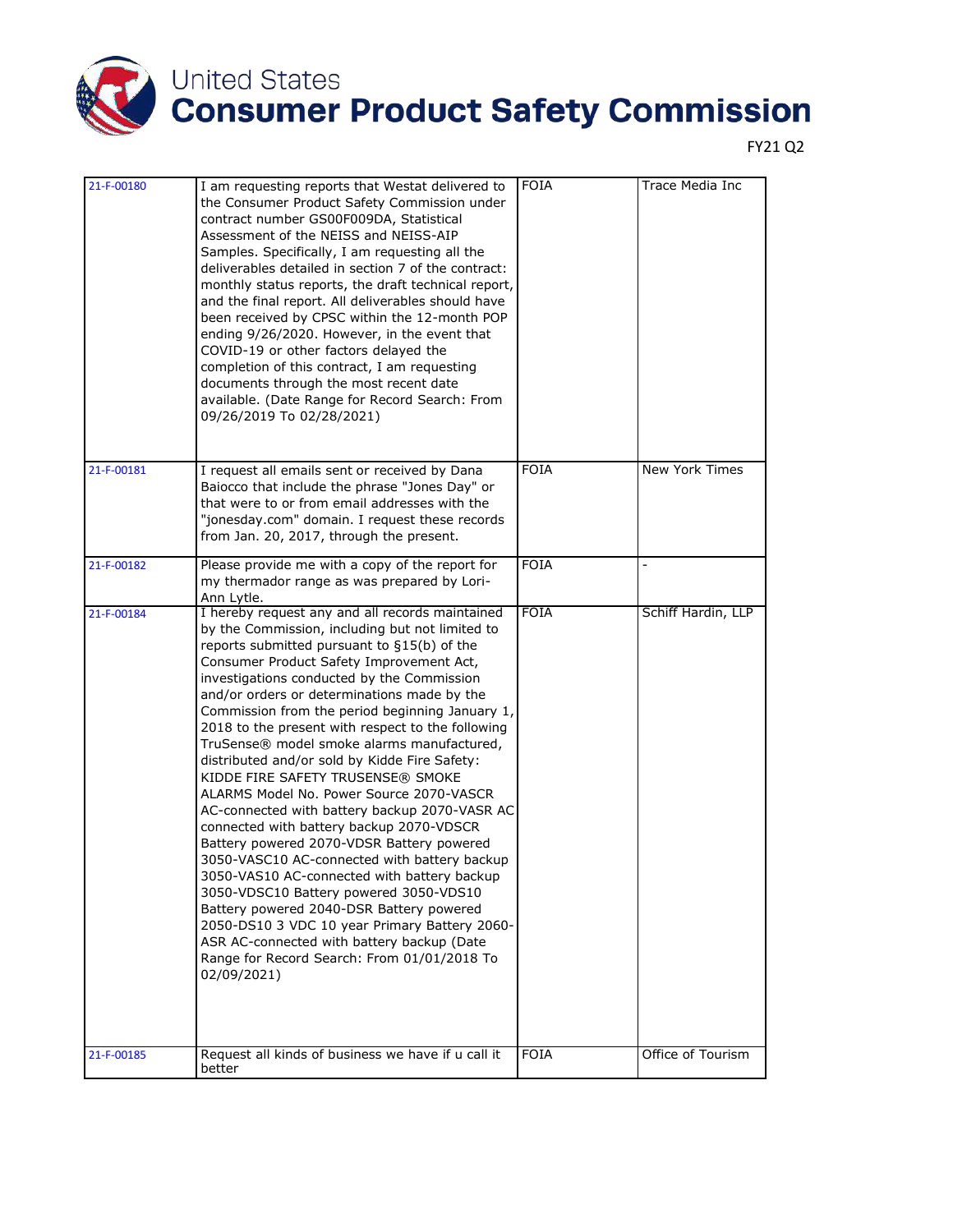

| 21-F-00186 | We are asking for complete copies of all records,<br>citations, recalls alerts, investigation reports,<br>consumer incident reports, medical records,<br>medical examiner reports, manufacturer<br>investigative files, and complaints with respect to<br>the following Lil Lightning ion battery jump<br>starter packs: Lil Lightning RP3 Lightning Pak Lil<br>Lightning RP3X Lightning Pak Lil Lightning RP1<br>Lightning Pak Lil Lightning RP2 Lightning Pak Lil<br>Lightning RP2X Lightning Pak Lil Lightning<br>Lightning Pak Ultra Slim Lil Lightning Lithium<br>Jump Start Pack Ultra Slim (Date Range for<br>Record Search: From 02/09/2011 To<br>02/09/2021)                                             | <b>FOIA</b> | Kline & Specter, PC           |
|------------|-------------------------------------------------------------------------------------------------------------------------------------------------------------------------------------------------------------------------------------------------------------------------------------------------------------------------------------------------------------------------------------------------------------------------------------------------------------------------------------------------------------------------------------------------------------------------------------------------------------------------------------------------------------------------------------------------------------------|-------------|-------------------------------|
| 21-F-00187 | We are requesting any records that provide<br>details pertaining to incidents and injuries<br>relating to recall number 16-174. The 15 reports<br>of injuries relating to recall number 16-174<br>include the following: back and tailbone injuries,<br>one report of a fractured finger, three reports of<br>stitches to fingers and reports of cut, bruised or<br>swollen fingers. In addition, we request records<br>that provide the nature of the product failures<br>and the dates when the 15 injuries were reported<br>to TJX. (Date Range for Record Search: From<br>10/30/2015 To 12/31/2016)                                                                                                           | <b>FOIA</b> | Law Offices of Pius<br>Joseph |
| 21-F-00188 | I am a reporter with USA TODAY seeking<br>information regarding the Consumer Product<br>Safety Commission's communications with<br>Congress regarding port inspection during the<br>COVID-19 pandemic. I am seeking access to the<br>following records: Any and all correspondence<br>(including email strings and attachments)<br>exchanged between each of the following CPSC<br>offices and recipients with email domains ending<br>in @house.gov and @senate.gov from December<br>1, 2020 up to and including the date this request<br>is processed: • CPSC Acting Chairman • CPSC<br>Chief of Staff • CPSC Office of Legislative Affairs<br>(Date Range for Record Search: From<br>12/01/2020 To 02/10/2021) | <b>FOIA</b> | <b>USA TODAY</b>              |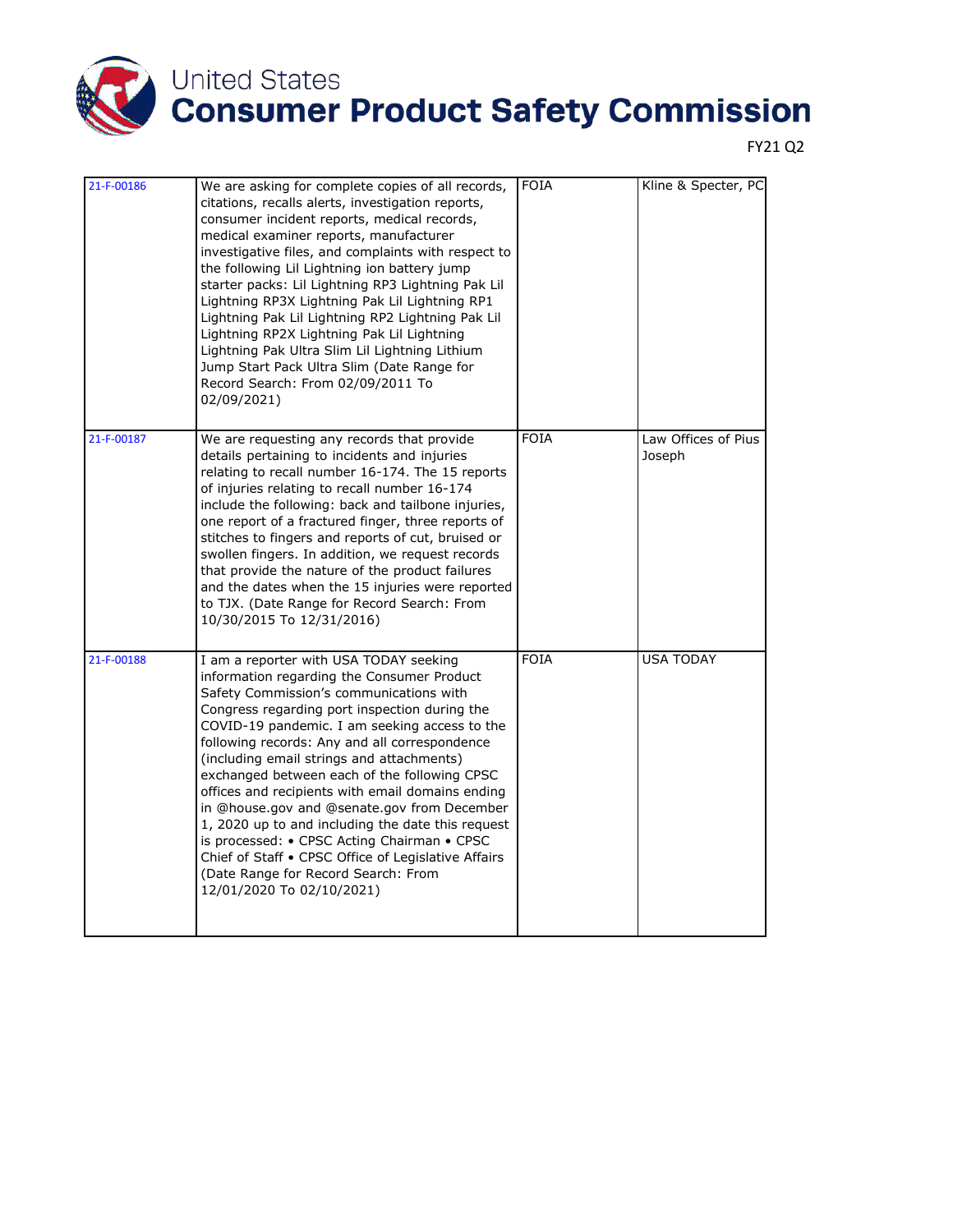

| 21-F-00189 | I am a reporter with USA TODAY seeking<br>information regarding the Consumer Product<br>Safety Commission's communications regarding<br>port inspections during the COVID-19 pandemic.<br>I am seeking access to the following records: Any<br>and all correspondence (including email strings<br>and attachments) exchanged between each of<br>the following CPSC offices regarding the agency's<br>port operations from December 1, 2020 up to<br>and including the date this request is processed:<br>• CPSC Acting Chairman • CPSC Chief of Staff •<br>CPSC Office of Legislative Affairs (Date Range for<br>Record Search: From 12/01/2020 To<br>02/10/2021)                 | <b>FOIA</b> | <b>USA TODAY</b>                |
|------------|-----------------------------------------------------------------------------------------------------------------------------------------------------------------------------------------------------------------------------------------------------------------------------------------------------------------------------------------------------------------------------------------------------------------------------------------------------------------------------------------------------------------------------------------------------------------------------------------------------------------------------------------------------------------------------------|-------------|---------------------------------|
| 21-F-00190 | We are looking for a complete copy of<br>investigation file(s) regarding<br>and<br>a tragic bicycle accident. His father's name is<br>and his mother's name is<br>. (Date Range for Record Search: From<br>07/15/2018 To 02/10/2021)                                                                                                                                                                                                                                                                                                                                                                                                                                              | <b>FOIA</b> | Kirkpatrick &<br>Startzel, P.S. |
| 21-F-00191 | This request is for documents regarding aerosol<br>products with the brand name FLEX SEAL CLEAR<br>or CLEAR FLEX SEAL or FLEX SEAL or FLEX SEAL<br>RUBBER SPRAY manufactured by/for Swift<br>Maintenance Products. The request is for all<br>communications generated or exchanged<br>regarding reports 20150208-931BC-<br>2147435617, 20150330-E5CC3-2147434116 and<br>20190511-6035B-2147381040 or any other<br>reports of communications. (Date Range for<br>Record Search: From 01/10/2012 To<br>02/10/2021)                                                                                                                                                                  | <b>FOIA</b> | Boccardo                        |
| 21-F-00192 | Date Range: Years 2015 to 2021 1. All<br>documents related to the April 4, 2018 recall of<br>the Vornado Air, LLC VH101 Personal Vortex<br>electric space heaters. 2. All documents related<br>to the August 22, 2018 recall of the Vornado Air,<br>LLC VH101 Personal Vortex electric space<br>heaters. 3. All correspondence between the U.S.<br>CPSC and Vornado Air, LLC related to the VH101<br>Person Vortex electric space heater. 4. All<br>correspondence between the U.S. CPSC and any<br>person or entity other than Vornado Air, LLC<br>related to the VH101 Person Vortex electric space<br>heater. (Date Range for Record Search: From<br>01/01/2015 To 02/11/2021) | <b>FOIA</b> | Law Firm                        |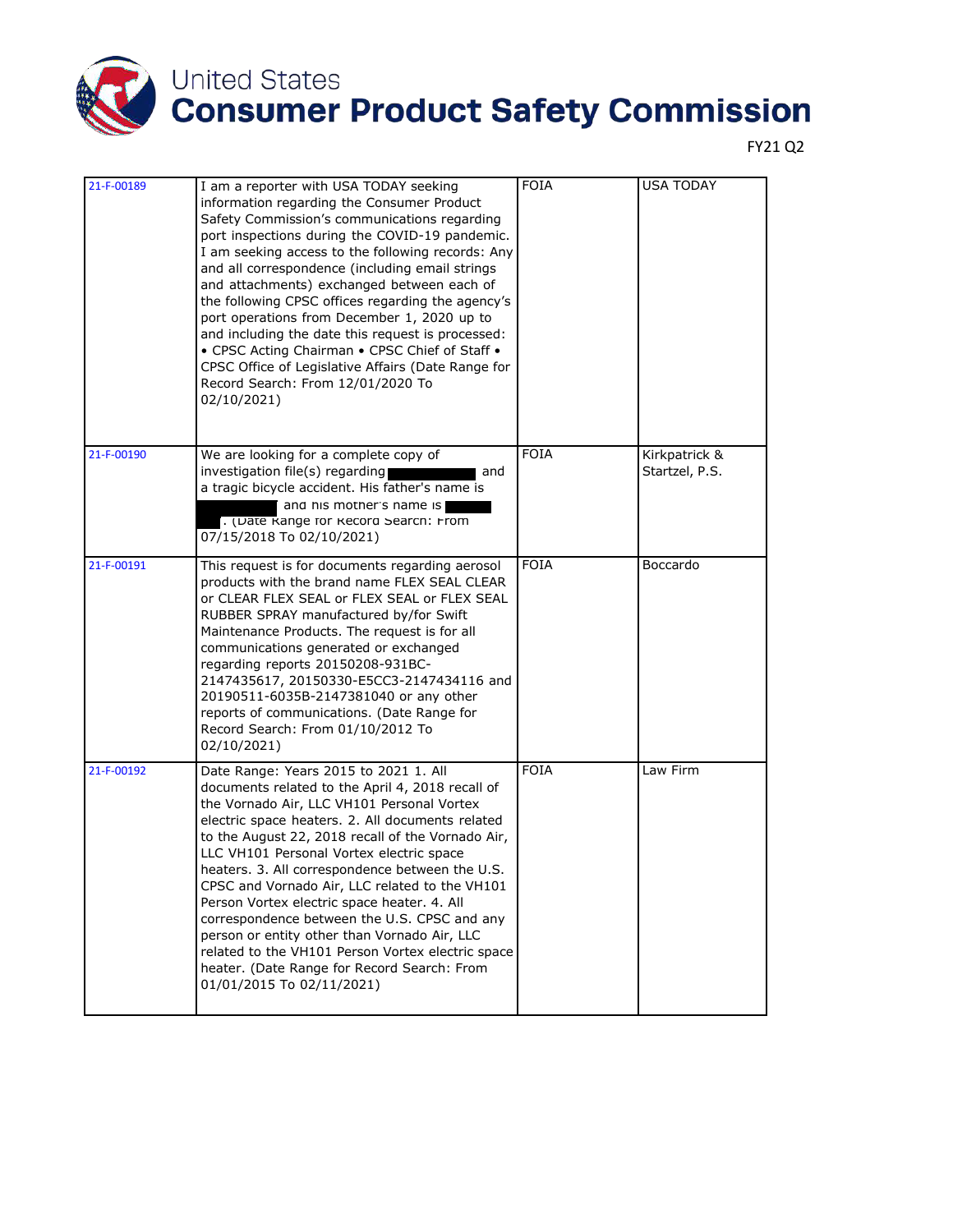

| 21-F-00193 | Pursuant to the Freedom of Information Act, 5.<br>U.S.C. § 552, and the implementing regulations<br>of your agency, Accountable.US requests access<br>to and copies: REPORTS REGARDING POLITICAL<br>APPOINTEE BURROWING I am requesting<br>releasable copies of reports regarding political<br>appointees whom transferred over to non-<br>political permanent positions within this agency<br>since as early November 1, 2016. If possible, we<br>would prefer to receive this information<br>electronically via e-mail at FOIA@accountable.us.<br>Alternatively, we prefer PDF files on a USB drive<br>or CD/DVD sent by mail to Accountable.US, 1919<br>M St. NW, Suite 450, Washington, DC 20036. If<br>you have questions or need additional<br>information, please feel free to call me at<br>(Date Range for Record Search: From<br>11/01/2016 To 02/12/2021)                                                                                                                                                                                                                                                                                                                                                                                                                              | <b>FOIA</b> | Accountable.US                    |
|------------|---------------------------------------------------------------------------------------------------------------------------------------------------------------------------------------------------------------------------------------------------------------------------------------------------------------------------------------------------------------------------------------------------------------------------------------------------------------------------------------------------------------------------------------------------------------------------------------------------------------------------------------------------------------------------------------------------------------------------------------------------------------------------------------------------------------------------------------------------------------------------------------------------------------------------------------------------------------------------------------------------------------------------------------------------------------------------------------------------------------------------------------------------------------------------------------------------------------------------------------------------------------------------------------------------|-------------|-----------------------------------|
| 21-F-00194 | For the time period beginning January 1, 2010<br>and to the present, we are requesting documents<br>related to ASTM 15.10 and portable fuel<br>containers. Specifically: meeting minutes,<br>transcripts, and agendas from the ASTM<br>Technical Subcommittee on Flammable Liquid<br>Containers ("Subcommittee"); documents<br>disseminated or relied on in meetings of the<br>Subcommittee; documents or slides from the<br>March 31, 2010 presentation of Ali Rangwala and<br>Brian Elias; documents related to or discussing<br>vapor concentration in portable fuel containers;<br>documents relating to portable fuel containers<br>exploding; documents related to ignition of vapor<br>trails outside and inside a portable fuel container;<br>documents related to flame arrestors; provided<br>during the March 31, 2010 meeting of the<br>Subcommittee; published or unpublished drafts<br>of ASTM 15.10; minutes or transcripts related to<br>rulemakings involving portable fuel containers;<br>communications by and between the CPSC and<br>the Portable Fuel Containers Manufacturers<br>Association; documents related to drafts of ASTM<br>F15.72; documents and communications related<br>to Midwest Can, LLC; (Date Range for Record<br>Search: From 01/01/2010 To 02/17/2021) | <b>FOIA</b> | Panish Shea &<br><b>Boyle LLP</b> |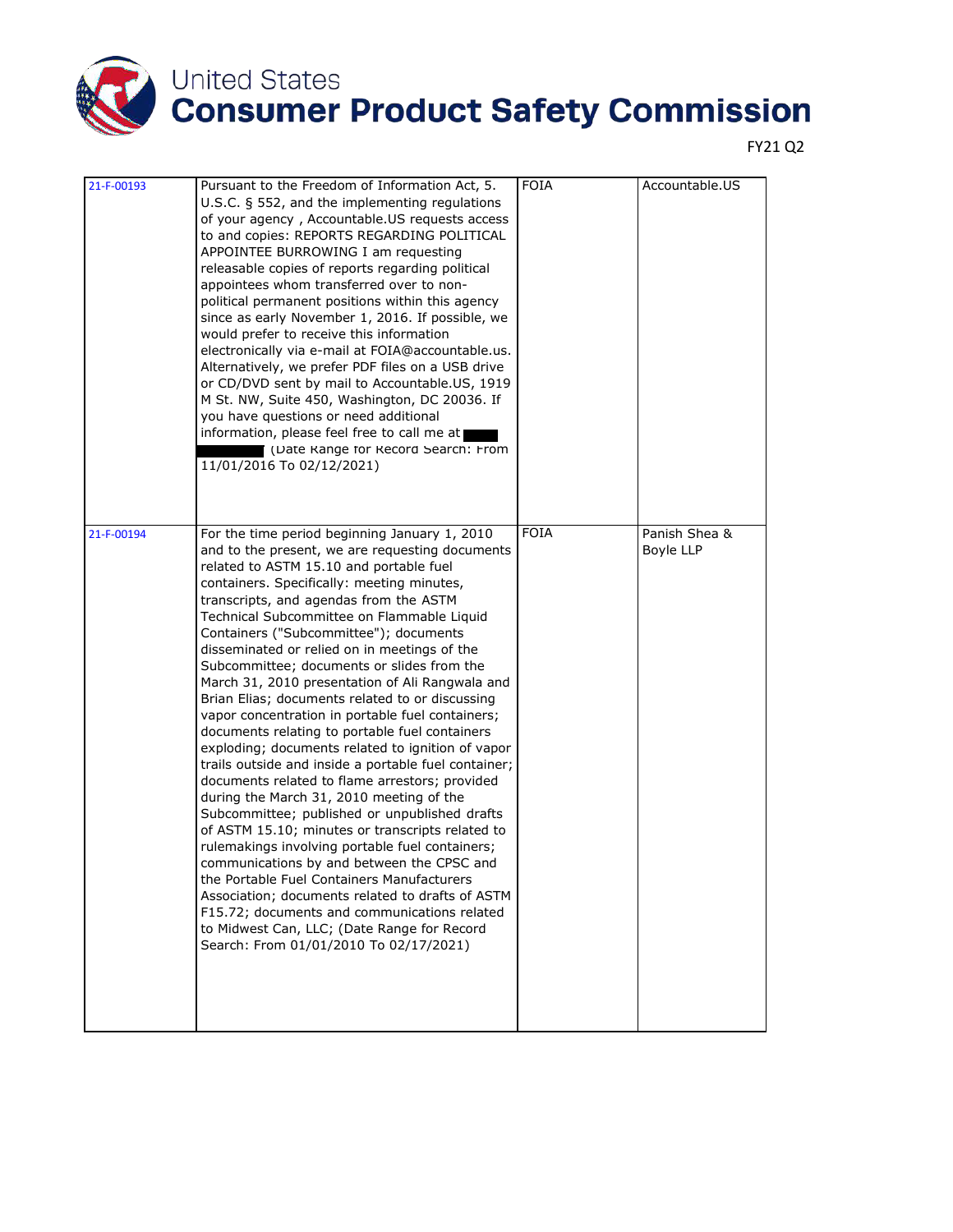

| 21-F-00195 | I hereby request a copy of the following<br>documents identified to Beijing New Building<br>Materials PLC: 1. Any results from the testing of<br>drywall alleged to be manufactured and/or<br>produced by Beijing New Building Materials PLC<br>(including Dragon brand drywall board). 2. Any<br>records related to the testing of drywall alleged<br>to be manufactured and/or produced by Beijing<br>New Building Materials PLC (including Dragon<br>brand drywall board). 3. Any records related to<br>claims, complaints or incident reports that allege<br>drywall manufactured and/or produced by Beijing<br>New Building Materials PLC (including Dragon<br>brand drywall board) contained and/or emitted<br>elevated levels of hydrogen sulfide, strontium, or<br>other harmful and/or corrosive substances, or<br>was otherwise defective. 4. Any records related<br>to the investigation of any claims, complaints or<br>incident reports that allege drywall produced by<br>Beijing New Building Materials PLC (including<br>Dragon brand drywall board) contained and/or<br>emitted elevated levels of hydrogen sulfide,<br>strontium, or other harmful and/or corrosive<br>substances, or was otherwise defective. 5. Any<br>communications related to the above-referenced<br>testing or investigations. (Date Range for Record<br>Search: From 1/1/2005 To 10/25/2021) | <b>FOIA</b> | FOIA Group, Inc.                 |
|------------|----------------------------------------------------------------------------------------------------------------------------------------------------------------------------------------------------------------------------------------------------------------------------------------------------------------------------------------------------------------------------------------------------------------------------------------------------------------------------------------------------------------------------------------------------------------------------------------------------------------------------------------------------------------------------------------------------------------------------------------------------------------------------------------------------------------------------------------------------------------------------------------------------------------------------------------------------------------------------------------------------------------------------------------------------------------------------------------------------------------------------------------------------------------------------------------------------------------------------------------------------------------------------------------------------------------------------------------------------------------------------------------|-------------|----------------------------------|
| 21-F-00196 | Request a copy of the following documents<br>identified to CPSC CPSCD150004 (RFP<br>CPSCQ140226): 1. Requesting the SOW/PWS<br>associated with the initial solicitation<br>#CPSCQ140226 as well as the SOWs/PWSs<br>associated with all task orders (including the TOs<br>themselves), all modifications, funding amounts,<br>and clearly releasable information. Please<br>reference our FGI case number in the subject line<br>when corresponding for this request                                                                                                                                                                                                                                                                                                                                                                                                                                                                                                                                                                                                                                                                                                                                                                                                                                                                                                                   | <b>FOIA</b> | FOIA Group, Inc.                 |
| 21-F-00197 | Please send any and all file materials in your<br>possession that are associated with CPSC Recall<br>17-740. (Date Range for Record Search: From<br>01/01/2016 To 02/18/2021)                                                                                                                                                                                                                                                                                                                                                                                                                                                                                                                                                                                                                                                                                                                                                                                                                                                                                                                                                                                                                                                                                                                                                                                                          | <b>FOIA</b> | Odea, Nordeen and<br>Pickens, PC |
| 21-F-00198 | We are requesting product safety certificates for<br>The Pokemon company International Trading card<br>products showing they meet ASTM F963-16/17<br>and CPSIA standards. (Date Range for Record<br>Search: From 06/01/2018 To 02/01/2021)                                                                                                                                                                                                                                                                                                                                                                                                                                                                                                                                                                                                                                                                                                                                                                                                                                                                                                                                                                                                                                                                                                                                             | <b>FOIA</b> | innova games                     |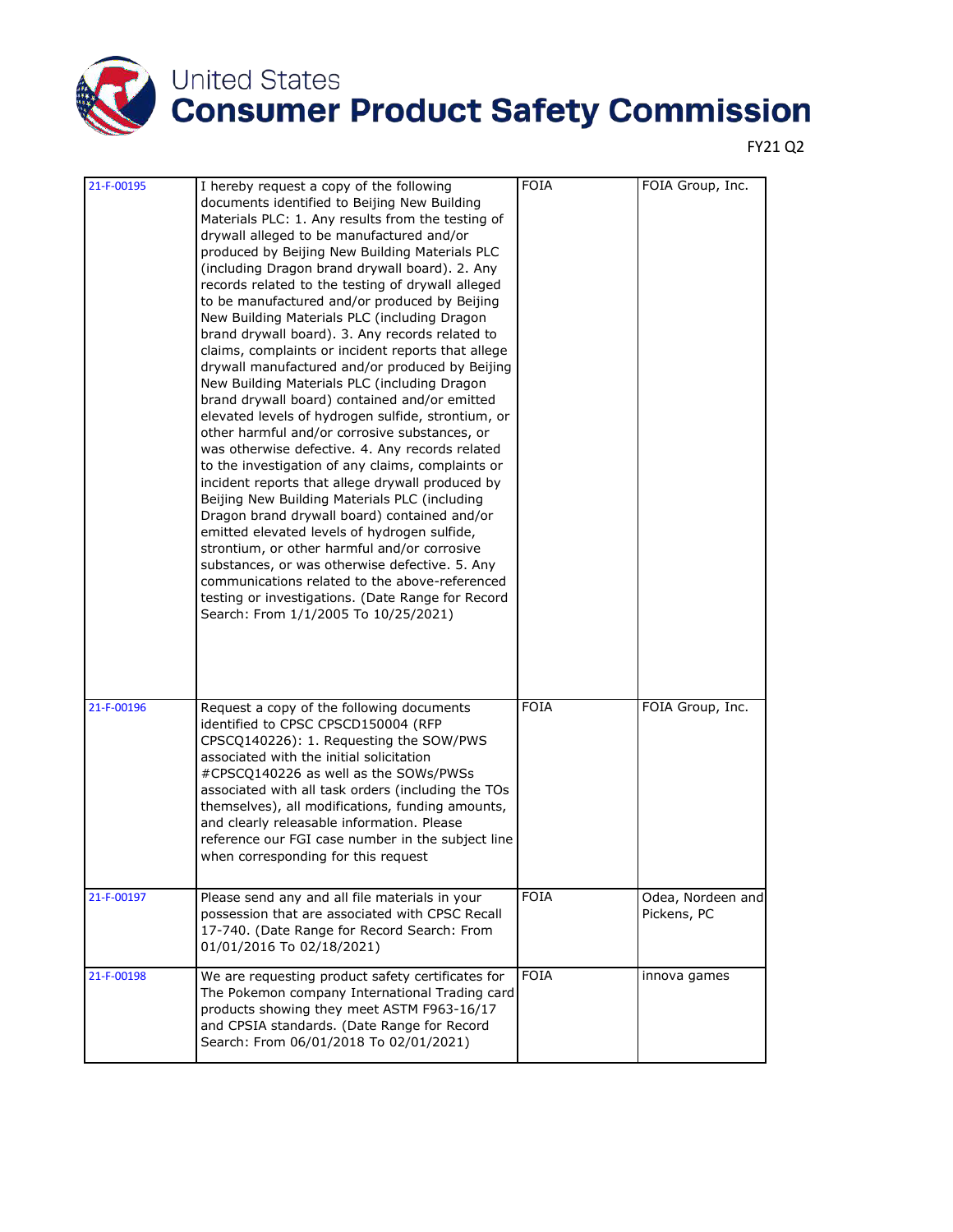

| 21-F-00199 | I am writing to request all CPSC investigative<br>records, including correspondence and meeting<br>minutes, related to the AmazonBasics surge<br>protector with the following ASIN number:<br>B00TP1C1UC. I request that these records be<br>provided digitally and on a rolling basis if<br>possible.                                                                                                                                                                                                                                                                                                                                                             | <b>FOIA</b> | <b>CNN</b>                        |
|------------|--------------------------------------------------------------------------------------------------------------------------------------------------------------------------------------------------------------------------------------------------------------------------------------------------------------------------------------------------------------------------------------------------------------------------------------------------------------------------------------------------------------------------------------------------------------------------------------------------------------------------------------------------------------------|-------------|-----------------------------------|
| 21-F-00200 | I am writing to request all CPSC investigative<br>records, including correspondence and meeting<br>minutes, related to the AmazonBasics 6-outlet<br>surge protector (200 joules) with the following<br>ASIN number: B00TP1BWMK. I request that<br>these records be provided digitally and on a<br>rolling basis if possible. (Date Range for Record<br>Search: From 01/01/2015 To 02/22/2021)                                                                                                                                                                                                                                                                      | <b>FOIA</b> | <b>CNN</b>                        |
| 21-F-00201 | I am writing to request all CPSC investigative<br>records, including correspondence and meeting<br>minutes, related to the AmazonBasics 3-Outlet<br>Surge Protector with 2 USB Ports with the<br>following ASIN number: B01BYO79UE. I request<br>that these records be provided digitally and on a<br>rolling basis if possible. (Date Range for Record<br>Search: From 01/01/2015 To 02/22/2021)                                                                                                                                                                                                                                                                  | <b>FOIA</b> | <b>CNN</b>                        |
| 21-F-00202 | W request all files relative to Complaints of<br>failures, overheating and/or fires arising from<br>CREE lightbulb products including but not limited<br>to the "Cree 120v-60Hz LED light bulb" between<br>2015 and the present. Our request includes, but<br>is not limited to, any and all reports, memoranda,<br>investigations, inspections, fire marshal reports,<br>police reports, laboratory testing data and<br>results, photographs (moving or still), videotapes<br>(moving or still), audiotapes, written statements<br>and/or interviews (written, recorded or<br>otherwise), or any other documentation or<br>tangible items of any kind whatsoever. | <b>FOIA</b> | Denenberg Tuffley,<br><b>PLLC</b> |
| 21-F-00203 | I am writing to request all CPSC investigative<br>records, including correspondence and meeting<br>minutes, related to the AmazonBasics Lightning<br>to USB A Cable iPhone Charger with the following<br>ASIN number: B017YEAJTG I request that these<br>records be provided digitally and on a rolling<br>basis if possible. (Date Range for Record Search:<br>From 01/01/2015 To 02/22/2021)                                                                                                                                                                                                                                                                     | <b>FOIA</b> | <b>CNN</b>                        |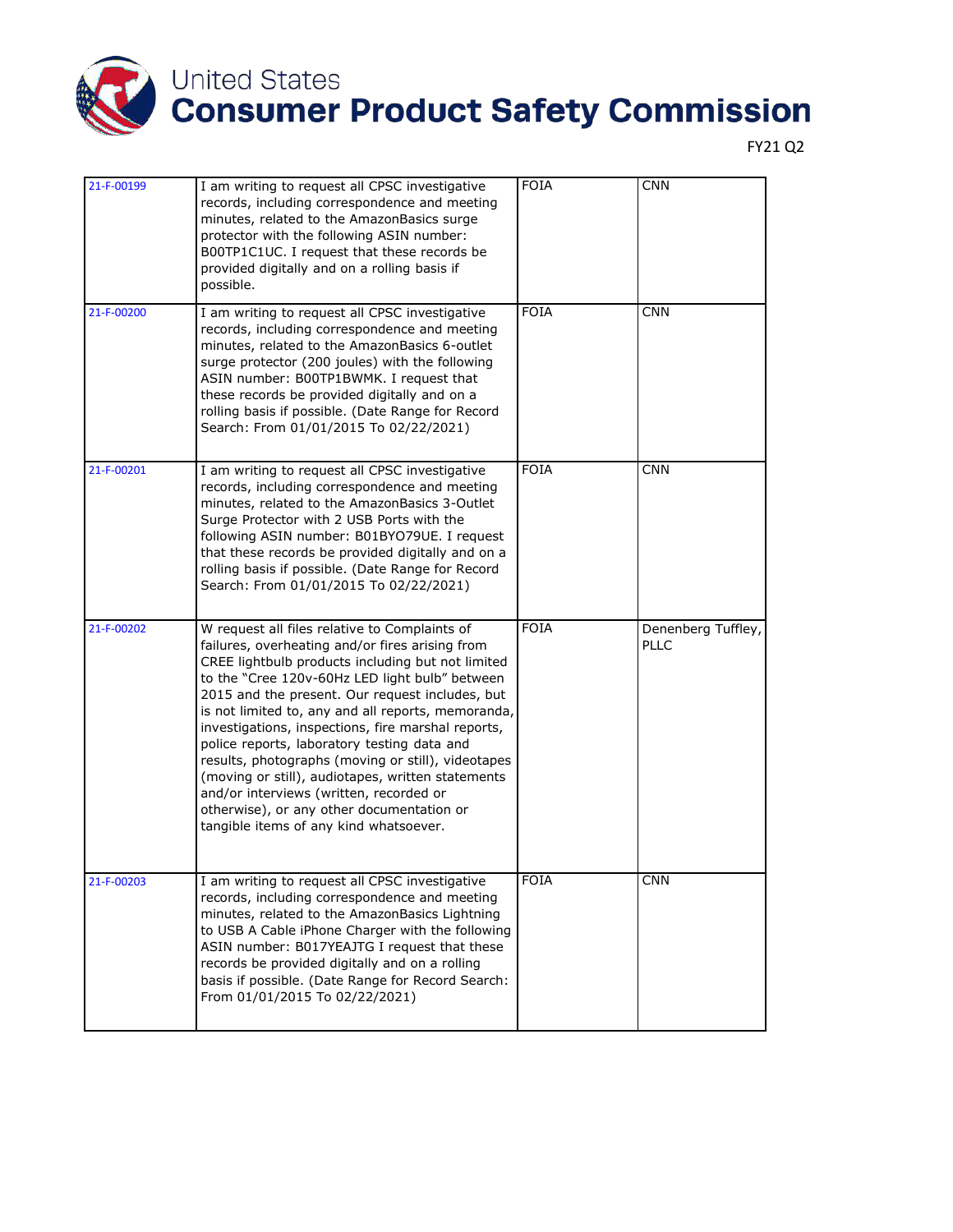

| 21-F-00204 | I am writing to request all CPSC investigative<br>records, including correspondence and meeting<br>minutes, related to the AmazonBasics Lightning<br>to USB A Cable iPhone Charger with the following<br>ASIN number: B010S9N6OO I request that these<br>records be provided digitally and on a rolling<br>basis if possible. (Date Range for Record Search:<br>From 01/01/2015 To 02/22/2021) | <b>FOIA</b> | <b>CNN</b> |
|------------|------------------------------------------------------------------------------------------------------------------------------------------------------------------------------------------------------------------------------------------------------------------------------------------------------------------------------------------------------------------------------------------------|-------------|------------|
| 21-F-00205 | I am writing to request all CPSC investigative<br>records, including correspondence and meeting<br>minutes, related to the AmazonBasics patio<br>heater with the following ASIN number:<br>B00LILH3V4. I request that these records be<br>provided digitally and on a rolling basis if<br>possible. (Date Range for Record Search: From<br>01/01/2015 To 02/22/2021)                           | <b>FOIA</b> | <b>CNN</b> |
| 21-F-00206 | I am writing to request all CPSC investigative<br>records, including correspondence and meeting<br>minutes, related to the AmazonBasics Alexa<br>microwave with the following ASIN number:<br>B07894S727. I request that these records be<br>provided digitally and on a rolling basis if<br>possible.                                                                                         | <b>FOIA</b> | <b>CNN</b> |
| 21-F-00207 | I am writing to request all CPSC investigative<br>records, including correspondence and meeting<br>minutes, related to the AmazonBasics Apple<br>Certified Lightning Cable with the following ASIN<br>number: B010S9M3L6. I request that these<br>records be provided digitally and on a rolling<br>basis if possible. (Date Range for Record Search:<br>From 01/01/2010 To 02/22/2021)        | <b>FOIA</b> | <b>CNN</b> |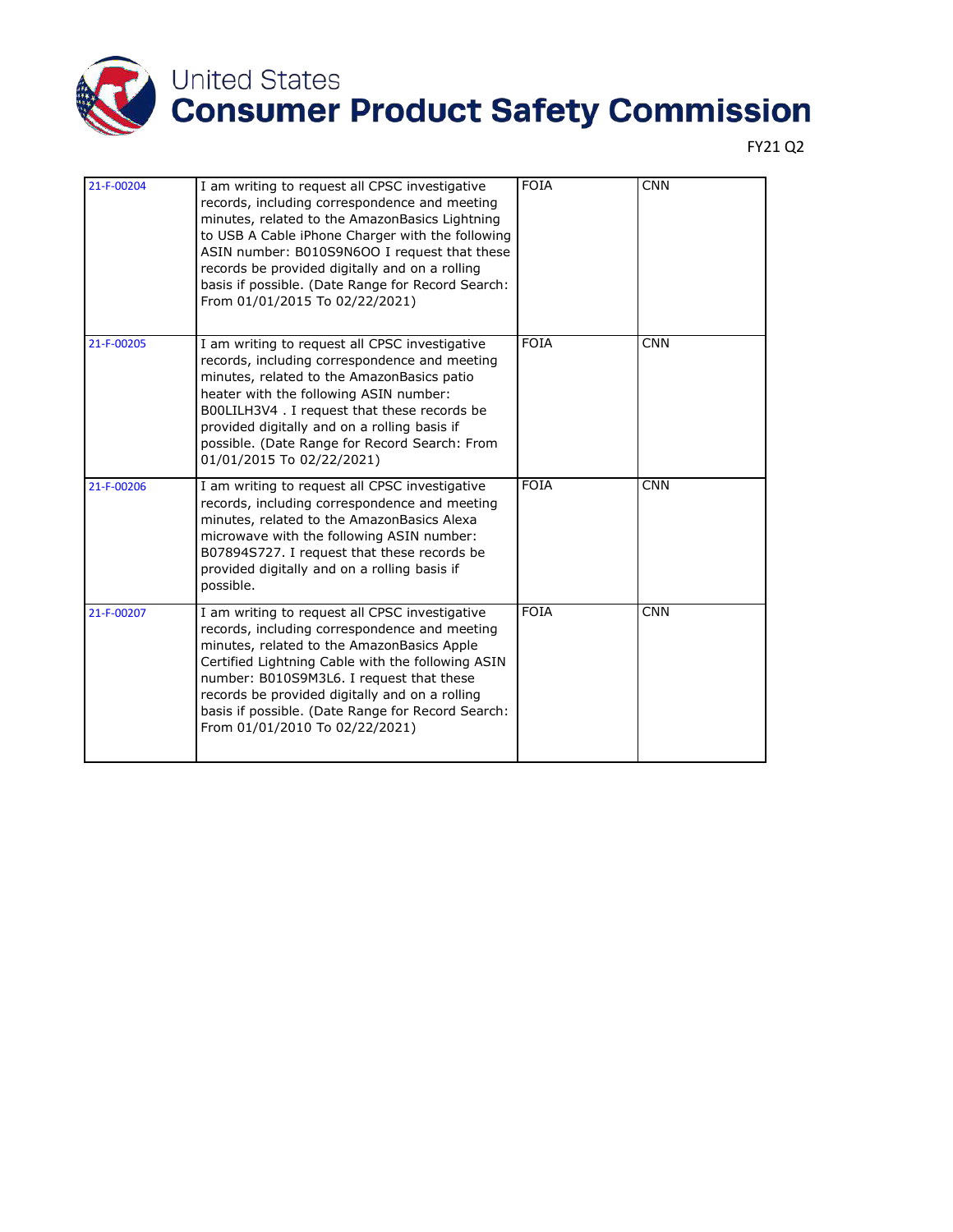

| 21-F-00208 | I am writing to request all CPSC investigative | <b>FOIA</b> | <b>CNN</b> |
|------------|------------------------------------------------|-------------|------------|
|            | records, including correspondence and meeting  |             |            |
|            | minutes, related to the AmazonBasics battery   |             |            |
|            | charger (sold here:                            |             |            |
|            | https://www.amazon.com/AmazonBasics-Battery-   |             |            |
|            | Charger-Rechargeable-                          |             |            |
|            | Batteries/dp/B00TOVTZ7K/ref=sr 1 1?keywords    |             |            |
|            | =AmazonBasics+Ni-                              |             |            |
|            | MH+AA+%26+AAA+Battery+Charger+With+USB         |             |            |
|            | +Port+for+Rechargeable+Batteries&qid=157679    |             |            |
|            | 6249&s=electronics&sr=1-1 and                  |             |            |
|            | here:https://www.amazon.com/AmazonBasics-      |             |            |
|            | Rechargeable-Batteries-12-Pack-                |             |            |
|            | Battery/dp/B01FJAMRC4/ref=sr_1_1_sspa?dchild   |             |            |
|            | =1&keywords=amazonbasics%2Bbattery%2Bcha       |             |            |
|            | rger&gid=1614036295&sr=8-1-                    |             |            |
|            | spons&spLa=ZW5jcnlwdGVkUXVhbGlmaWVyPUEy        |             |            |
|            | RUk5MkJNSURUMkUxJmVuY3J5cHRIZElkPUEwMz         |             |            |
|            | Q3NjU5MVpNWE43Q0JCWTRKViZlbmNyeXB0ZWR          |             |            |
|            | BZEIkPUEwODUxMTQ4TkZBRIZLOVVWMIZMJndpZ         |             |            |
|            | GdldE5hbWU9c3BfYXRmJmFjdGlvbj1jbGlja1JlZGly    |             |            |
|            | ZWN0JmRvTm90TG9nQ2xpY2s9dHJ1ZQ&th=1            |             |            |
|            | under a variety of ASINs) I request that these |             |            |
|            | records be provided digitally and on a rolling |             |            |
|            | basis if possible.                             |             |            |
|            |                                                |             |            |
|            |                                                |             |            |
|            |                                                |             |            |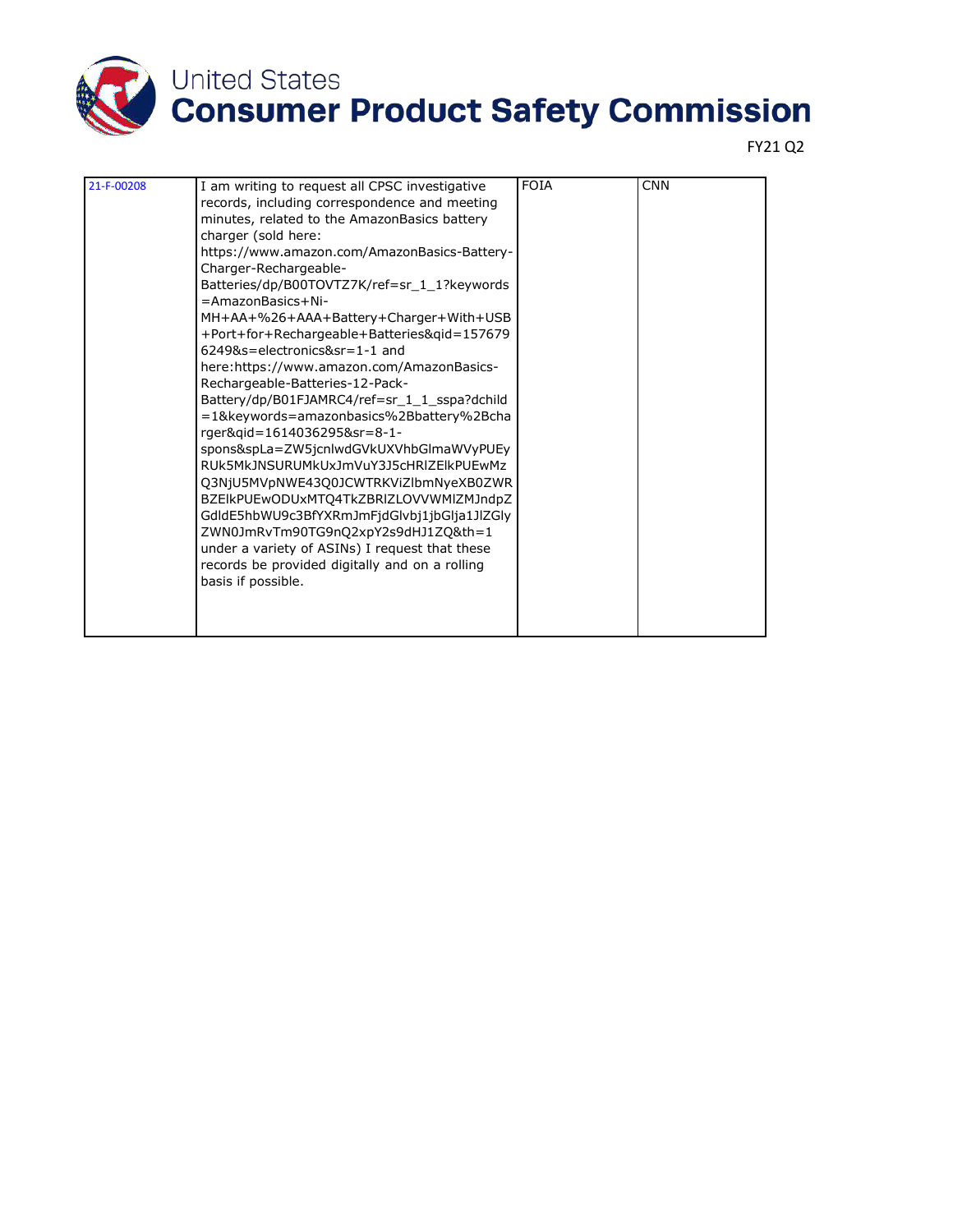

| 21-F-00209 | Documents relating to recall of Goodman PTAC<br>Unit as follows: All documents, memoranda,<br>correspondence, etc. relating to the recall of<br>Goodman PTAC units, model number<br>PTC123G35AXXXAB. All documents, memoranda,<br>correspondence, etc. relating to any technical<br>bulletins issued to Goodman relating to PTAC<br>units, model number PTC123G35AXXXAB. All<br>documents submitted by Goodman prior to recall<br>18-113 relating to the safety issues of PTAC<br>units, model number PTC123G35AXXXAB. All<br>documents submitted by Goodman after recall 18-<br>113 relating to any new design (including any<br>design drawings) of PTAC units, model number<br>PTC123G35AXXXAB, which new design addressed<br>the safety issues of the recalled product. All<br>documents submitted by Goodman relating to<br>any proposed and actual remedy of the safety<br>issues related to PTAC units, model number<br>PTC123G35AXXXAB. All documents, memoranda,<br>correspondence, etc. relating to any investigation<br>carried out by the Consumer Product Safety<br>Commission with regard to recall number 18-113.<br>All reports of incidents regarding PTAC units,<br>model number PTC123G35AXXXAB, and/or<br>related to recall number 18-113. All documents,<br>memoranda, correspondence, etc. relating to any<br>lawsuits reported to or known to the Consumer<br>Product Safety Commission with regard to PTAC<br>units, model number PTC123G35AXXXAB and<br>recall number 18-113. All notices forwarded to<br>consumers relating to the recall or technical<br>bulletins issued for PTAC units, model number<br>PTC123G35AXXXAB, and/or related to recall<br>number 18-113. Any and all Press Releases<br>consumers relating to the recall or technical<br>bulletins issued for PTAC units, model number | <b>FOIA</b> | <b>Butler Weihmuller</b><br>Katz Craig |
|------------|-------------------------------------------------------------------------------------------------------------------------------------------------------------------------------------------------------------------------------------------------------------------------------------------------------------------------------------------------------------------------------------------------------------------------------------------------------------------------------------------------------------------------------------------------------------------------------------------------------------------------------------------------------------------------------------------------------------------------------------------------------------------------------------------------------------------------------------------------------------------------------------------------------------------------------------------------------------------------------------------------------------------------------------------------------------------------------------------------------------------------------------------------------------------------------------------------------------------------------------------------------------------------------------------------------------------------------------------------------------------------------------------------------------------------------------------------------------------------------------------------------------------------------------------------------------------------------------------------------------------------------------------------------------------------------------------------------------------------------------------------------------------------------------------------------------------------------|-------------|----------------------------------------|
| 21-F-00210 | This request is related to the investigation of<br>recall #21-035 (Crock-Pot® 6-Quart Express<br>Crock Multi-Cookers). I am requesting the<br>following information: 1. Any reports or<br>documents to/from the consulting ?rm Exponent.<br>2. Any documents to/from the safety certi?cation<br>company UL Standards. 3. Any documents<br>related to a risk assessment or failure rate of the<br>product recalled. This may also include the term<br>"Risk Priority Number" or "RPN".                                                                                                                                                                                                                                                                                                                                                                                                                                                                                                                                                                                                                                                                                                                                                                                                                                                                                                                                                                                                                                                                                                                                                                                                                                                                                                                                         | <b>FOIA</b> |                                        |
| 21-F-00211 | Please provide electronic copies of all<br>information, communications, emails, data, etc.,<br>from any source associated with CPSC<br>investigation and/or recall # 20-122 pertaining to<br>fire hazards associated with the Garia golf cart's<br>charging system. For your convenience and<br>reference we have attached a copy of our<br>complaint filed on State Farm's behalf for<br>litigation pending in Macomb County Circuit<br>Court, Michigan regarding the Garia golf cart.                                                                                                                                                                                                                                                                                                                                                                                                                                                                                                                                                                                                                                                                                                                                                                                                                                                                                                                                                                                                                                                                                                                                                                                                                                                                                                                                       | <b>FOIA</b> | The Everhart Law<br>Firm, P.C.         |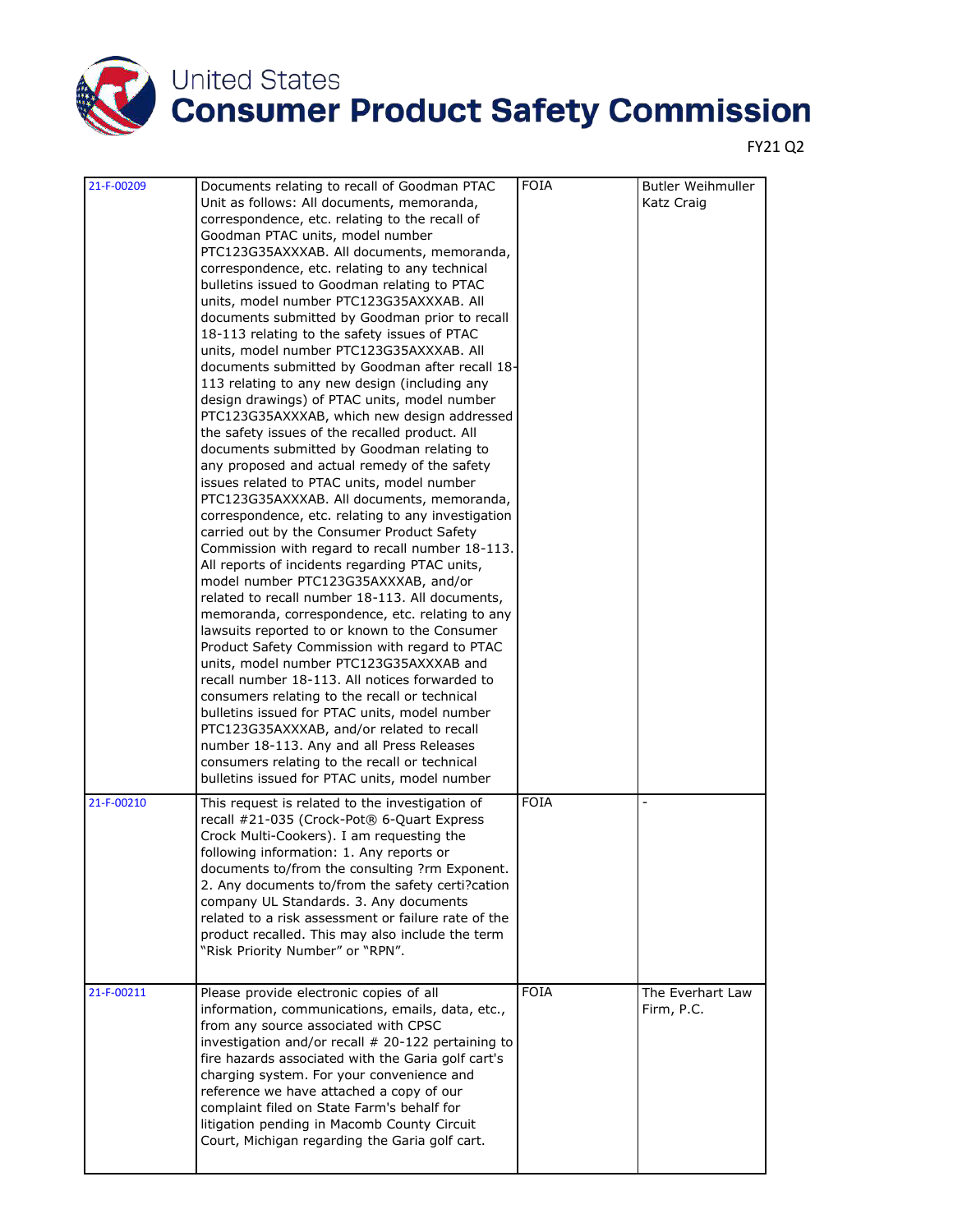

| 21-F-00212 | I had previously submitted a request for the<br>following: Fatal Incidents Associated with Non-<br>Fire Carbon Monoxide Poisoning from<br>EngineDriven Generators and Other Engine-<br>Driven Tools, 2009-2019" which is found at this<br>link: https://cpsc.gov/s3fs-<br>public/GeneratorsandOEDT_COPoisoningFatalities<br>Report2020.pdf?oEcUAwBi4G0hObM8g9MLca9x_v<br>xhssQz I am requesting the same variables,<br>however, would like data from 2000-2008. This<br>will complete two decades of data (2000-2019).<br>(Date Range for Record Search: From<br>01/01/2000 To 12/31/2008)                                                                                                                                                                                                                                                                                                                                                                                                               | <b>FOIA</b> |                                |
|------------|----------------------------------------------------------------------------------------------------------------------------------------------------------------------------------------------------------------------------------------------------------------------------------------------------------------------------------------------------------------------------------------------------------------------------------------------------------------------------------------------------------------------------------------------------------------------------------------------------------------------------------------------------------------------------------------------------------------------------------------------------------------------------------------------------------------------------------------------------------------------------------------------------------------------------------------------------------------------------------------------------------|-------------|--------------------------------|
| 21-F-00213 | Request all In-Depth Investigations Files (INDP)<br>(including epidemiological reports),<br>Injury/Potential Injury Incident Files (IPII),<br>Section 15 (b) Reports, Death Certificate Files,<br>and NEISS data associated with injuries, deaths<br>and/or incidents associated with the Matco brand,<br>and/or reported by Matco Tools Corporation,<br>NMTC, Inc., NMTC, Inc. d/b/a Matco Tools. Please<br>search from 2010 to present.                                                                                                                                                                                                                                                                                                                                                                                                                                                                                                                                                                | <b>FOIA</b> | <b>SRS</b>                     |
| 21-F-00214 | We are requesting all excel spreadsheets of<br>Monthly Progress Report data for recalls that<br>were produced and/or published in 2019 and<br>2020. These files are labeled "CPSC-MPR-<br>POSTING-DATA-#month-#day-#year-For-<br>Posting." I have attached the most recently<br>published version of this report, but we are<br>requesting all previous versions of this document<br>going back to 01/01/2019. (Date Range for<br>Record Search: From 01/01/2019 To<br>03/02/2021)                                                                                                                                                                                                                                                                                                                                                                                                                                                                                                                       | <b>FOIA</b> | InvestigateTV                  |
| 21-F-00215 | Any and all documents and information relating<br>to Petition HP 01-1 Requesting Development of<br>Performance Standard for Bicycle Handlebars,<br>including, but not limited to, the following<br>documents: 1. Petition HP 01-1 Requesting<br>Development of Performance Standard for Bicycle<br>Handlebars (the "Petition"), including all<br>documents and materials submitted in support<br>thereof. 2. All responses, comments, and<br>supporting documentation submitted in response<br>to the Petition, including all documents and<br>materials submitted in support thereof. 3. All<br>documents and materials issued by CPSC and/or<br>other related agencies in response to the Petition.<br>4. All CPSC/Task Group meeting logs relating to<br>ASTM F08.10 Committee on Bicycles meetings,<br>including any and all materials or documents<br>prepared, circulated, and/or received in<br>connection with the meetings. (Date Range for<br>Record Search: From 01/01/2000 To<br>03/02/2021) | <b>FOIA</b> | Law Offices of<br>James Rogers |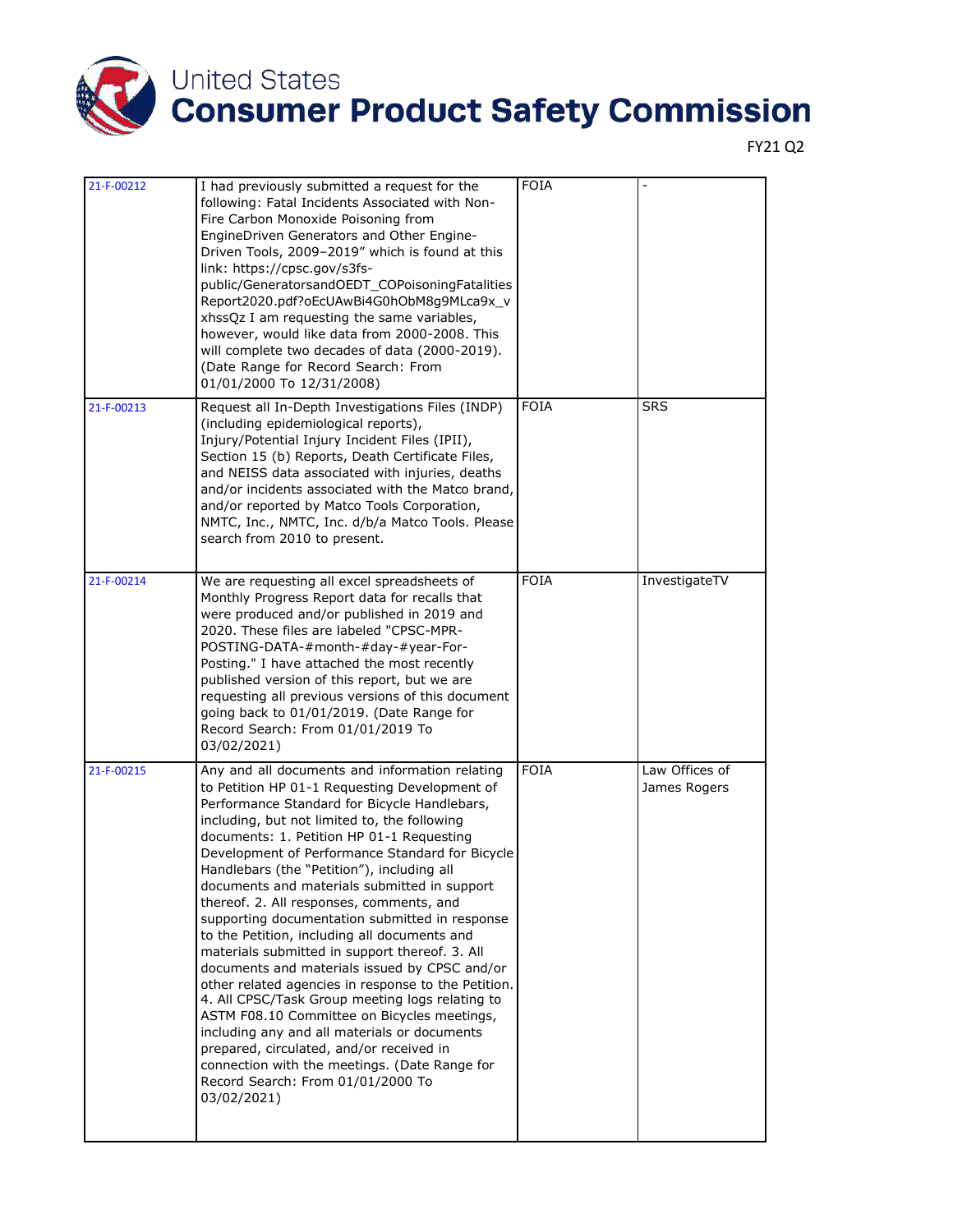

| 21-F-00216 | We are requesting CPSC records in relation to the FOIA<br>Intertex recall no. 20-162. The blowers were<br>manufactured in China and the importer is<br>Intertex, LLC of Azusa, CA. The relevant models<br>are: - (a) B-Air(R) VP-33, PB-25, FX-1 and GP-33;<br>(b) BlueDri BD-ONE-29; (c) BlueDri Pro BDPRO-<br>33 and BD AXIAL - 25; and (d) Soleaire Jetster.<br>The specific file search period is from 12 August<br>2020 to present. Could you please provide any<br>records that relate to fire hazards or incidents |             | <b>McInnes Wilson</b><br>Lawyers |
|------------|---------------------------------------------------------------------------------------------------------------------------------------------------------------------------------------------------------------------------------------------------------------------------------------------------------------------------------------------------------------------------------------------------------------------------------------------------------------------------------------------------------------------------|-------------|----------------------------------|
|            | that occurred due to any of the blowers listed?<br>We respectfully request the following records:-<br>(e) recall investigation reports; (f) any<br>complaints made about the blowers; (g) all<br>meeting logs; (h) technical staff analysis records;<br>and (i) any other relevant documentation or<br>correspondence relating to the subject blowers.                                                                                                                                                                    |             |                                  |
| 21-F-00217 | We are requesting records concerning pressure<br>cookers manufactured and/or distributed by<br>Sensio, Inc. d/b/a Bella Housewares. (Date<br>Range for Record Search: From 01/01/2016 To<br>03/07/2021)                                                                                                                                                                                                                                                                                                                   | <b>FOIA</b> | Cory Watson<br>Attorneys         |
| 21-F-00218 | We are requesting records concerning pressure<br>cookers manufactured and/or distributed by<br>Kaloric Home Appliances. (Date Range for Record<br>Search: From 01/01/2016 To 03/07/2021) (Date<br>Range for Record Search: From 1/1/2016 To<br>3/7/2021                                                                                                                                                                                                                                                                   | <b>FOIA</b> | Cory Watson<br>Attorneys         |
| 21-F-00219 | We are requesting records concerning pressure<br>cookers manufactured and/or distributed by<br>Kaloric Home Appliances. (Date Range for Record<br>Search: From 01/01/2016 To 03/07/2021)                                                                                                                                                                                                                                                                                                                                  | <b>FOIA</b> | Cory Watson<br>Attorneys         |
| 21-F-00220 | We are requesting records concerning pressure<br>cookers manufactured and/or distributed by<br>Tristar Innovative Products, Inc. (Date Range for<br>Record Search: From 01/01/2016 To<br>03/07/2021)                                                                                                                                                                                                                                                                                                                      | <b>FOIA</b> | Cory Watson<br>Attorneys         |
| 21-F-00221 | Request all rules and safety standards related to<br>baby toys, including, but not limited to, voluntary<br>safety standards set by private organizations,<br>such as ASTM International. The timeframe for<br>By Two LP's request is 1972-2021.                                                                                                                                                                                                                                                                          | <b>FOIA</b> | By Two LP                        |
| 21-F-00222 | Request all rules and safety standards related to<br>stuffed animals, including, but not limited to,<br>voluntary safety standards set by private<br>organizations, such as ASTM International. The<br>timeframe for By Two LP's request is 1972-2021.                                                                                                                                                                                                                                                                    | <b>FOIA</b> | By Two LP                        |
| 21-F-00223 | Request all rules and safety standards related to<br>bunk beds, including, but not limited to,<br>voluntary safety standards set by private<br>organizations, such as ASTM International. The<br>timeframe for By Two LP's request is 1972-2021.                                                                                                                                                                                                                                                                          | <b>FOIA</b> | By Two LP                        |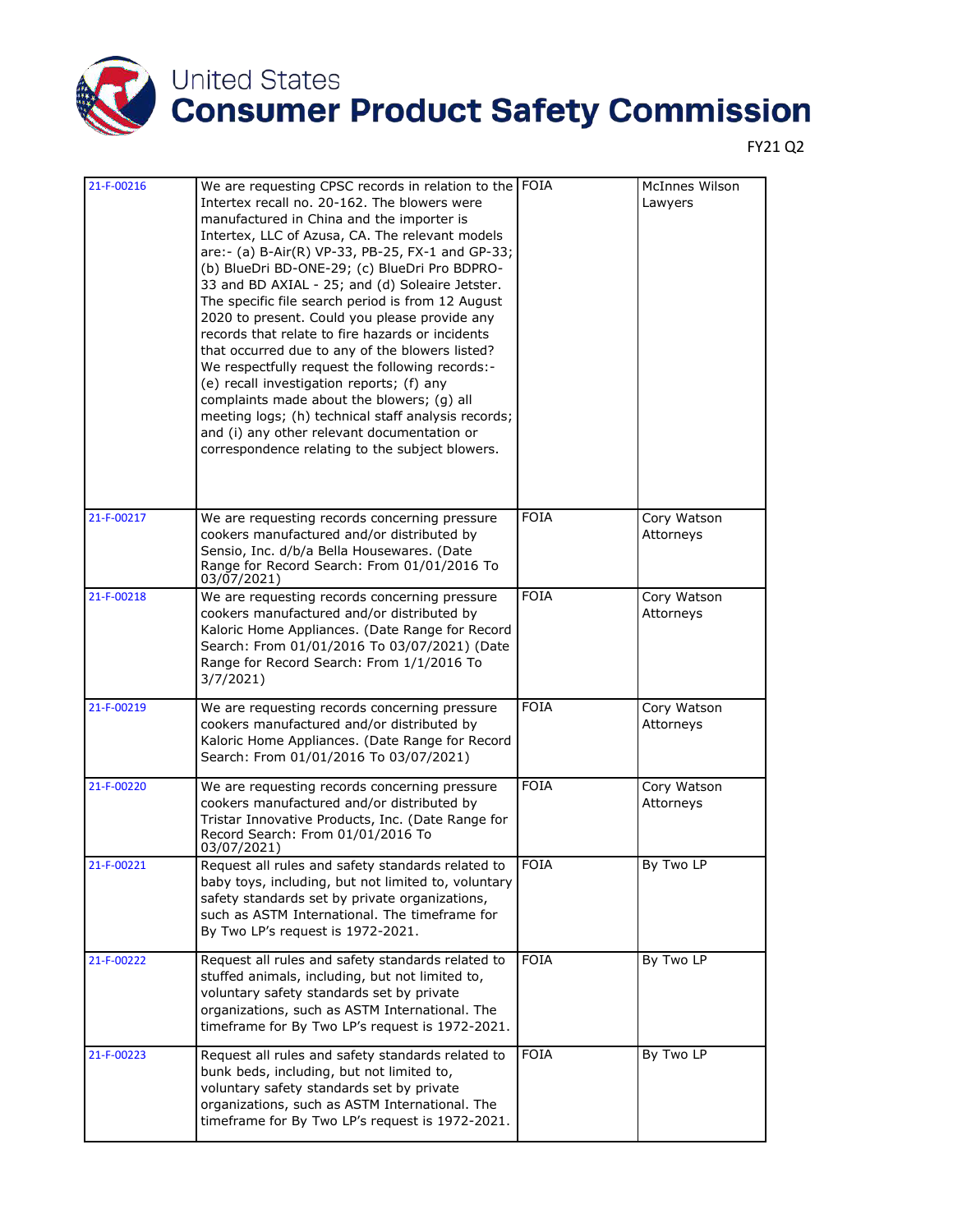

| 21-F-00224 | Request all rules and safety standards related to<br>baby gates, including, but not limited to,                                                                                                                                                                       | <b>FOIA</b> | By Two LP |
|------------|-----------------------------------------------------------------------------------------------------------------------------------------------------------------------------------------------------------------------------------------------------------------------|-------------|-----------|
|            | voluntary safety standards set by private<br>organizations, such as ASTM International. The<br>timeframe for By Two LP's request is 1972-2021.                                                                                                                        |             |           |
| 21-F-00225 | Request all rules and safety standards related to<br>child rattles, including, but not limited to,<br>voluntary safety standards set by private<br>organizations, such as ASTM International. The<br>timeframe for By Two LP's request is 1972-2021.                  | <b>FOIA</b> | By Two LP |
| 21-F-00226 | Request all rules and safety standards related to<br>child dolls, including, but not limited to, voluntary<br>safety standards set by private organizations,<br>such as ASTM International. The timeframe for<br>By Two LP's request is 1972-2021.                    | <b>FOIA</b> | By Two LP |
| 21-F-00227 | Request all rules and safety standards related to<br>baby pacifiers, including, but not limited to,<br>voluntary safety standards set by private<br>organizations, such as ASTM International. The<br>timeframe for By Two LP's request is 1972-2021.                 | <b>FOIA</b> | By Two LP |
| 21-F-00228 | All rules and safety standards related to infant<br>high chairs, including, but not limited to,<br>voluntary safety standards set by private<br>organizations, such as ASTM International. The<br>timeframe for By Two LP's request is 1972-2021.                     | <b>FOIA</b> | By Two LP |
| 21-F-00229 | Request all rules and safety standards related to<br>baby strollers, including, but not limited to,<br>voluntary safety standards set by private<br>organizations, such as ASTM International. The<br>timeframe for By Two LP's request is 1972-2021.                 | <b>FOIA</b> | By Two LP |
| 21-F-00230 | Request all rules and safety standards related to<br>bicycle child carrier seats, including, but not<br>limited to, voluntary safety standards set by<br>private organizations, such as ASTM<br>International. The timeframe for By Two LP's<br>request is 1972-2021. | <b>FOIA</b> | By Two LP |
| 21-F-00231 | Request all rules and safety standards related to<br>baby carriers, including, but not limited to,<br>voluntary safety standards set by private<br>organizations, such as ASTM International. The<br>timeframe for By Two LP's request is 1972-2021.                  | <b>FOIA</b> | By Two LP |
| 21-F-00232 | Request all rules and safety standards related to<br>baby swings, including, but not limited to,<br>voluntary safety standards set by private<br>organizations, such as ASTM International. The<br>timeframe for By Two LP's request is 1972-2021.                    | FOIA        | By Two LP |
| 21-F-00233 | Request all rules and safety standards related to<br>baby walkers, including, but not limited to,<br>voluntary safety standards set by private<br>organizations, such as ASTM International. The<br>timeframe for By Two LP's request is 1972-2021.                   | <b>FOIA</b> | By Two LP |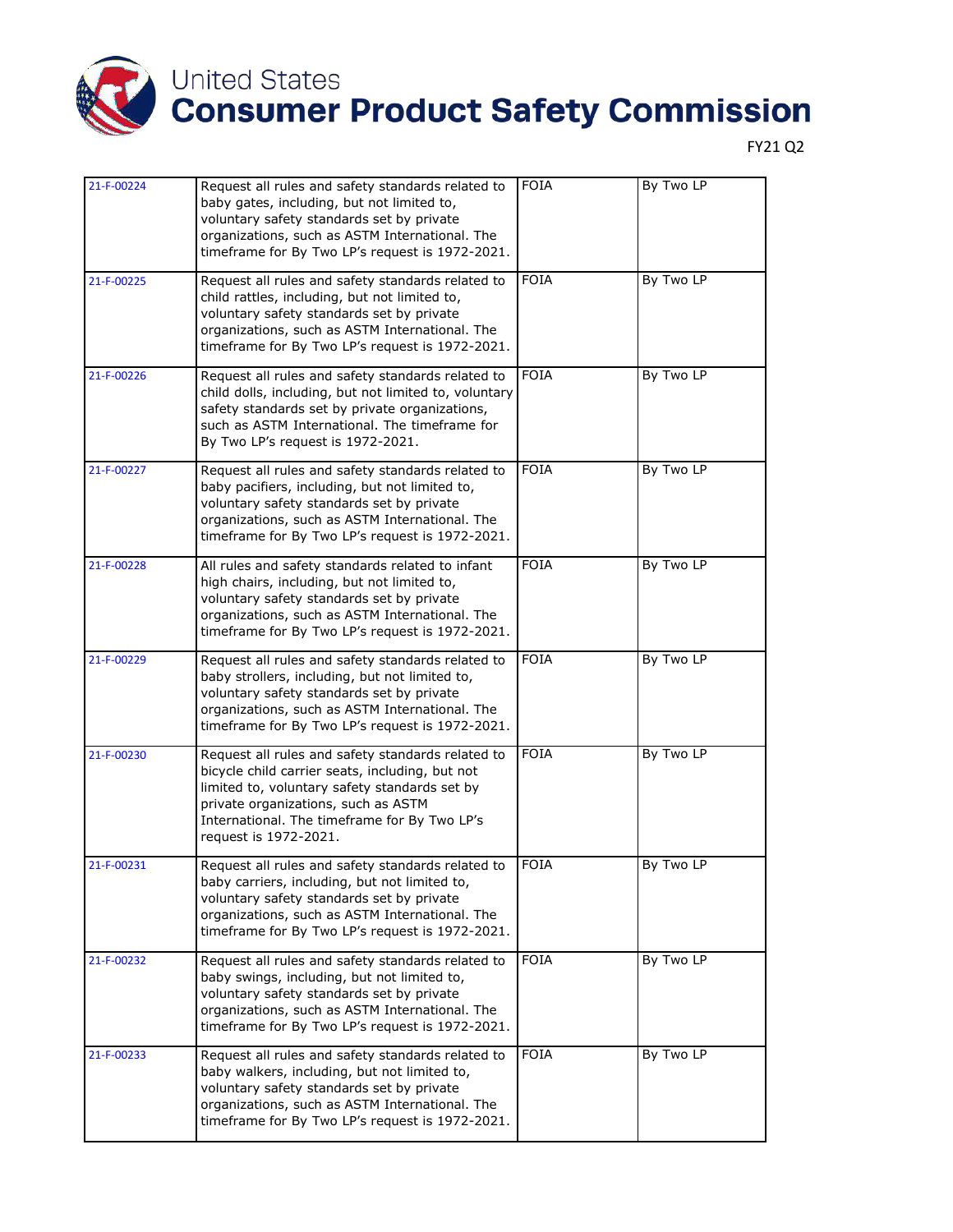

| 21-F-00234 | All rules and safety standards related to child car<br>seats, including, but not limited to, voluntary<br>safety standards set by private organizations,<br>such as ASTM International. The timeframe for<br>By Two LP's request is 1972-2021.                                                                                                                                                                | <b>FOIA</b> | By Two LP                      |
|------------|---------------------------------------------------------------------------------------------------------------------------------------------------------------------------------------------------------------------------------------------------------------------------------------------------------------------------------------------------------------------------------------------------------------|-------------|--------------------------------|
| 21-F-00235 | All rules and safety standards related to infant<br>cribs, including, but not limited to, voluntary<br>safety standards set by private organizations,<br>such as ASTM International. The timeframe for<br>By Two LP's request is 1972-2021.                                                                                                                                                                   | <b>FOIA</b> | By Two LP                      |
| 21-F-00236 | All rules and safety standards related to infant<br>inclined sleep products, including, but not limited<br>to, voluntary safety standards set by private<br>organizations, such as ASTM International. The<br>timeframe for By Two LP's request is 1972-2021.                                                                                                                                                 | <b>FOIA</b> | By Two LP                      |
| 21-F-00237 | Request all rules and safety standards related to<br>durable nursery products, including, but not<br>limited to, voluntary safety standards set by<br>private organizations, such as ASTM<br>International. The timeframe for By Two LP's<br>request is 1972-2021.                                                                                                                                            | <b>FOIA</b> | By Two LP                      |
| 21-F-00238 | All rules and safety standards related to baby<br>floats, including, but not limited to, voluntary<br>safety standards set by private organizations,<br>such as ASTM International. The timeframe for<br>By Two LP's request is 1972-2021.                                                                                                                                                                    | <b>FOIA</b> | By Two LP                      |
| 21-F-00239 | Request all rules and safety standards related to<br>baby jumpers/bouncers, including, but not limited<br>to, voluntary safety standards set by private<br>organizations, such as ASTM International. The<br>timeframe for By Two LP's request is 1972-2021.                                                                                                                                                  | <b>FOIA</b> | By Two LP                      |
| 21-F-00240 | Request all rules and safety standards related to<br>baby bath seats, including, but not limited to,<br>voluntary safety standards set by private<br>organizations, such as ASTM International. The<br>timeframe for By Two LP's request is 1972-2021.                                                                                                                                                        | <b>FOIA</b> | By Two LP                      |
| 21-F-00241 | We are requesting records on<br>(Date Kange for Kecord Search:<br>From 03/01/2016 To 03/01/2021)                                                                                                                                                                                                                                                                                                              | <b>FOIA</b> | YMCA International<br>Services |
| 21-F-00242 | All records related to stuffed animals. This<br>request includes, but is not limited to, all recall<br>files, technical staff reports, investigation<br>records, injury incident records, report records,<br>consumer complaints, and all documents supplied<br>by the manufacturers, importers, retailers, or<br>suppliers related to the same. (Date Range for<br>Record Search: From 1/1/1972 To 3/9/2021) | <b>FOIA</b> | By Two LP                      |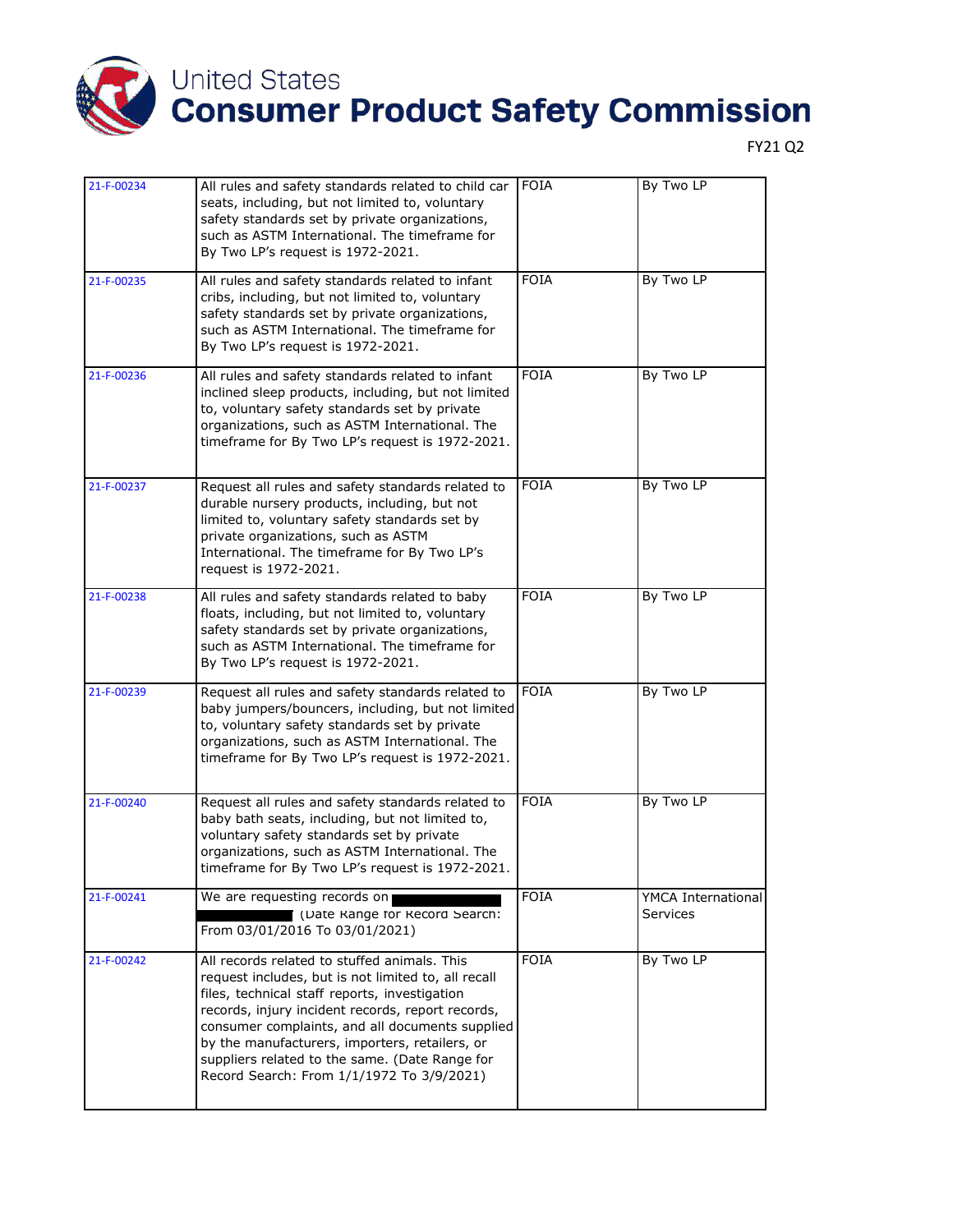

| 21-F-00243 | All records related to bunk beds. This request<br>includes, but is not limited to, all recall files,<br>technical staff reports, investigation records,<br>injury incident records, report records, consumer<br>complaints, and all documents supplied by the<br>manufacturers, importers, retailers, or suppliers<br>related to the same. (Date Range for Record<br>Search: From 1/1/1972 To 3/1/2021)                           | <b>FOIA</b> | By Two LP |
|------------|-----------------------------------------------------------------------------------------------------------------------------------------------------------------------------------------------------------------------------------------------------------------------------------------------------------------------------------------------------------------------------------------------------------------------------------|-------------|-----------|
| 21-F-00244 | All records related to baby toys. This request<br>includes, but is not limited to, all recall files,<br>technical staff reports, investigation records,<br>injury incident records, report records, consumer<br>complaints, and all documents supplied by the<br>manufacturers, importers, retailers, or suppliers<br>related to the same. (Date Range for Record<br>Search: From 1/1/1972 To 3/1/2021)                           | <b>FOIA</b> | By Two LP |
| 21-F-00245 | All records related to the flammability of baby<br>clothes. This request includes, but is not limited<br>to, all recall files, technical staff reports,<br>investigation records, injury incident records,<br>report records, consumer complaints, and all<br>documents supplied by the manufacturers,<br>importers, retailers, or suppliers related to the<br>same. (Date Range for Record Search: From<br>1/1/1972 To 3/1/2021) | <b>FOIA</b> | By Two LP |
| 21-F-00246 | All records related to baby gates. This request<br>includes, but is not limited to, all recall files,<br>technical staff reports, investigation records,<br>injury incident records, report records, consumer<br>complaints, and all documents supplied by the<br>manufacturers, importers, retailers, or suppliers<br>related to the same. (Date Range for Record<br>Search: From 1/1/1972 To 3/1/2021)                          | <b>FOIA</b> | By Two LP |
| 21-F-00247 | All records related to child rattles. This request<br>includes, but is not limited to, all recall files,<br>technical staff reports, investigation records,<br>injury incident records, report records, consumer<br>complaints, and all documents supplied by the<br>manufacturers, importers, retailers, or suppliers<br>related to the same. (Date Range for Record<br>Search: From 1/1/1972 To 3/1/2021)                       | <b>FOIA</b> | By Two LP |
| 21-F-00248 | All records related to baby pacifiers. This request<br>includes, but is not limited to, all recall files,<br>technical staff reports, investigation records,<br>injury incident records, report records, consumer<br>complaints, and all documents supplied by the<br>manufacturers, importers, retailers, or suppliers<br>related to the same. (Date Range for Record<br>Search: From 1/1/1972 To 3/1/2021)                      | <b>FOIA</b> | By Two LP |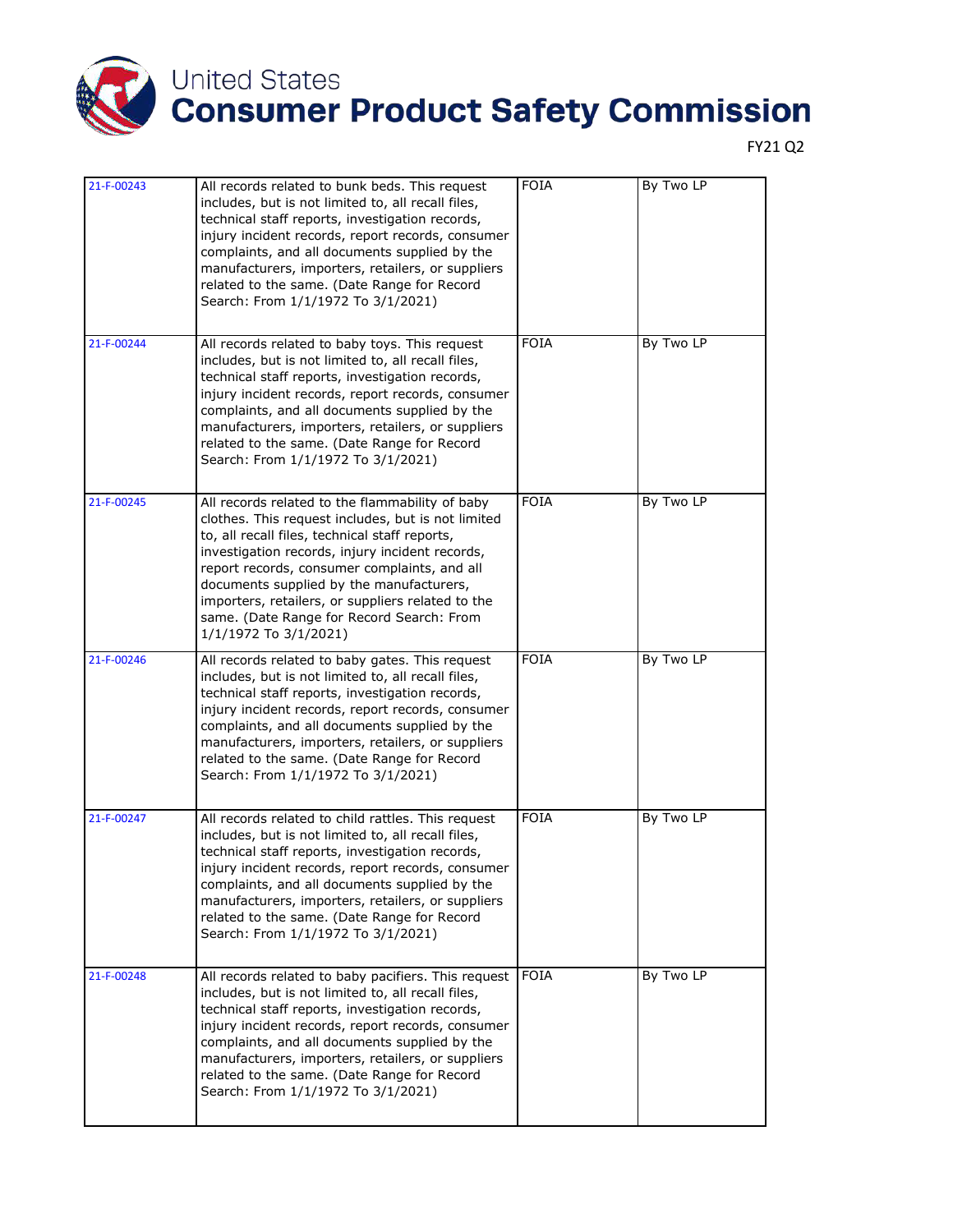

| 21-F-00249 | All records related to child dolls. This request<br>includes, but is not limited to, all recall files,<br>technical staff reports, investigation records,<br>injury incident records, report records, consumer<br>complaints, and all documents supplied by the<br>manufacturers, importers, retailers, or suppliers<br>related to the same. (Date Range for Record<br>Search: From 1/1/1972 To 3/1/2021)                         | <b>FOIA</b> | By Two LP |
|------------|-----------------------------------------------------------------------------------------------------------------------------------------------------------------------------------------------------------------------------------------------------------------------------------------------------------------------------------------------------------------------------------------------------------------------------------|-------------|-----------|
| 21-F-00250 | All records related to bicycle child carrier seats.<br>This request includes, but is not limited to, all<br>recall files, technical staff reports, investigation<br>records, injury incident records, report records,<br>consumer complaints, and all documents supplied<br>by the manufacturers, importers, retailers, or<br>suppliers related to the same. (Date Range for<br>Record Search: From 1/1/1972 To 3/1/2021)         | <b>FOIA</b> | By Two LP |
| 21-F-00251 | Hi. I am doing some research and I am looking<br>for available information on incidents reported on<br>over-heating and or fires involving vacuums. I<br>am not looking for company names involved, just<br>a data dump on reported incidents of this nature<br>over the past 5 years. I have seen the recall<br>data, so anything outside of recalls. Thanks (Date<br>Range for Record Search: From 03/01/2016 To<br>03/01/2021) | <b>FOIA</b> |           |
| 21-F-00252 | All records related to baby strollers. This request<br>includes, but is not limited to, all recall files,<br>technical staff reports, investigation records,<br>injury incident records, report records, consumer<br>complaints, and all documents supplied by the<br>manufacturers, importers, retailers, or suppliers<br>related to the same. (Date Range for Record<br>Search: From 1/1/1972 To 3/1/2021)                      | <b>FOIA</b> | By Two LP |
| 21-F-00253 | All records related to infant high chairs. This<br>request includes, but is not limited to, all recall<br>files, technical staff reports, investigation<br>records, injury incident records, report records,<br>consumer complaints, and all documents supplied<br>by the manufacturers, importers, retailers, or<br>suppliers related to the same. (Date Range for<br>Record Search: From 1/1/1972 To 3/1/2021)                  | <b>FOIA</b> | By Two LP |
| 21-F-00254 | All records related to baby floats. This request<br>includes, but is not limited to, all recall files,<br>technical staff reports, investigation records,<br>injury incident records, report records, consumer<br>complaints, and all documents supplied by the<br>manufacturers, importers, retailers, or suppliers<br>related to the same. (Date Range for Record<br>Search: From 1/1/1972 To 3/1/2021)                         | <b>FOIA</b> | By Two LP |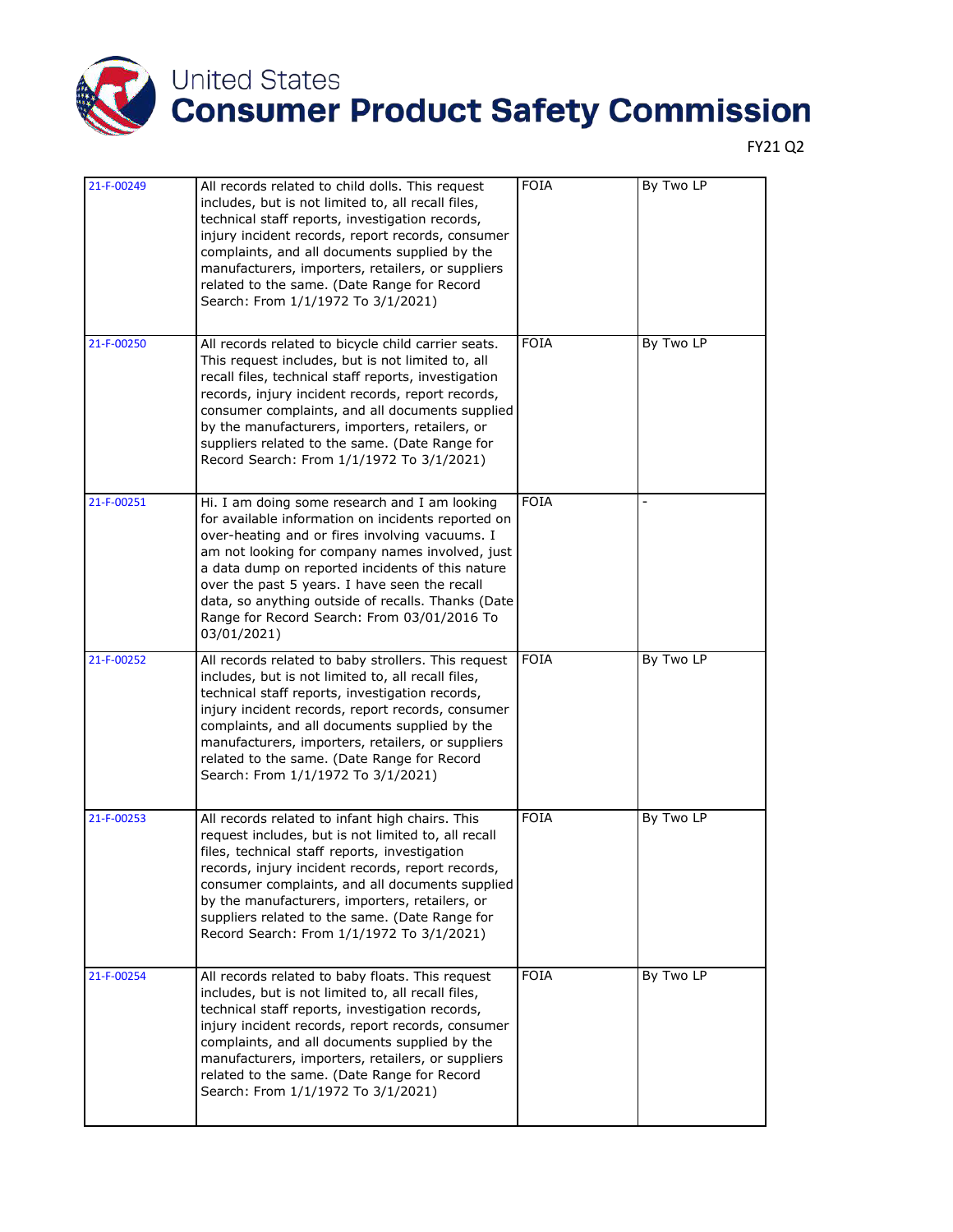

| 21-F-00255 | All records related to baby carriers. This request<br>includes, but is not limited to, all recall files,<br>technical staff reports, investigation records,<br>injury incident records, report records, consumer<br>complaints, and all documents supplied by the<br>manufacturers, importers, retailers, or suppliers<br>related to the same. (Date Range for Record<br>Search: From 1/1/1972 To 3/1/2021)         | <b>FOIA</b> | By Two LP |
|------------|---------------------------------------------------------------------------------------------------------------------------------------------------------------------------------------------------------------------------------------------------------------------------------------------------------------------------------------------------------------------------------------------------------------------|-------------|-----------|
| 21-F-00256 | All records related to baby jumpers/bouncers.<br>This request includes, but is not limited to, all<br>recall files, technical staff reports, investigation<br>records, injury incident records, report records,<br>consumer complaints, and all documents supplied<br>by the manufacturers, importers, retailers, or<br>suppliers related to the same. (Date Range for<br>Record Search: From 1/1/1972 To 3/1/2021) | <b>FOIA</b> | By Two LP |
| 21-F-00257 | All records related to baby bath seats. This<br>request includes, but is not limited to, all recall<br>files, technical staff reports, investigation<br>records, injury incident records, report records,<br>consumer complaints, and all documents supplied<br>by the manufacturers, importers, retailers, or<br>suppliers related to the same. (Date Range for<br>Record Search: From 1/1/1972 To 3/1/2021)       | <b>FOIA</b> | By Two LP |
| 21-F-00258 | All records related to baby walkers. This request<br>includes, but is not limited to, all recall files,<br>technical staff reports, investigation records,<br>injury incident records, report records, consumer<br>complaints, and all documents supplied by the<br>manufacturers, importers, retailers, or suppliers<br>related to the same. (Date Range for Record<br>Search: From 1/1/1972 To 3/1/2021)          | <b>FOIA</b> | By Two LP |
| 21-F-00259 | All records related to child car seats. This request FOIA<br>includes, but is not limited to, all recall files,<br>technical staff reports, investigation records,<br>injury incident records, report records, consumer<br>complaints, and all documents supplied by the<br>manufacturers, importers, retailers, or suppliers<br>related to the same. (Date Range for Record<br>Search: From 1/1/1972 To 3/1/2021)  |             | By Two LP |
| 21-F-00260 | All records related to baby swings. This request<br>includes, but is not limited to, all recall files,<br>technical staff reports, investigation records,<br>injury incident records, report records, consumer<br>complaints, and all documents supplied by the<br>manufacturers, importers, retailers, or suppliers<br>related to the same. (Date Range for Record<br>Search: From 1/1/1972 To 3/1/2021)           | <b>FOIA</b> | By Two LP |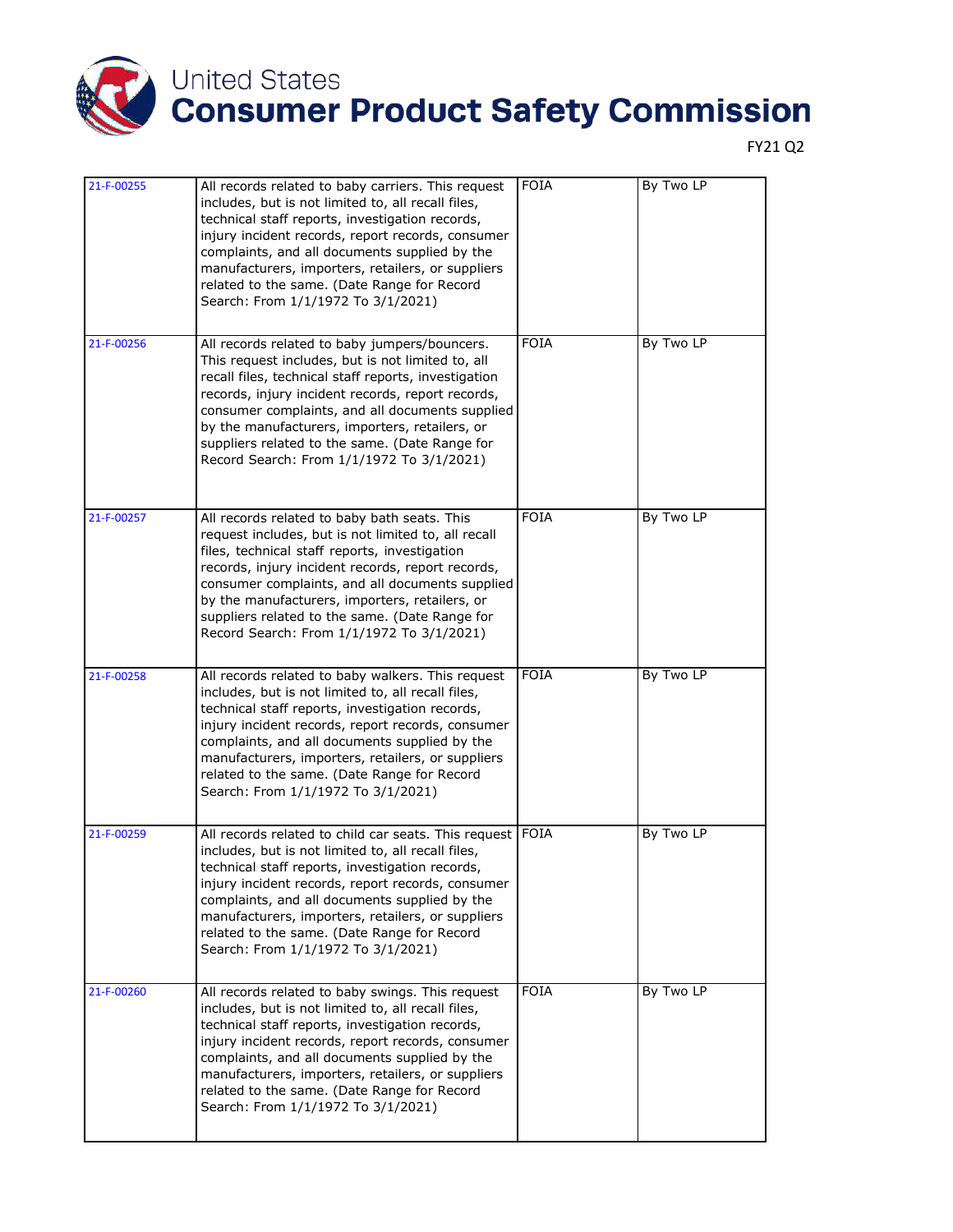

| 21-F-00261 | All records related to infant cribs. This request<br>includes, but is not limited to, all recall files,<br>technical staff reports, investigation records,<br>injury incident records, report records, consumer<br>complaints, and all documents supplied by the<br>manufacturers, importers, retailers, or suppliers<br>related to the same. (Date Range for Record<br>Search: From 1/1/1972 To 3/1/2021)                                                                                                                                                                                                                                                                                                  | <b>FOIA</b> | By Two LP              |
|------------|-------------------------------------------------------------------------------------------------------------------------------------------------------------------------------------------------------------------------------------------------------------------------------------------------------------------------------------------------------------------------------------------------------------------------------------------------------------------------------------------------------------------------------------------------------------------------------------------------------------------------------------------------------------------------------------------------------------|-------------|------------------------|
| 21-F-00262 | All records related to infant inclined sleep<br>products. This request includes, but is not limited<br>to, all recall files, technical staff reports,<br>investigation records, injury incident records,<br>report records, consumer complaints, and all<br>documents supplied by the manufacturers,<br>importers, retailers, or suppliers related to the<br>same. This request also includes all records<br>related to Erin Mannen, Ph.D., a mechanical<br>engineer specializing in biomechanics at the<br>University of Arkansas for Medical Sciences, who<br>conducted infant testing to evaluate the design of<br>inclined sleep products. (Date Range for Record<br>Search: From 1/1/1972 To 3/1/2021) | <b>FOIA</b> | By Two LP              |
| 21-F-00263 | All documents, including letters, memos, e-mails,<br>text messages and other forms of electronic<br>communication, relating to the recall of any<br>trampoline. (Date Range for Record Search:<br>From 1/1/1972 To 3/1/2021)                                                                                                                                                                                                                                                                                                                                                                                                                                                                                | <b>FOIA</b> | Consumers'<br>Research |
| 21-F-00264 | All documents, including letters, memos, e-mails,<br>text messages and other forms of electronic<br>communication, relating to the recall of any<br>children's toys for lead content. (Date Range for<br>Record Search: From 1/1/1972 To 3/1/2021)                                                                                                                                                                                                                                                                                                                                                                                                                                                          | <b>FOIA</b> | Consumers'<br>Research |
| 21-F-00265 | All documents, including letters, memos, e-mails,<br>text messages and other forms of electronic<br>communication, relating to the recall of any toy<br>for potential choking hazard. (Date Range for<br>Record Search: From 1/1/1972 To 3/1/2021)                                                                                                                                                                                                                                                                                                                                                                                                                                                          | <b>FOIA</b> | Consumers'<br>Research |
| 21-F-00266 | All documents, including letters, memos, e-mails,<br>text messages and other forms of electronic<br>communication, relating to voluntary safety<br>standards set by private organizations, such as<br>ASTM International, for children's toys. (Date<br>Range for Record Search: From 1/1/1972 To<br>3/1/2021                                                                                                                                                                                                                                                                                                                                                                                               | <b>FOIA</b> | Consumers'<br>Research |
| 21-F-00267 | All documents, including letters, memos, e-mails,<br>text messages and other forms of electronic<br>communication, relating to the recall of a battery<br>for fire, explosion, or acid leak risk. (Date Range<br>for Record Search: From 1/1/1972 To 3/1/2021)                                                                                                                                                                                                                                                                                                                                                                                                                                              | <b>FOIA</b> | Consumers'<br>Research |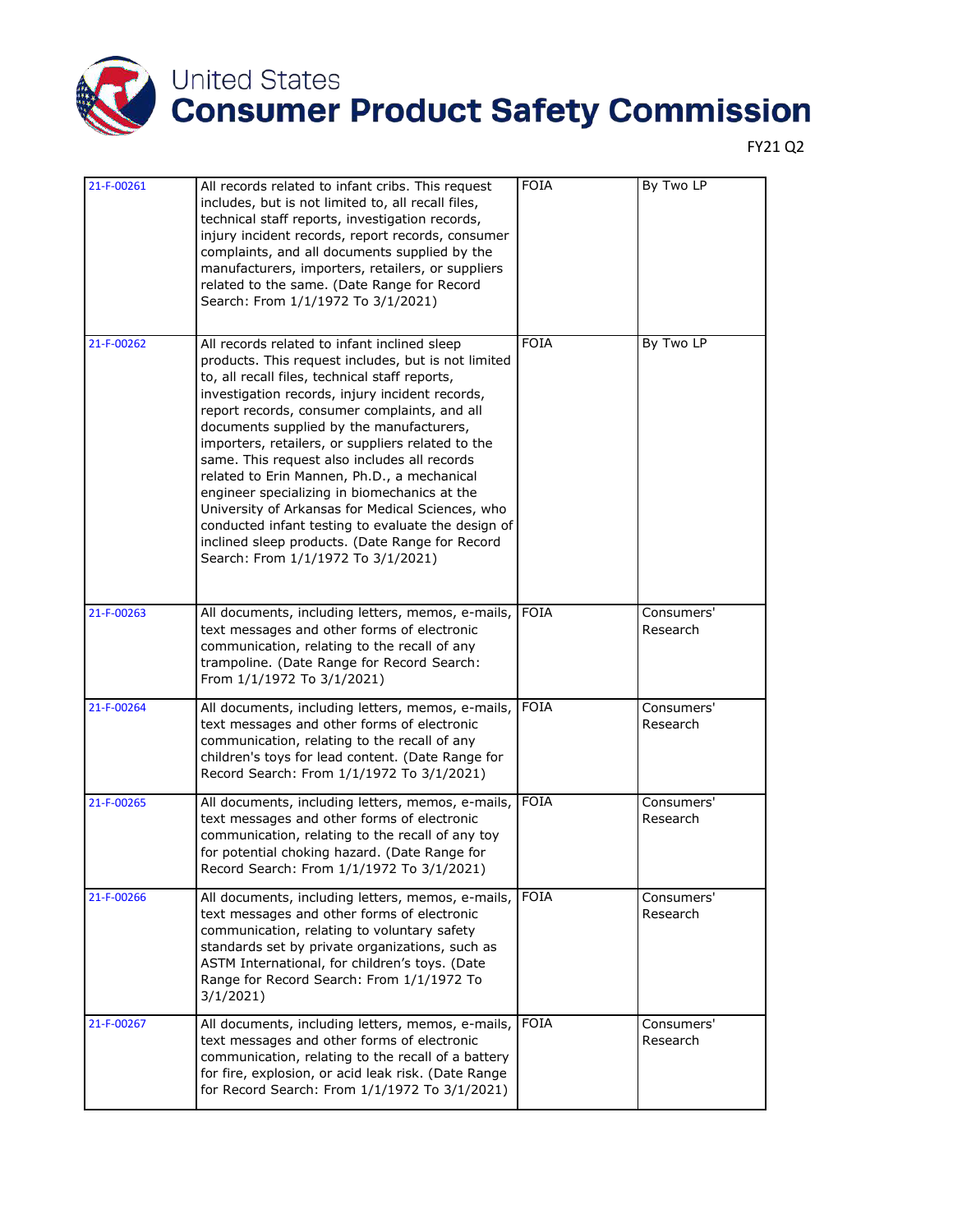

| 21-F-00268 | All documents, including letters, memos, e-mails,<br>text messages and other forms of electronic<br>communication, relating to the recall of any<br>stroller. (Date Range for Record Search: From<br>1/1/1972 To 3/1/2021)                                                                                                                                                                                                                                                                                                                                                                                                                                                                                                                                      | FOIA        | Consumers'<br>Research |
|------------|-----------------------------------------------------------------------------------------------------------------------------------------------------------------------------------------------------------------------------------------------------------------------------------------------------------------------------------------------------------------------------------------------------------------------------------------------------------------------------------------------------------------------------------------------------------------------------------------------------------------------------------------------------------------------------------------------------------------------------------------------------------------|-------------|------------------------|
| 21-F-00269 | All documents, including letters, memos, e-mails,<br>text messages and other forms of electronic<br>communication, relating to the recall of any lawn<br>care products, including but not limited to,<br>hedgers, trimmers, lawnmowers, and blowers.<br>(Date Range for Record Search: From 1/1/1972<br>To 3/1/2021)                                                                                                                                                                                                                                                                                                                                                                                                                                            | <b>FOIA</b> | Consumers'<br>Research |
| 21-F-00270 | All documents, including letters, memos, e-mails,<br>text messages and other forms of electronic<br>communication, relating to the recall of any<br>product for laceration risk. (Date Range for<br>Record Search: From 1/1/1972 To 3/1/2021)                                                                                                                                                                                                                                                                                                                                                                                                                                                                                                                   | <b>FOIA</b> | Consumers'<br>Research |
| 21-F-00271 | All documents, including letters, memos, e-mails,<br>text messages and other forms of electronic<br>communication, relating to the recall of any<br>bassinet, bouncer, or rocker for fall or<br>strangulation risk. (Date Range for Record<br>Search: From 1/1/1972 To 3/1/2021)                                                                                                                                                                                                                                                                                                                                                                                                                                                                                | <b>FOIA</b> | Consumers'<br>Research |
| 21-F-00272 | Request all records related to Dorel Juvenile<br>Group USA Recalls Inclined Sleepers, including,<br>but not limited to, Eddie Bauer Slumber and<br>Soothe Rock Bassinet/Rocker and Disney Baby<br>Doze and Dream Bassinet/Rocker. This request<br>includes, but is not limited to, all recall files,<br>technical staff reports, investigation records,<br>injury incident records, report records, consumer<br>complaints, and all documents supplied by the<br>manufacturers, importers, retailers, or suppliers<br>related to the same. See<br>https://www.cpsc.gov/Recalls/2019/Dorel-<br>Juvenile-Group-USA-Recalls-Inclined-Sleepers-<br>Due-to-Safety-Concerns-About-Inclined-Sleep-<br>Products. The timeframe for By Two LP's request<br>is 2010-2021. | <b>FOIA</b> | By Two LP              |
| 21-F-00273 | Request all records related to Bexco Franklin &<br>Ben Mason 4-in-1 Convertible Cribs. This request<br>includes, but is not limited to, all recall files,<br>technical staff reports, investigation records,<br>injury incident records, report records, consumer<br>complaints, and all documents supplied by the<br>manufacturers, importers, retailers, or suppliers<br>related to the same. See<br>https://cpsc.gov/Recalls/2014/Bexco-Recalls-<br>Franklin-and-Ben-Mason-Four-in-One-Convertible-<br>Cribs. The timeframe for By Two LP's request is<br>2010-2021.                                                                                                                                                                                         | <b>FOIA</b> | By Two LP              |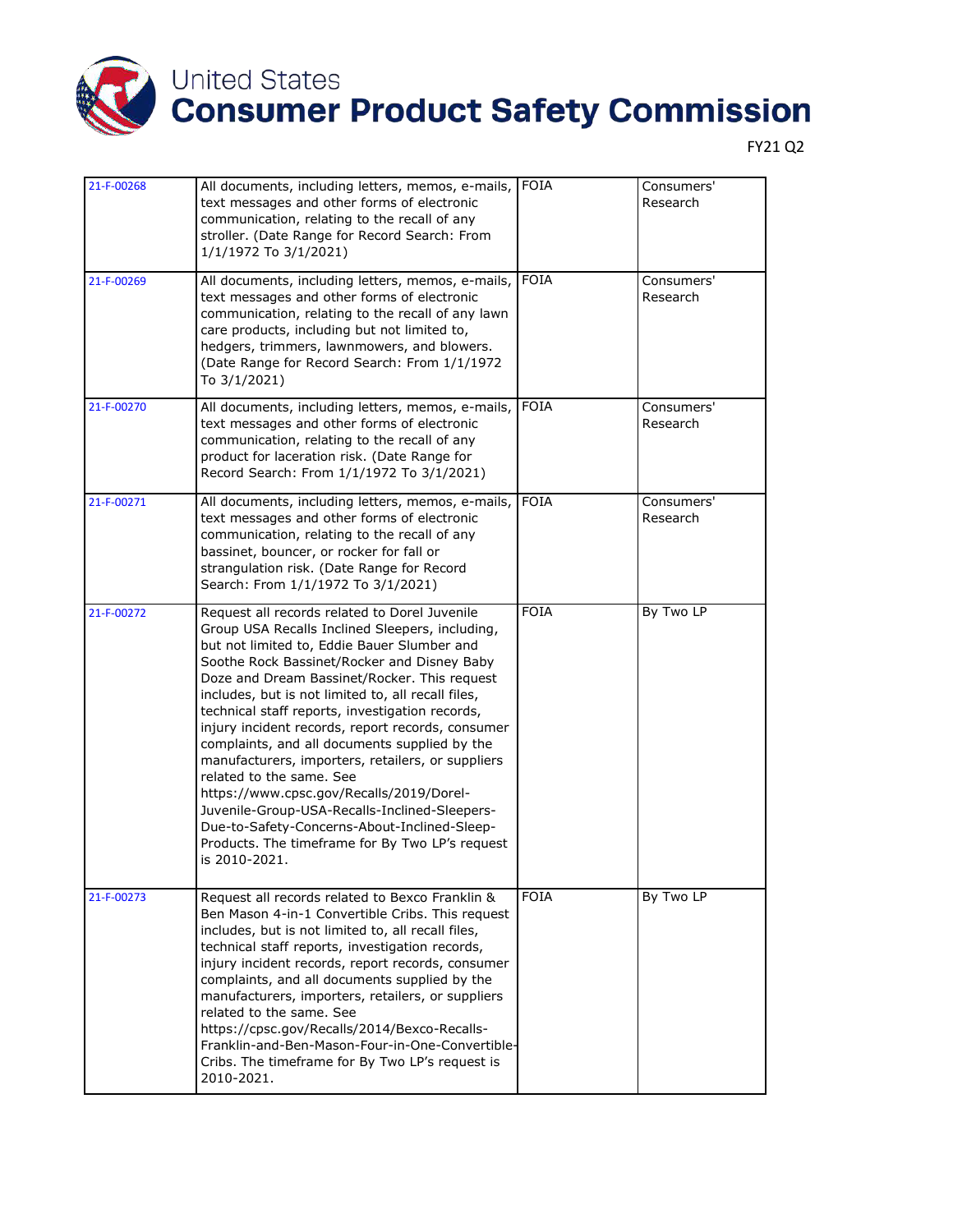

| 21-F-00274 | Request all records related to Shermag Drop-Side FOIA<br>Cribs. This request includes, but is not limited to,<br>all recall files, technical staff reports,<br>investigation records, injury incident records,<br>report records, consumer complaints, and all<br>documents supplied by the manufacturers,<br>importers, retailers, or suppliers related to the<br>same. See<br>https://cpsc.gov/Recalls/2011/Shermag-Recalls-<br>to-Repair-Drop-Side-Cribs-Due-to-Entrapment-<br>Suffocation-and-Fall-Hazards. The timeframe for<br>By Two LP's request is 2000-2021.                                                                          |             | By Two LP |
|------------|-------------------------------------------------------------------------------------------------------------------------------------------------------------------------------------------------------------------------------------------------------------------------------------------------------------------------------------------------------------------------------------------------------------------------------------------------------------------------------------------------------------------------------------------------------------------------------------------------------------------------------------------------|-------------|-----------|
| 21-F-00275 | Request All records related to Victory Land Group<br>Drop-Side Cribs Sold Exclusively at Kmart. This<br>request includes, but is not limited to, all recall<br>files, technical staff reports, investigation<br>records, injury incident records, report records,<br>consumer complaints, and all documents supplied<br>by the manufacturers, importers, retailers, or<br>suppliers related to the same. See<br>https://cpsc.gov/Recalls/2011/Victory-Land-<br>Group-Recalls-to-Repair-Drop-Side-Cribs-Sold-<br>Exclusively-at-Kmart-Due-to-Entrapment-<br>Suffocation-and-Fall-Hazards. The timeframe for<br>By Two LP's request is 2007-2021. | <b>FOIA</b> | By Two LP |
| 21-F-00276 | Request All records related to Albee Baby C & T<br>International/Sorelle Brand "Prescott" Cribs. This<br>request includes, but is not limited to, all recall<br>files, technical staff reports, investigation<br>records, injury incident records, report records,<br>consumer complaints, and all documents supplied<br>by the manufacturers, importers, retailers, or<br>suppliers related to the same. See<br>https://cpsc.gov/Recalls/2010/Albee-Baby-<br>Recalls-C--T-InternationalSorelle-Brand-Prescott-<br>Cribs-Due-to-Entrapment-Suffocation-and-Fall-<br>Hazards. The timeframe for By Two LP's request<br>is 2007-2021.             | <b>FOIA</b> | By Two LP |
| 21-F-00277 | Request All records related to Bassettbaby Drop-<br>Side Cribs. This request includes, but is not<br>limited to, all recall files, technical staff reports,<br>investigation records, injury incident records,<br>report records, consumer complaints, and all<br>documents supplied by the manufacturers,<br>importers, retailers, or suppliers related to the<br>same. See<br>https://cpsc.gov/Recalls/2011/Bassettbaby-<br>Recalls-to-Repair-Drop-Side-Cribs-Due-to-<br>Entrapment-Suffocation-and-Fall-Hazards. The<br>timeframe for By Two LP's request is 1995-2021.                                                                      | <b>FOIA</b> | By Two LP |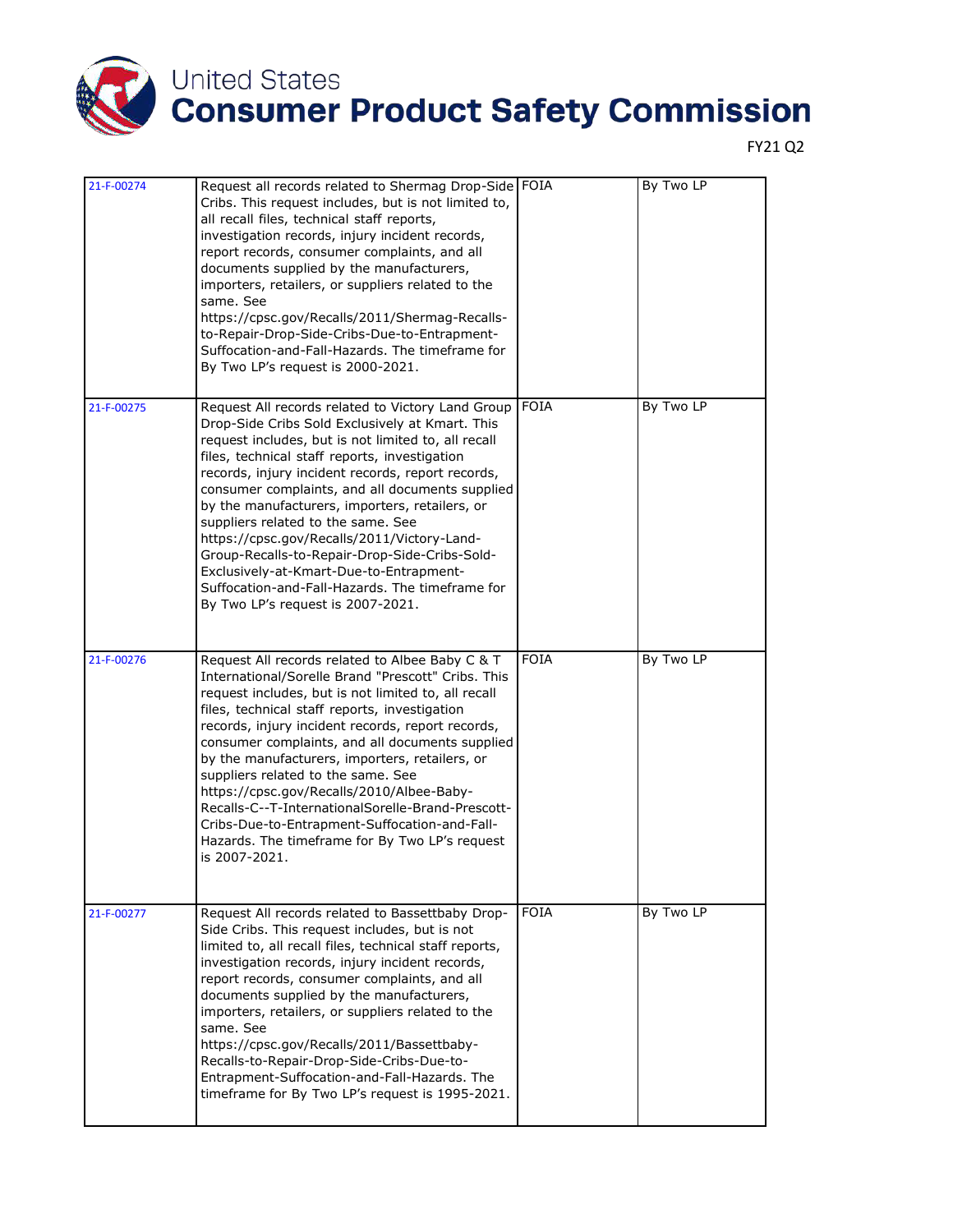

| $21 - F - 00278$ | Request All records related to Angel Line<br>Longwood Forest Drop-Side Cribs. This request<br>includes, but is not limited to, all recall files,<br>technical staff reports, investigation records,<br>injury incident records, report records, consumer<br>complaints, and all documents supplied by the<br>manufacturers, importers, retailers, or suppliers<br>related to the same. See<br>https://cpsc.gov/Recalls/2011/Angel-Line-Recalls-<br>to-Repair-Longwood-Forest-Drop-Side-Cribs-Due-<br>to-Entrapment-Suffocation-and-Fall-Hazards. The<br>timeframe for By Two LP's request is 2000-2021.                     | <b>FOIA</b> | By Two LP              |
|------------------|-----------------------------------------------------------------------------------------------------------------------------------------------------------------------------------------------------------------------------------------------------------------------------------------------------------------------------------------------------------------------------------------------------------------------------------------------------------------------------------------------------------------------------------------------------------------------------------------------------------------------------|-------------|------------------------|
| 21-F-00279       | Request All records related to Oeuf Cribs. This<br>request includes, but is not limited to, all recall<br>files, technical staff reports, investigation<br>records, injury incident records, report records,<br>consumer complaints, and all documents supplied<br>by the manufacturers, importers, retailers, or<br>suppliers related to the same. See<br>https://cpsc.gov/Recalls/2014/Oeuf-Recalls-to-<br>Repair-Cribs. The timeframe for By Two LP's<br>request is 2005-2021.                                                                                                                                           | <b>FOIA</b> | By Two LP              |
| 21-F-00280       | Request All records related to Dream on Me Drop-<br>Side Cribs. This request includes, but is not<br>limited to, all recall files, technical staff reports,<br>investigation records, injury incident records,<br>report records, consumer complaints, and all<br>documents supplied by the manufacturers,<br>importers, retailers, or suppliers related to the<br>same. See https://cpsc.gov/Recalls/2011/Dream-<br>on-Me-Recalls-Drop-Side-Cribs-Due-to-<br>Entrapment-Suffocation-Laceration-and-Fall-<br>Hazards. The timeframe for By Two LP's request<br>is 2005-2021.                                                | <b>FOIA</b> | By Two LP              |
| 21-F-00281       | Request All records related to SwaddleMe By<br>Your Bed Sleeper inclined sleeper with model<br>number 91394. This request includes, but is not<br>limited to, all recall files, technical staff reports,<br>investigation records, injury incident records,<br>report records, consumer complaints, and all<br>documents supplied by the manufacturers,<br>importers, retailers, or suppliers related to the<br>same. See<br>https://www.cpsc.gov/Recalls/2020/Summer-<br>Infant-Recalls-SwaddleMe-By-Your-Bed-Inclined-<br>Sleepers-to-Prevent-Risk-of-Suffocation. The<br>timeframe for By Two LP's request is 2016-2021. | <b>FOIA</b> | By Two LP              |
| 21-F-00282       | All documents, including letters, memos, e-mails,<br>text messages and other forms of electronic<br>communication, relating to the recall of any<br>product for the failure of child resistant<br>packaging. (Date Range for Record Search: From<br>1/1/1972 To 3/1/2021)                                                                                                                                                                                                                                                                                                                                                   | <b>FOIA</b> | Consumers'<br>Research |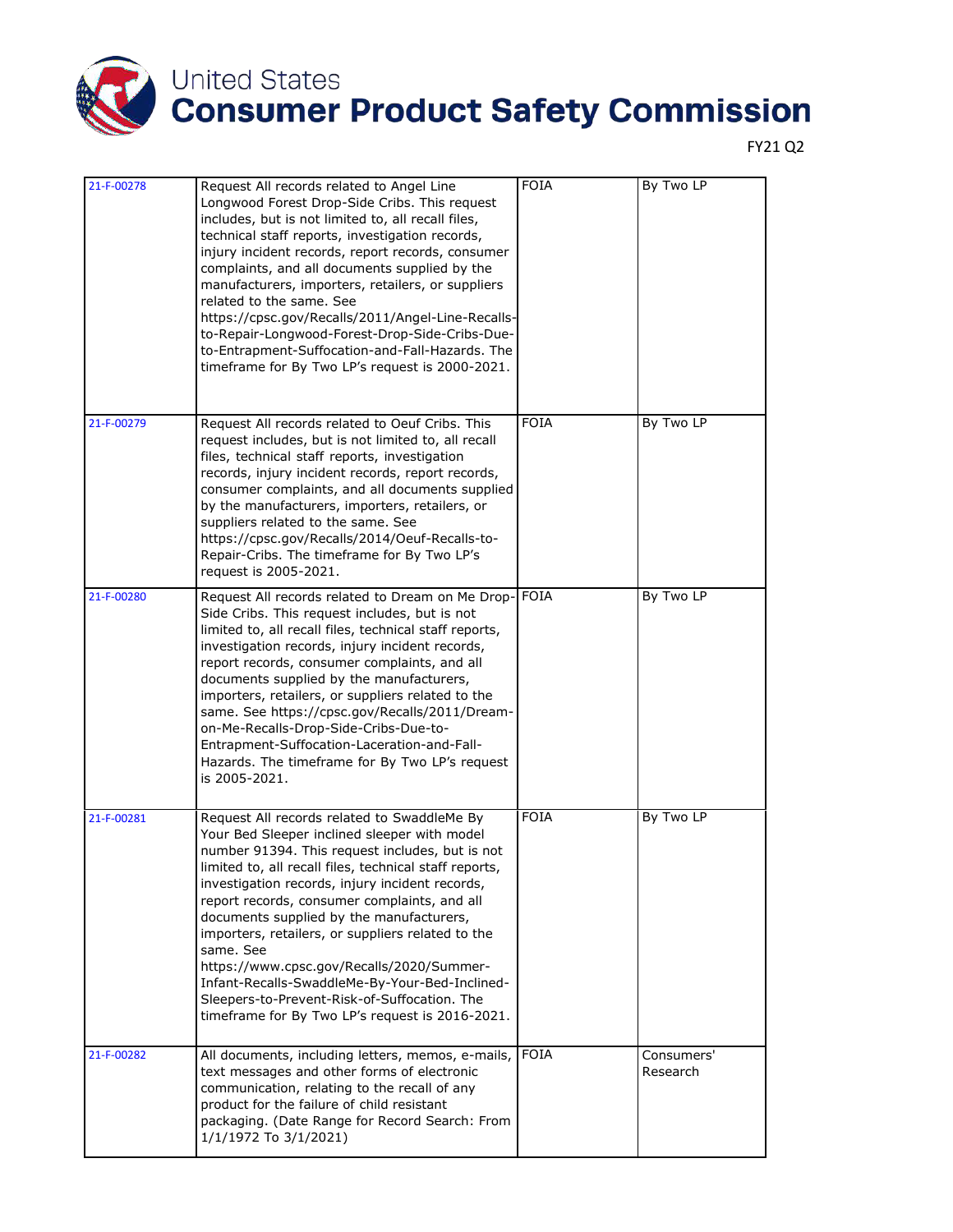

| 21-F-00283 | I am interested in the population of CPSC recalls                                                                                                                                                                                                                                                                                                                                                                                                                                                                                                                                                                                                                                                                                                                                                                                                                                                                                                                                                                                                                                                                                                                                                                                                                                                                                                                                                                                                                                                                                                                    | <b>FOIA</b> | Western University       |
|------------|----------------------------------------------------------------------------------------------------------------------------------------------------------------------------------------------------------------------------------------------------------------------------------------------------------------------------------------------------------------------------------------------------------------------------------------------------------------------------------------------------------------------------------------------------------------------------------------------------------------------------------------------------------------------------------------------------------------------------------------------------------------------------------------------------------------------------------------------------------------------------------------------------------------------------------------------------------------------------------------------------------------------------------------------------------------------------------------------------------------------------------------------------------------------------------------------------------------------------------------------------------------------------------------------------------------------------------------------------------------------------------------------------------------------------------------------------------------------------------------------------------------------------------------------------------------------|-------------|--------------------------|
|            | from 10/1/2000 to 09/30/2020 (the date range<br>for which you have shared with me the Recall<br>Number values that have been fast-tracked; 20-F-<br>00145 and 00-F-00245). SPDB's<br>(https://www.saferproducts.gov/SPDB.zip)<br>Recalls.csv has four columns: Title, Date,<br>Summary, and Recall Number. But the CSV file<br>does not have columns such as Remedy Type,<br>Manufacturer's Name, etc. Alternatively, I can<br>visit https://www.cpsc.gov/Recalls, click on the<br>bulb icon, and provide the "After" and "Before"<br>dates to obtain the list of recalls. I can then click<br>on each link on the results web page, and<br>manually copy-paste the values of each field.<br>Interestingly, if I click on "Recalls CSV" link at<br>https://www.cpsc.gov/Recalls, I download<br>recalls_recall_listing.xlsx that lists the top 20<br>recalls as rows and 14 columns, A through N:<br>Recall Number, Date, Recall Headline, Name of<br>Product, Description, Hazard, Remedy Type,<br>Units, Conjunction With, Incidents, Remedy, Sold<br>At, Distributors, and Manufactured In I searched<br>https://www.cpsc.gov/Recalls for recalls that<br>have Recall Date between these two dates and I<br>receive 6,113 results - similar to what SPDB's<br>Recalls.csv lists. Question/Request: Can CPSC<br>provide me a recalls_recall_listing.xlsx with these<br>6,113 rows and the same 14 columns that<br>clicking on "Recalls CSV" produces? Thank you<br>for your kind consideration. (Date Range for<br>Record Search: From 10/01/2000 To<br>09/30/2020) |             |                          |
| 21-F-00284 | We are requesting records on Lotus Vaping<br>Technologies, LLC's Lotus Ego T 900mAh<br>electronic cigarettes (Date Range for Record<br>Search: From 01/01/2015 To 03/11/2021). (Date<br>Range for Record Search: From 01/01/2015 To<br>03/11/2021)                                                                                                                                                                                                                                                                                                                                                                                                                                                                                                                                                                                                                                                                                                                                                                                                                                                                                                                                                                                                                                                                                                                                                                                                                                                                                                                   | FOIA        | Cory Watson<br>Attorneys |
| 21-F-00285 | All documents, including letters, memos, e-mails,<br>text messages and other forms of electronic<br>communication, relating to voluntary safety<br>standards set by private organizations, such as<br>ASTM International, for lawn care products,<br>including but not limited to, hedgers, trimmers,<br>lawnmowers, and blowers. Date Range: 1972 -<br>2021 (Date Range for Record Search: From<br>1/1/1972 To 3/1/2021)                                                                                                                                                                                                                                                                                                                                                                                                                                                                                                                                                                                                                                                                                                                                                                                                                                                                                                                                                                                                                                                                                                                                            | <b>FOIA</b> | Consumers'<br>Research   |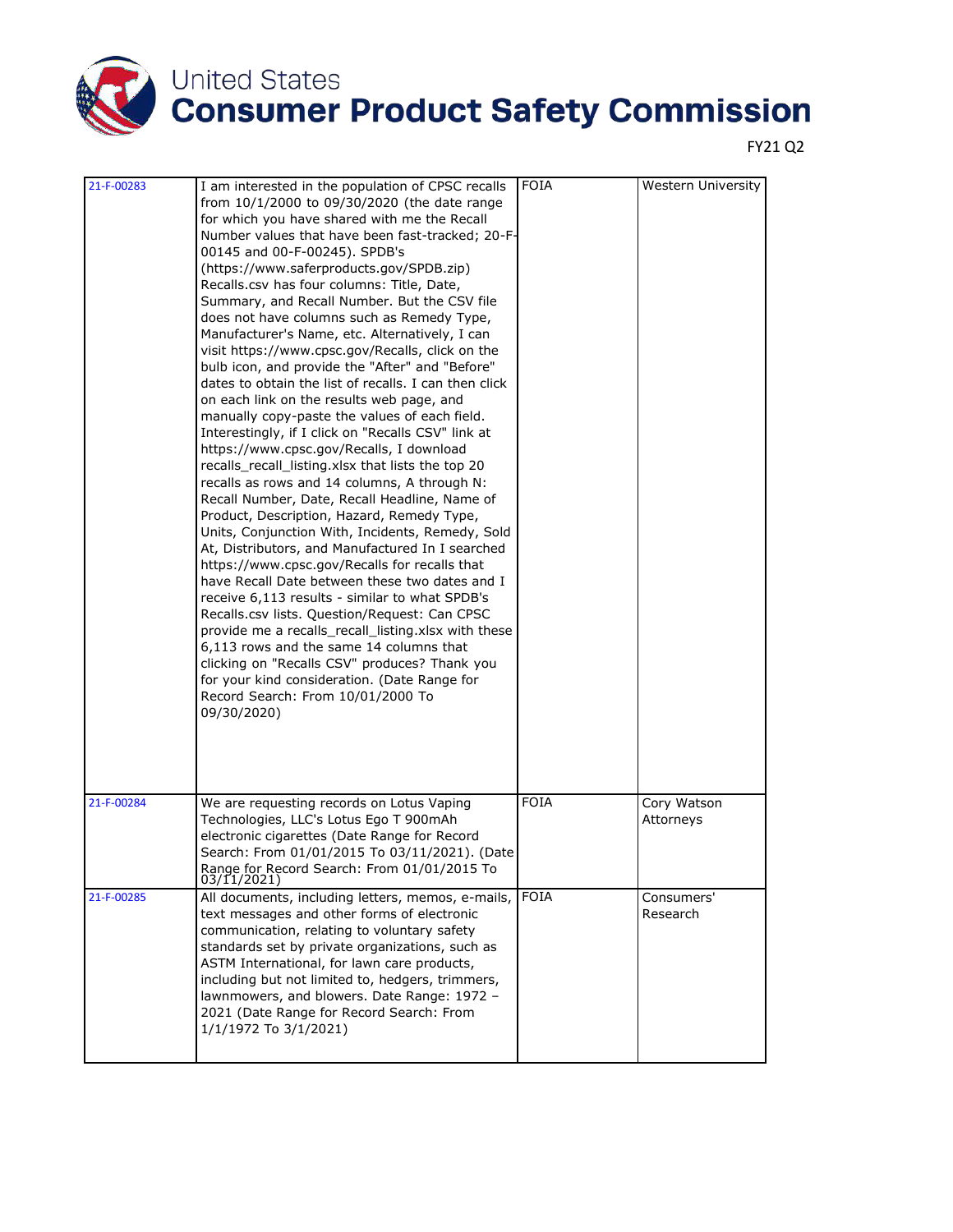

| 21-F-00286 | All documents, including letters, memos, e-mails,<br>text messages and other forms of electronic<br>communication, relating to voluntary safety<br>standards set by private organizations, such as<br>ASTM International, for bassinets, bouncers, and<br>rockers. Date Range: 1972 - 2021 (Date Range<br>for Record Search: From 1/1/1972 To 3/1/2021)                                                                                                                                                                                                                                                                             | <b>FOIA</b> | Consumers'<br>Research                      |
|------------|-------------------------------------------------------------------------------------------------------------------------------------------------------------------------------------------------------------------------------------------------------------------------------------------------------------------------------------------------------------------------------------------------------------------------------------------------------------------------------------------------------------------------------------------------------------------------------------------------------------------------------------|-------------|---------------------------------------------|
| 21-F-00287 | We are requesting all communications between<br>CPSC and Ravin Crossbows LLC and/or Venatics,<br>Inc. and/or Velocity Outdoors, Inc. with regard to<br>the recall of the Ravin arrow nocks. Recall<br>Number 18-057. (Date Range for Record Search:<br>From 01/01/2015 To 12/31/2020)                                                                                                                                                                                                                                                                                                                                               | <b>FOIA</b> | Strassburger<br>McKenna Gutnick &<br>Gefsky |
| 21-F-00288 | We are requesting all communications between<br>CPSC and Ravin Crossbows LLC and/or Venatics,<br>Inc. and/or Velocity Outdoors, Inc. with regard to<br>any investigation and/or injury surveillance<br>associated with any Ravin Anti-dry fire system<br>and/or mechanism for a crossbow. (Date Range<br>for Record Search: From 01/01/2015 To<br>12/31/2020)                                                                                                                                                                                                                                                                       | <b>FOIA</b> | Strassburger<br>McKenna Gutnick &<br>Gefsky |
| 21-F-00289 | We are requesting any and all documentation in<br>the possession of CPSC related to Ravin<br>Crossbows LLC and/or Venatics, Inc. and/or<br>Velocity Outdoors, Inc. including, but not limited<br>to, complaints, incident information, In-Depth<br>Investigations (INDP) File(s), Injury/Potential<br>Injury Incident File(s) (IPPI), corrective action<br>reports, reports, evaluations, photographs,<br>charts, diagrams, and statistical data related to<br>all products including, but not limited to, the<br>Ravin R9 Crossbow and the Ravin R15 Crossbow.<br>(Date Range for Record Search: From<br>01/01/2015 To 12/31/2020) | <b>FOIA</b> | Strassburger<br>McKenna Gutnick &<br>Gefsky |
| 21-F-00290 | Request all documents, including letters, memos,<br>e-mails, text messages and other forms of<br>electronic communication, relating to voluntary<br>safety standards set by private organizations,<br>such as ASTM International, for trampolines. Date<br>Range: 1972 - 2021                                                                                                                                                                                                                                                                                                                                                       | <b>FOIA</b> | Consumers'<br>Research                      |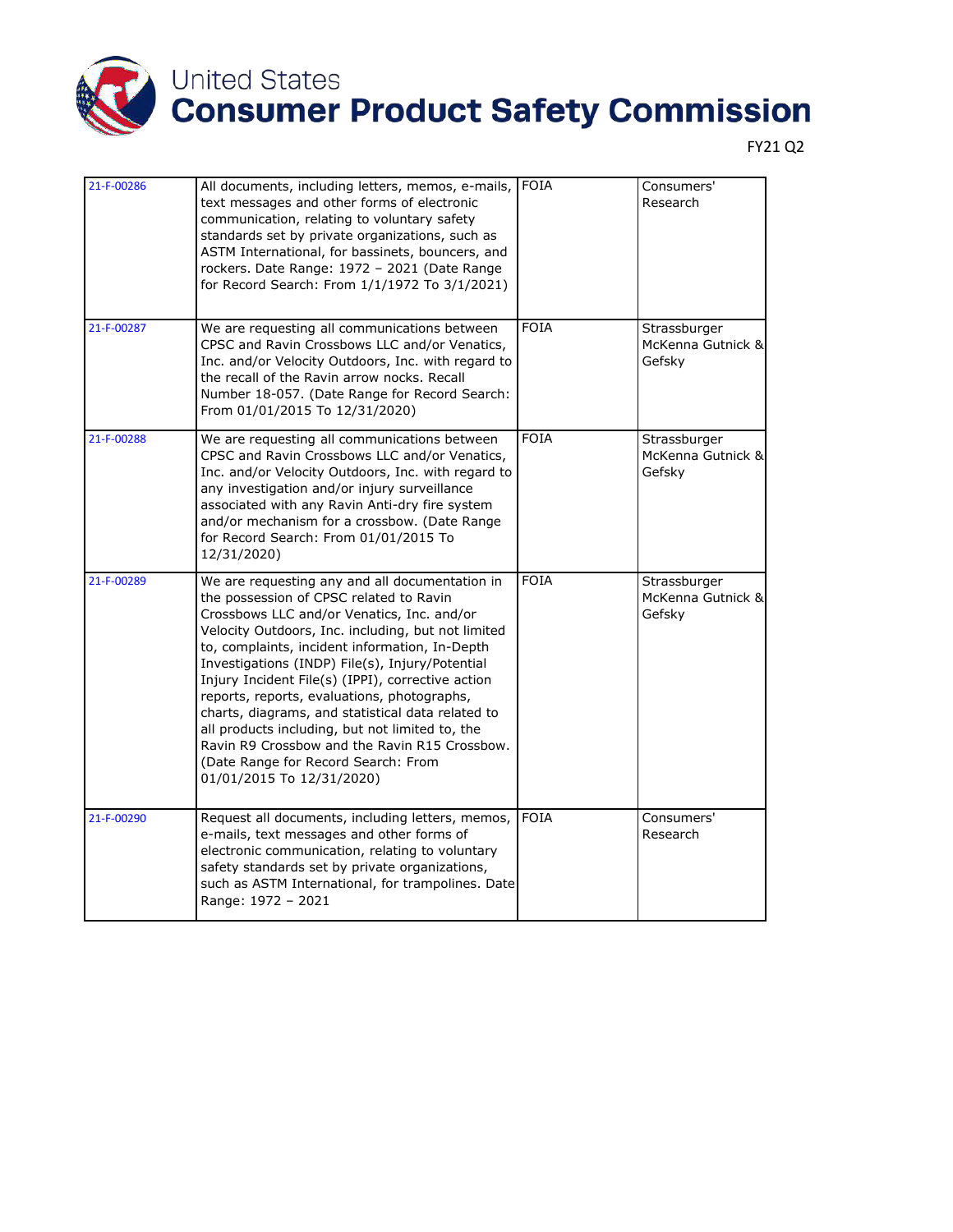

| 21-F-00291 |                                                                                                                                                                                                                                                                                                                                                                                                                                                                                                                                                                                                                                                                                                                                                                                                                                                                                                                                                                                                                                                                                                                         | <b>FOIA</b> | Consumers'             |
|------------|-------------------------------------------------------------------------------------------------------------------------------------------------------------------------------------------------------------------------------------------------------------------------------------------------------------------------------------------------------------------------------------------------------------------------------------------------------------------------------------------------------------------------------------------------------------------------------------------------------------------------------------------------------------------------------------------------------------------------------------------------------------------------------------------------------------------------------------------------------------------------------------------------------------------------------------------------------------------------------------------------------------------------------------------------------------------------------------------------------------------------|-------------|------------------------|
|            | All records related to trampolines manufactured<br>by Hedstrom Corp These were 12-foot, 13-foot,<br>and 14-foot trampolines, which were sold<br>separately, and also banded together with safety<br>enclosures. They were sold under the brand<br>names Hedstrom and NBF. The brand name was<br>written on the warning labels found on the<br>products. The recalled trampolines had model<br>numbers 10136, 101366, 101442, 10146,<br>102369, 102949, 10321, 103217 or 10381. They<br>also had four-digit date codes ranging from 0403<br>through 2103 with the last two digits always<br>being 03. Model I.D. labels showing the model<br>number and date code were located on one of the<br>frame rail legs on the trampoline. They were sold<br>at department, toy, and discount stores<br>nationwide between January 2003 and May 2003<br>for between \$160 and \$225 for the single<br>trampolines, and between \$320 and \$360 for the<br>trampolines banded together with safety<br>enclosures.<br>https://www.cpsc.gov/Recalls/2003/CPSC-<br>Hedstrom-Corp-Announce-Recall-of-Trampolines-<br>Date Range: 2003 |             | Research               |
| 21-F-00292 | All records related to E-Z Go Strollers<br>manufactured by Century Products Company.<br>Approximately 14,600 three strollers sold<br>nationally. The model numbers 11-066DI and 11-<br>077SA were sold under the E-Z Go brand name.<br>Model number 11-074SR was sold by Sears as an<br>"Infant Umbrella-Style Stroller. Model numbers<br>were found on the instruction sheet and on the<br>stroller's legs. All strollers were distributed<br>between January and May, 1988.<br>https://www.cpsc.gov/Recalls/1988/Century-<br>Recalling-E-Z-Go-Strollers. Date Range: 1988 -<br>1989                                                                                                                                                                                                                                                                                                                                                                                                                                                                                                                                   | <b>FOIA</b> | Consumers'<br>Research |
| 21-F-00293 | Request All documents, including letters, memos,<br>e-mails, text messages and other forms of<br>electronic communication, relating to voluntary<br>safety standards set by private organizations,<br>such as ASTM International, for batteries. Date<br>Range: 1972 - 2021                                                                                                                                                                                                                                                                                                                                                                                                                                                                                                                                                                                                                                                                                                                                                                                                                                             | <b>FOIA</b> | Consumers'<br>Research |
| 21-F-00294 | All documents, including letters, memos, e-mails,<br>text messages and other forms of electronic<br>communication, relating to voluntary safety<br>standards set by private organizations, such as<br>ASTM International, for child resistant packaging.<br>Date Range: 1972 - 2021                                                                                                                                                                                                                                                                                                                                                                                                                                                                                                                                                                                                                                                                                                                                                                                                                                     | <b>FOIA</b> | Consumers'<br>Research |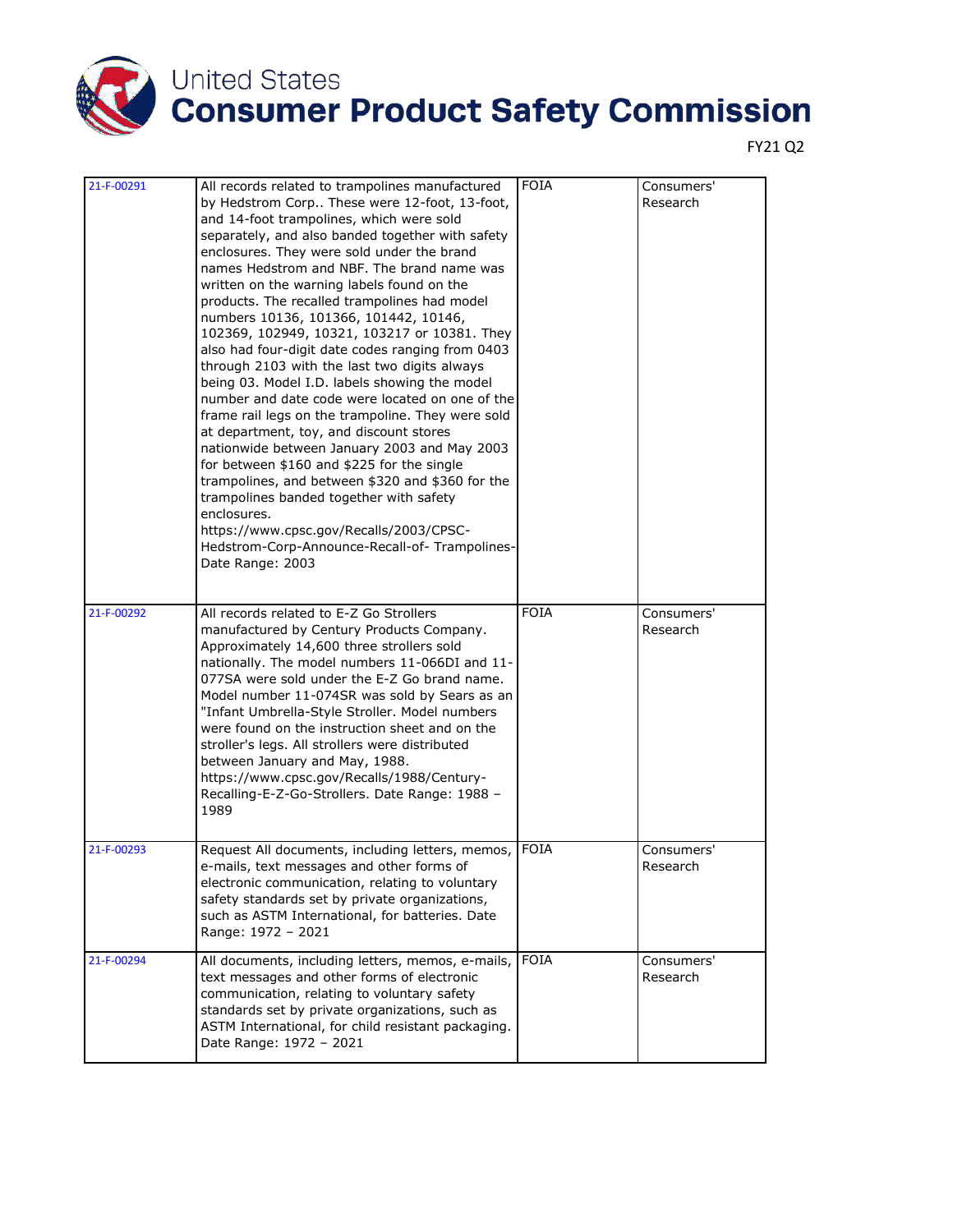

| 21-F-00295 | All records related to "Craftsman Motorized Miter<br>Saws" sold by Sears, Roebuck & Company. The<br>saws can accommodate several types of blades,<br>including a carbide-tipped blade often used to cut<br>soft metals. The related model numbers were<br>315.23730 and 315.23731. The model numbers<br>could be found on a plate on the saw motor. The<br>saws were sold by Sears nationwide from July<br>1978, through June, 1980, for approximately<br>\$200. https://www.cpsc.gov/Recalls/1980/55000-<br>Sears-Miter-Saws-To-Be-Recalled-Because-Of-<br>Blade-Hazard. Date Range: 1977 - 1980                                                                                                                                                                                                                                       | <b>FOIA</b> | Consumers'<br>Research |
|------------|-----------------------------------------------------------------------------------------------------------------------------------------------------------------------------------------------------------------------------------------------------------------------------------------------------------------------------------------------------------------------------------------------------------------------------------------------------------------------------------------------------------------------------------------------------------------------------------------------------------------------------------------------------------------------------------------------------------------------------------------------------------------------------------------------------------------------------------------|-------------|------------------------|
| 21-F-00296 | Request All records related to Battery Powered<br>(Cordless) Lawn Mowers manufactured by Black<br>& Decker Manufacturing Company. Approximately<br>18,000 of its Model No. 8055 19" Battery<br>Powered (Cordless) Lawn Mowers were sold<br>between 1976 and 1982. The lawn mowers were<br>orange and white in color.<br>https://www.cpsc.gov/Recalls/1982/Recall-Of-<br>Black-And-Decker-Lawn-Mowers. Date Range:<br>1974 - 1982                                                                                                                                                                                                                                                                                                                                                                                                        | <b>FOIA</b> | Consumers'<br>Research |
| 21-F-00297 | All records related to "Jack in the Ball" toys<br>distributed by Davis-Grabowski, Inc., Small World<br>Toys, U.S. Toy Company Inc., Childcraft<br>Education Corp., and Playspaces International. A<br>total of approximately 20,000 Jack in the Ball<br>toys were distributed nationwide by the 5<br>distributors. The toy retailed for approximately<br>\$10.00. The plastic "Jack in the Ball" is a<br>combination roly-poly toy and jack in the box. It<br>was available in several different color<br>combinations, and measures approximately 4<br>inches by 5 inches. The toy was packaged in a<br>carton labeled "Ambi toys Jack in the Ball E153.<br>The manufacturer was Europlastic, Amsterdam,<br>Holland. https://www.cpsc.gov/Recalls/1986/Five-<br>Importers-Recall-Ambi-Jack-in-the-Ball-Toy. Date<br>Range: 1984 - 1986 | <b>FOIA</b> | Consumers'<br>Research |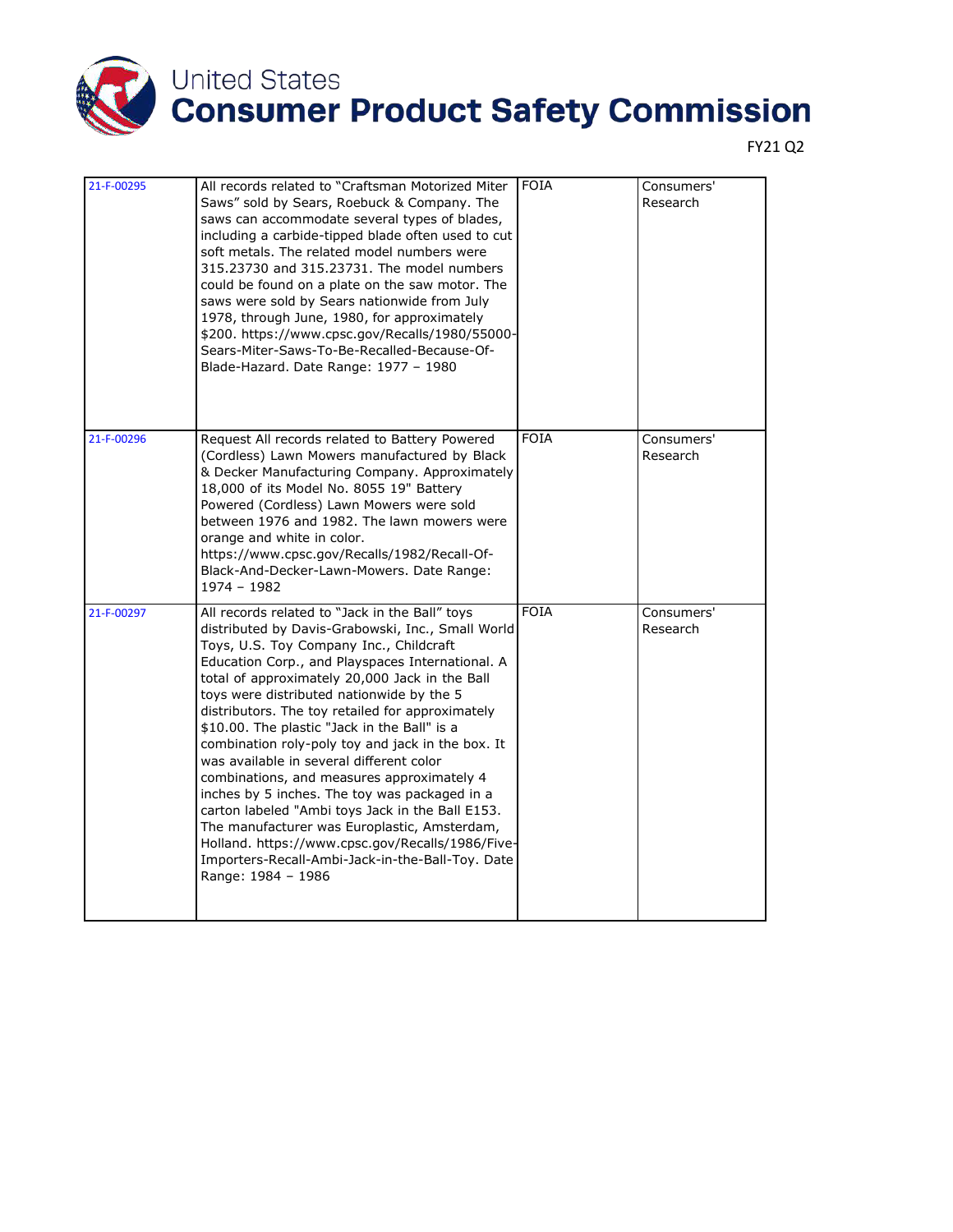

| 21-F-00298 | Request all records related to crib exercisers<br>imported by Play Spaces International. These<br>were infant toys known as "crib exercisers" or<br>"baby chains." The toy consists of an elastic cord<br>strung with 11 colored wooden rings and balls<br>and is intended to be suspended over the infant<br>after being strung across from one crib railing to<br>the other. Approximately 600 of these toys were<br>sold. The exercisers have been sold in retail<br>stores nationwide for approximately \$7.50 each.<br>The toys were sold in plastic packages which<br>were labeled "Schowanek" and "Made in West<br>Germany." The package may be stamped with<br>model number 10890.<br>https://www.cpsc.gov/Recalls/1980/Hazardous-<br>Crib-Exercisers-Recalled. Date Range: 1978 -<br>1980 | <b>FOIA</b> | Consumers'<br>Research |
|------------|----------------------------------------------------------------------------------------------------------------------------------------------------------------------------------------------------------------------------------------------------------------------------------------------------------------------------------------------------------------------------------------------------------------------------------------------------------------------------------------------------------------------------------------------------------------------------------------------------------------------------------------------------------------------------------------------------------------------------------------------------------------------------------------------------|-------------|------------------------|
| 21-F-00299 | Request all records related to crayons imported<br>from China by the following companies: Concord<br>Enterprises, Toys "R" Us, Glory Stationery<br>Manufacturing Company Limited, A.J. Cohen<br>Distributors, Baum Imports, Dynmanic Division of<br>Agora International, Overseas United, Bargin<br>Wholesale, Universal International, and Kipp<br>Brothers, Inc Most of these crayons were not<br>labeled with "Conforms to ASTM D-4236." The<br>products had the following names: (Please see<br>attachment).<br>https://www.cpsc.gov/Recalls/1994/CPSC-<br>Announces-Recalls-Of-Imported-Crayons-Because<br>Of-Lead-Poisoning-Hazard. Date Range: 1988 -<br>1994                                                                                                                               | <b>FOIA</b> | Consumers'<br>Research |
| 21-F-00300 | Request all records related to the Big Bird Battery<br>Powered Toothbrush manufactured by Tyco Toys,<br>Inc. Approximately 330,000 of these products<br>were sold between 1986 and 1991 for up to<br>\$10.00 each. The toothbrushes were sold<br>nationwide under the Ideal and Tyco brand<br>names through toy, variety and discount stores,<br>and limited catalog mail-order sales.<br>https://www.cpsc.gov/Recalls/1992/Tyco-Recalls-<br>Big-Bird-Battery-Powered-Toothbrush. Date<br>Range: 1986 - 1991                                                                                                                                                                                                                                                                                       | FOIA        | Consumers'<br>Research |
| 21-F-00301 | Request All documents, including letters, memos,<br>e-mails, text messages and other forms of<br>electronic communication, relating to voluntary<br>safety standards set by private organizations,<br>such as ASTM International, for strollers. Date<br>Range: 1972 - 2021                                                                                                                                                                                                                                                                                                                                                                                                                                                                                                                        | <b>FOIA</b> | Consumers'<br>Research |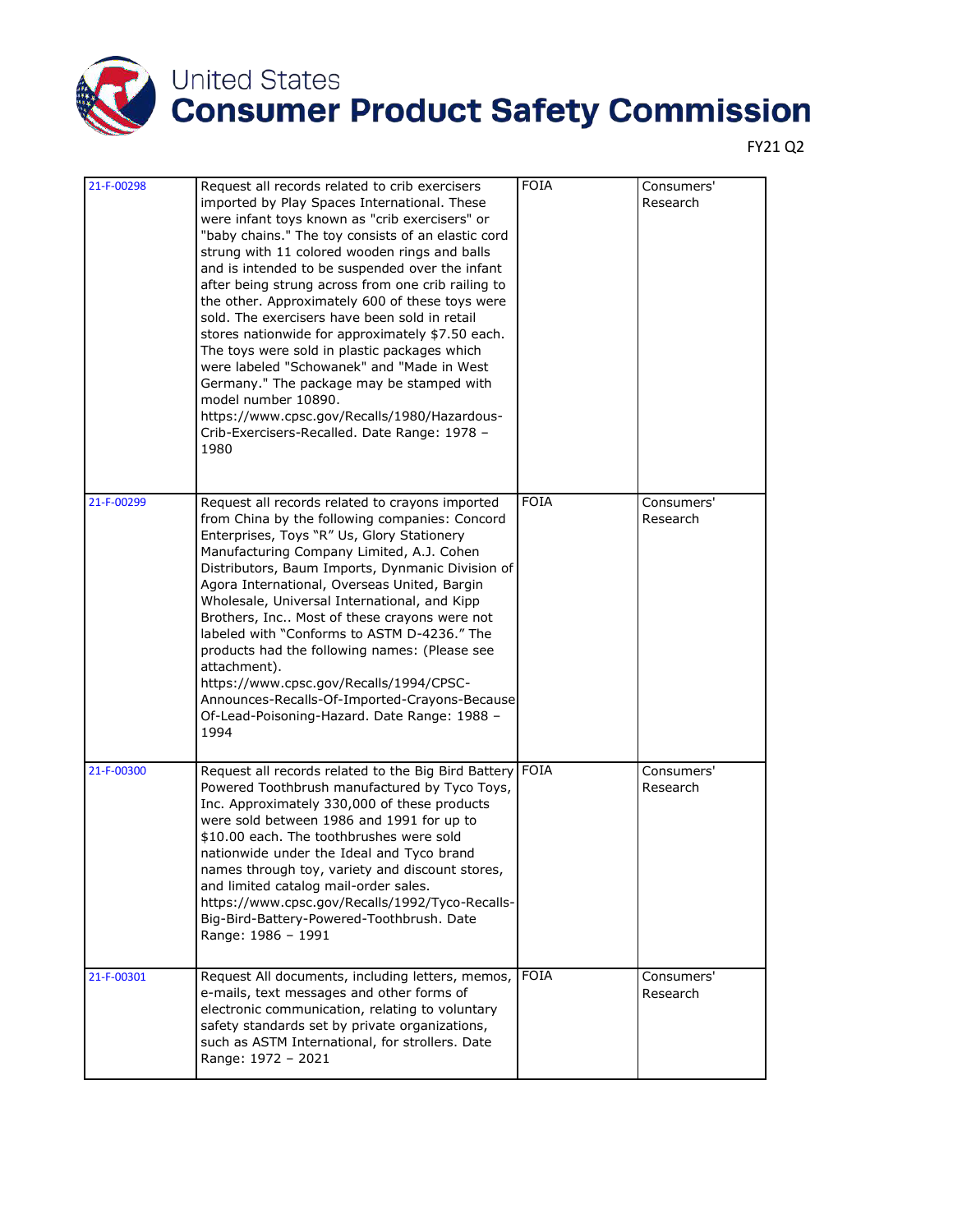

| 21-F-00302 | I am doing some research and I am looking for<br>available information on incidents reported on<br>overheating and or fires involving vacuums. I am<br>not looking for company names involved, just a<br>data dump on reported incidents of this nature<br>over the past 10 years. I have seen the recall<br>data, so anything outside of recalls.                                                                                                                                                                                                                                                                                                                                                                                                                                                                                                                               | <b>FOIA</b> |                                 |
|------------|----------------------------------------------------------------------------------------------------------------------------------------------------------------------------------------------------------------------------------------------------------------------------------------------------------------------------------------------------------------------------------------------------------------------------------------------------------------------------------------------------------------------------------------------------------------------------------------------------------------------------------------------------------------------------------------------------------------------------------------------------------------------------------------------------------------------------------------------------------------------------------|-------------|---------------------------------|
| 21-F-00303 | I am doing some research and I am looking for<br>available information on incidents reported on<br>overheating and or fires involving vacuums. I am<br>not looking for company names involved, just a<br>data dump on reported incidents of this nature<br>over the past 10 years. I have seen the recall<br>data, so anything outside of recalls.                                                                                                                                                                                                                                                                                                                                                                                                                                                                                                                               | <b>FOIA</b> |                                 |
| 21-F-00304 | Pursuant to the Freedom of Information Act, Title<br>5 of the United States Code, Section 552 and<br>Pennsylvania's Right-to-Know Law, 65 P.S. §§<br>67.101-67.3104, please advise us whether you<br>are aware of any other incident(s) involving 20"<br>BB canisters manufactured by Chao Lung Plastic<br>Co., Ltd. Please provide us with any and all<br>related materials, including, but not limited to<br>your investigation file, public authority reports,<br>testing reports, records, reports,<br>reconstructionist reports, complaints, recalls, call<br>logs, 911 logs, 911 audio recordings, notes,<br>photographs and video tapes. The requested<br>material is required for investigation purposes in<br>the above-captioned matter. Please send all<br>public records to me via email at<br>■ (Date Range for<br>Record Search: From 03/16/2017 To<br>03/16/2021) | <b>FOIA</b> | Lucas & Cavalier,<br><b>LLC</b> |
| 21-F-00305 | I am requesting redacted summary data in excel<br>(NOT full IDI reports) of all CPSC databases for<br>aspiration, ingestion, and choking incidents for<br>years 2019 to present for ages 0-13 years, and<br>for all products. This would previously be a<br>clearinghouse request. (Date Range for Record<br>Search: From 01/01/2019 To 03/16/2021)                                                                                                                                                                                                                                                                                                                                                                                                                                                                                                                              | FOIA        | (optional)                      |
| 21-F-00306 | I am requesting redacted excel summary data<br>(not IDI reports) of all CPSC databases for<br>incidents involving electric, electronic, or<br>adjustable bed bases or frames for the last 5<br>years. This previously would have been a<br>clearinghouse request.                                                                                                                                                                                                                                                                                                                                                                                                                                                                                                                                                                                                                | <b>FOIA</b> | (optional)                      |
| 21-F-00307 | We are requesting the records on Waupaca<br>Elevators. (Date Range for Record Search: From<br>01/01/2017 To 03/15/2021)                                                                                                                                                                                                                                                                                                                                                                                                                                                                                                                                                                                                                                                                                                                                                          | <b>FOIA</b> | Rhine Law Firm                  |
| 21-F-00308 | Specifically, we request incidents involving fuel<br>leakage or spillage related to the spill cap being<br>faulty, broken, or absent. Please search from<br>2011 to present.                                                                                                                                                                                                                                                                                                                                                                                                                                                                                                                                                                                                                                                                                                     | <b>FOIA</b> | <b>SRS</b>                      |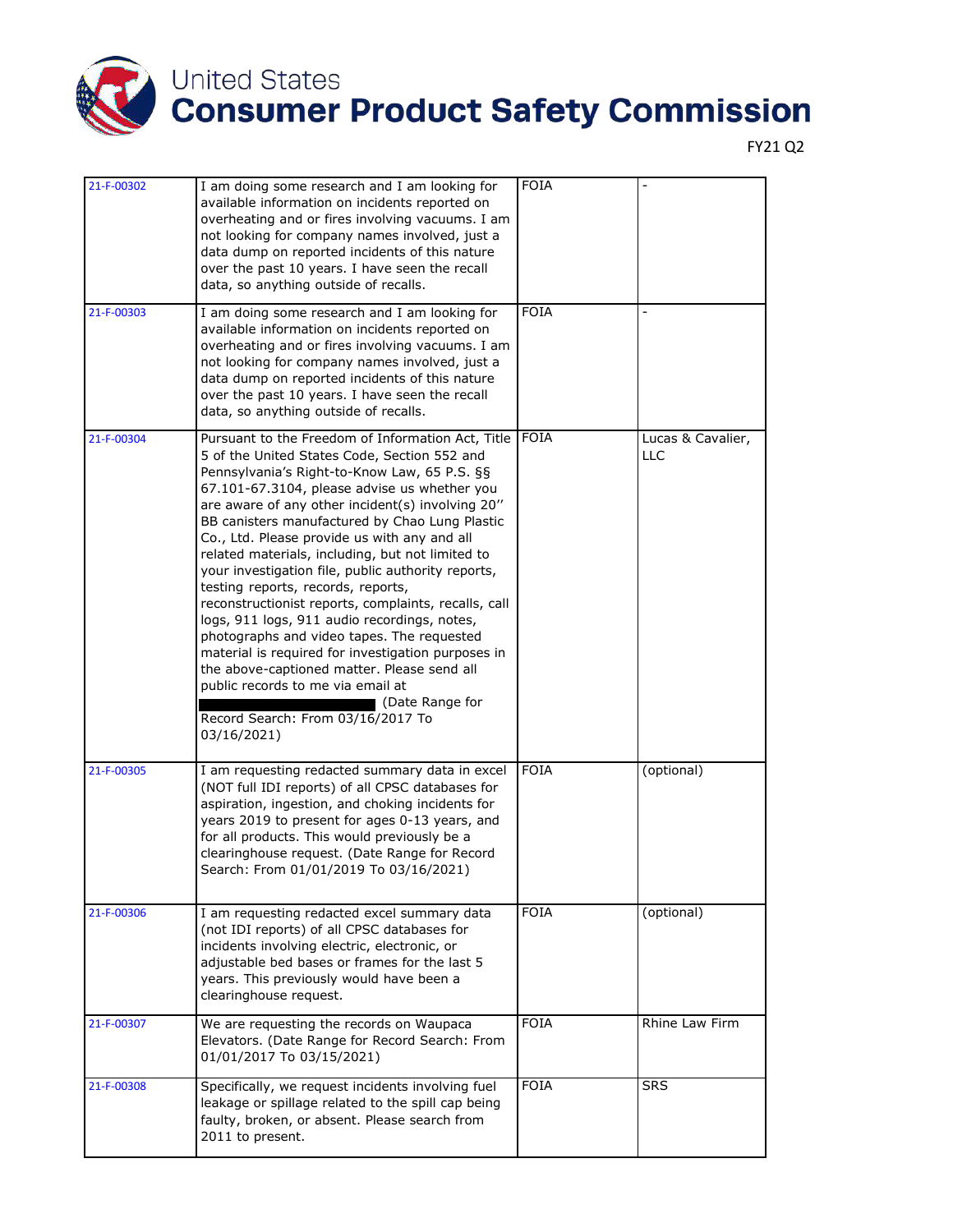

| 21-F-00309 | Specifically, we request incidents involving fuel<br>leakage or spillage. Please search from 2011 to<br>present                                                                                                                                                                                                                                                  | <b>FOIA</b> | <b>SRS</b>                            |
|------------|------------------------------------------------------------------------------------------------------------------------------------------------------------------------------------------------------------------------------------------------------------------------------------------------------------------------------------------------------------------|-------------|---------------------------------------|
| 21-F-00310 | In re: Estate of<br>Mobility, et al. Docket No.:<br>Request a full, complete and unredacted file for<br>investigation of #150602CCC1606 of the U.S.<br>Consumer Product Safety Commission.                                                                                                                                                                       | <b>FOIA</b> | Dickie, McCamey &<br>Chilcote, P.C.   |
| 21-F-00311 | I request that a copy of the following documents<br>[or documents containing the following<br>information] be provided to me: any complaints<br>your agency has received with the keyword<br>"ammunition" at any time from Jan. 1 2015 -<br>present. Please make sure to provide all publicly<br>releasable fields of information linked to those<br>complaints. | <b>FOIA</b> | Newys                                 |
| 21-F-00312 | Please consider this our formal request for any<br>and all documents and records pertaining to<br>Prizer-Painter Stove Works range Model #<br>RCS304BSS to include complaints, incident<br>reports, accidents reports, investigation files,<br>listings/reports of incidents, photos, notes,<br>emails, letters, memos and messages.                             | <b>FOIA</b> | Tinsman & Sciano,<br>Inc.             |
| 21-F-00313 | We are requesting records on                                                                                                                                                                                                                                                                                                                                     | <b>FOIA</b> | YMCA International<br><b>Services</b> |
| 21-F-00314 | Request your entire file(s) as it relates to "Haier<br>America Recalls Top-Mount Refrigerators Due to<br>Fire Hazard", Recall number 19-105, issued on<br>October 25, 2018 at CPSC website:<br>https://www.cpsc.gov/Recalls/2019/Haier-<br>America-Recalls-Top-Mount-Refrigerators-Due-to-<br>Fire-Hazard.                                                       | <b>FOIA</b> | Cozen O'Connor                        |
| 21-F-00315 | I would like to request the CPSC Recall File # 11-<br>315, released on September 11, 2011, titled<br>"Fuel Barons Recalls Pourable Gel Fuels Due to<br>Burn and Flash Fire Hazards," for OZOfire™<br>Pourable Gel Fuel (Formula 4) and SUREFIRE™<br>Pourable Gel Fuel (Formula 4) Bottles. If a search<br>timeframe is needed, please search 2008 to<br>present. | <b>FOIA</b> | <b>SRS</b>                            |
| 21-F-00316 | We request all In-Depth Investigations Files<br>(INDP) (including epidemiological reports),<br>Injury/Potential Injury Incident Files (IPII),<br>Section 15 (b) Reports, Death Certificate Files,<br>and NEISS data associated with injuries, deaths<br>and/or incidents caused by bio-ethanol fuel.<br>Please search from 2011 to present.                      | <b>FOIA</b> | <b>SRS</b>                            |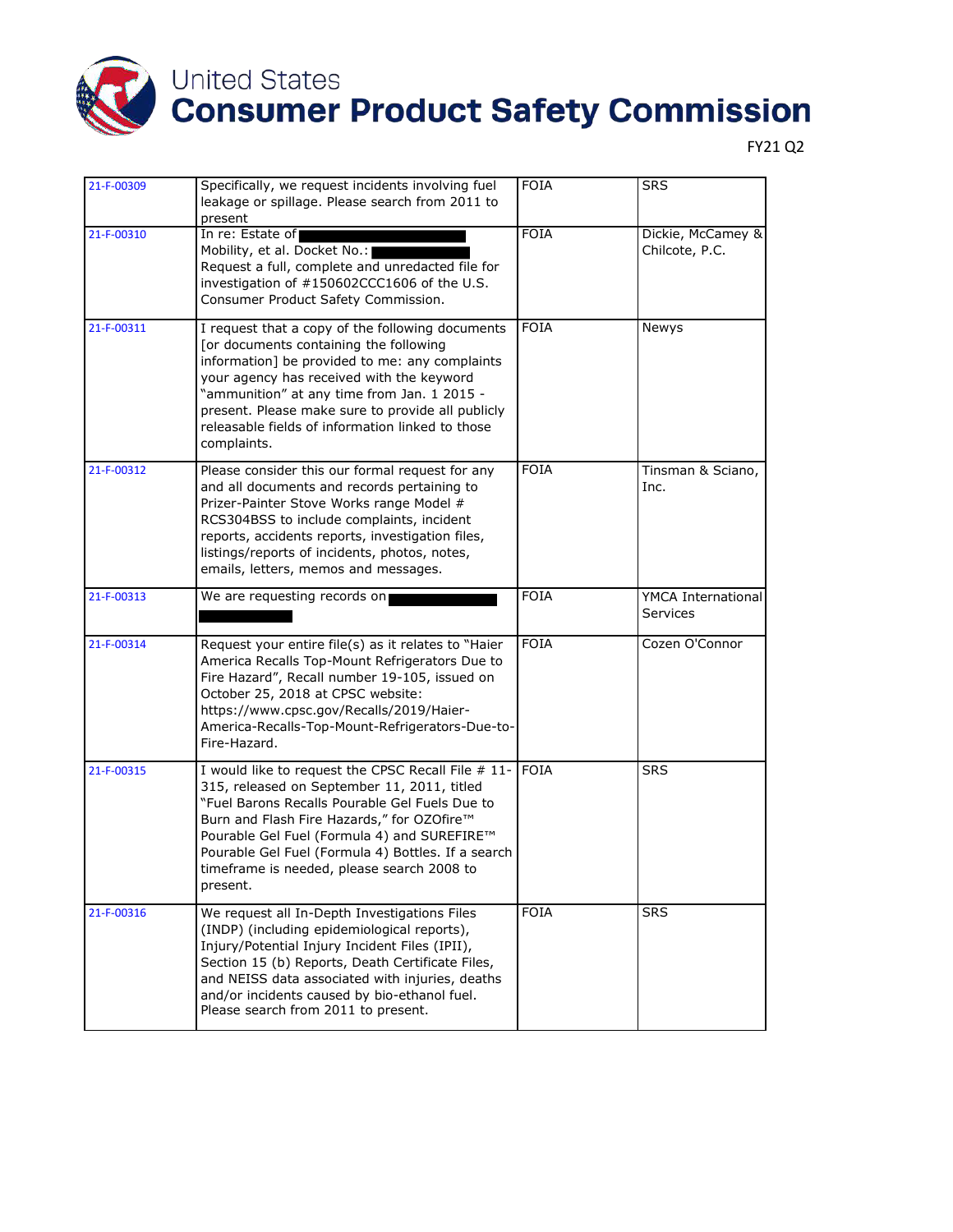

| 21-F-00317 | Razor has recalled their hovertrax 2.0 a few<br>years ago. This can be seen here<br>https://www.cpsc.gov/Recalls/2016/Self-<br>Balancing-Scooters-Hoverboards-Recalled-by-10-<br>Firms . I see they are now still selling it. Did they<br>ever provide an official letter of compliance that<br>signifies the end of the recall? This would be an<br>official letter from them on their stationary (Date<br>Range for Record Search: From 01/01/2015 To                                                                                                                                                                                                                                                                                                                                                                                                                                                                                                                                                                                                                                                                                                                                                                                                                                                                          | <b>FOIA</b> |                 |
|------------|----------------------------------------------------------------------------------------------------------------------------------------------------------------------------------------------------------------------------------------------------------------------------------------------------------------------------------------------------------------------------------------------------------------------------------------------------------------------------------------------------------------------------------------------------------------------------------------------------------------------------------------------------------------------------------------------------------------------------------------------------------------------------------------------------------------------------------------------------------------------------------------------------------------------------------------------------------------------------------------------------------------------------------------------------------------------------------------------------------------------------------------------------------------------------------------------------------------------------------------------------------------------------------------------------------------------------------|-------------|-----------------|
| 21-F-00318 | 01/01/2020)<br>We are investigating a commercial fire that<br>involved a Haier Refrigerator (Model Nos.<br>HA10TG31SB, HA10T31SS, and HA10TG31SW)<br>that was recalled on 10/25/2018. Would like to<br>obtain the Recall Records for this product as soon<br>as possible. (Date Range for Record Search:<br>From 01/01/2018 To 01/01/2021)                                                                                                                                                                                                                                                                                                                                                                                                                                                                                                                                                                                                                                                                                                                                                                                                                                                                                                                                                                                       | <b>FOIA</b> | SEA, Ltd.       |
| 21-F-00319 | Please consider this letter a non-commercial<br>purpose Freedom of Information Act Request for<br>the following information and/r documentation:<br>1. Any and all incidents and correspondence with<br>DGL Group, LTD d/b/a Hover-1 regarding lithium<br>batteries, correspondence by and between DGL<br>Group, LTD d/b/a Hover-1 and the Consumer<br>Product Safety Commission, recall files,<br>investigations, consumer complaints, meeting<br>logs, technical staff reports and fire risk<br>assessments. I request to receive such requested<br>materials via electronically by email to<br>To the extent that any<br>documents will be withheld from this public<br>records request, please provide us with an index<br>of records or categories of records being<br>withheld. We would appreciate a response within<br>thirty (30) days of the date of this letter. We will<br>pay \$25.00 for the cost of copying the requested<br>documents. If the total charges will exceed this<br>amount, please contact my assistant,<br>by telephone at the state of the state of the state of the state of the state of the state of the state of the<br>or by<br>electronic mail at<br>before<br>proceeding with reproducing the requested public<br>records. (Date Range for Record Search: From<br>01/01/2017 To 03/23/2021) | <b>FOIA</b> | SL Chapman, LLC |
| 21-F-00320 | We are requesting the monthly progress report<br>for Little Bambino 4 in 1 canopy children's<br>tricycles Recall Date: 1/9/2020 Recall Number:<br>20-712 Manufacturer: Thesaurus Global<br>Marketing Inc., of Doral, FL (Date Range for<br>Record Search: From 01/09/2020 To<br>03/24/2021)                                                                                                                                                                                                                                                                                                                                                                                                                                                                                                                                                                                                                                                                                                                                                                                                                                                                                                                                                                                                                                      | <b>FOIA</b> | Kids In Danger  |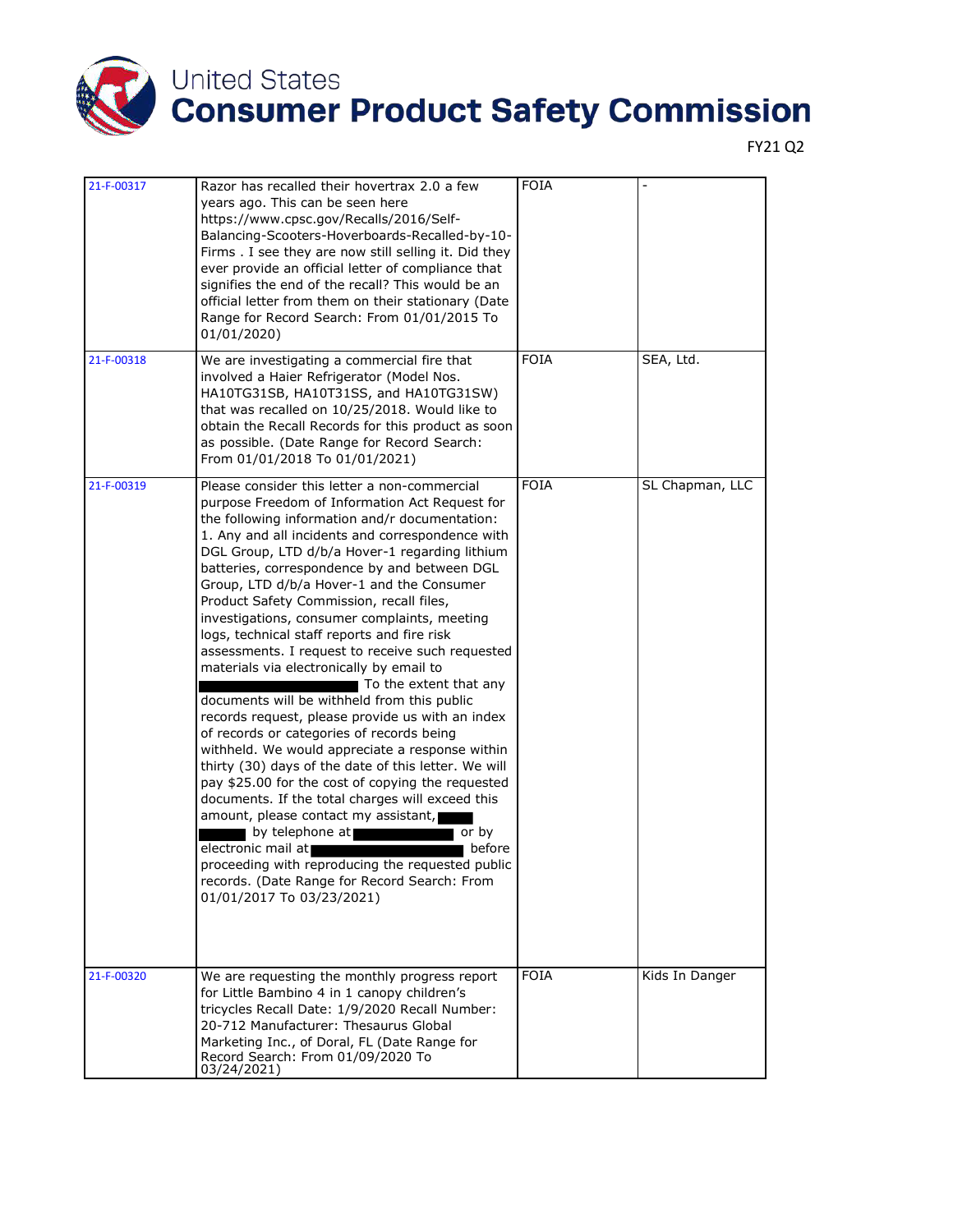

| 21-F-00321 | I'm requesting access to and copies of the<br>following: - The proposals submitted by former<br>CPSC chairperson Ann Brown to the U.S. Senate<br>Subcommittee on Consumer Affairs, Foreign<br>Commerce, and Tourism of the Committee on<br>Commerce, Science, and Transportation for a<br>hearing held on April 23, 1996. For reference,<br>please see pages 14-15 of the attached hearing<br>transcript, in which Brown is quoted as saying<br>she submitted "proposals" to the committee for<br>review. To be clear, I am looking for a copy of<br>those particular proposals that were submitted.<br>The transcript can be found here:<br>https://www.google.com/books/edition/_/A7StXT<br>nzi8kC?hl=en&gbpv=1&bsq=proposals | <b>FOIA</b> | Consumer Reports                                                        |
|------------|---------------------------------------------------------------------------------------------------------------------------------------------------------------------------------------------------------------------------------------------------------------------------------------------------------------------------------------------------------------------------------------------------------------------------------------------------------------------------------------------------------------------------------------------------------------------------------------------------------------------------------------------------------------------------------------------------------------------------------|-------------|-------------------------------------------------------------------------|
| 21-F-00322 | We are requesting the final summary report from<br>the Durable Nursery Products Exposure Survey<br>(DNPES), prepared by Westat and dated<br>November 2014. We are also requesting any<br>underlying raw data for this survey, in structured<br>electronic format if possible.                                                                                                                                                                                                                                                                                                                                                                                                                                                   | <b>FOIA</b> | Greenberg Traurig                                                       |
| 21-F-00323 | This request is for any and all information<br>regarding: All complaints from the past 10 years<br>pertaining to any oil filled heaters marketed and<br>sold by Sunbeam Products, Inc., including all<br>documents detailing the complaints, as well as<br>documentation reflecting your Commission's<br>investigation of the complaint and conclusions<br>regarding this product, and communications to or<br>from the manufacturer or seller concerning the<br>product, any expert testing/reports generated in<br>connection with the investigation of such<br>complaints and any public warnings generated by<br>the Commission or any third party concerning the<br>product. [See request for additional information]      | <b>FOIA</b> | <b>GLENN CATHEY</b><br><b>ROBINSON</b><br>MEMMER & SKAFF,<br><b>PLC</b> |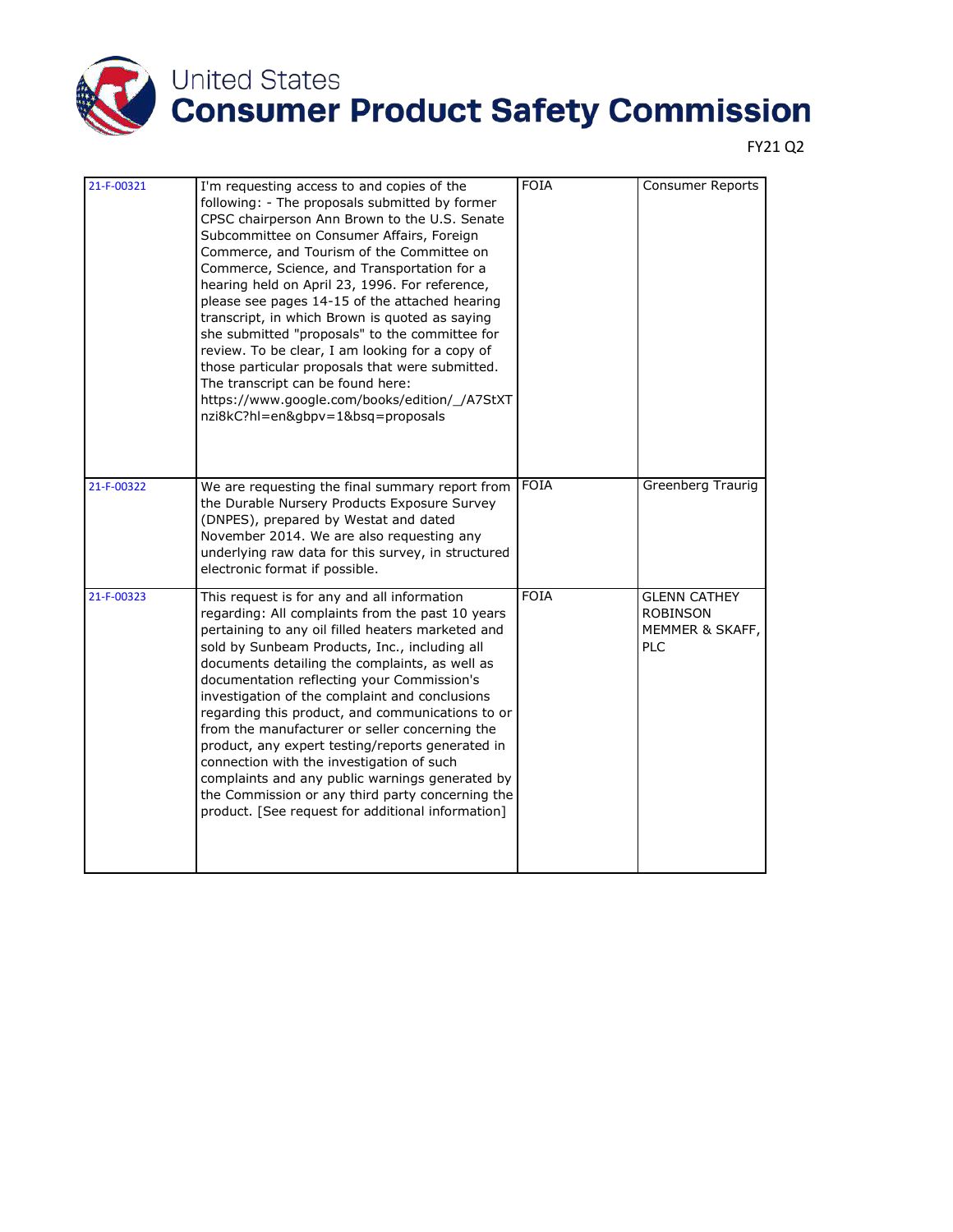

| 21-F-00324 | By Two LP hereby Requests the following<br>information: • ASTM F963 - 17, Standard<br>Consumer Safety Specification for Toy Safety,<br>ttps://www.astm.org/Standards/F963.htm •<br>ASTM F2167-19, Standard Consumer Safety<br>Specification for Infant Bouncer Seats,<br>https://www.astm.org/Standards/F2167.htm •<br>ASTM F3118 - 17a, Standard Consumer Safety<br>Specification for Infant Inclined Sleep Products,<br>https://www.astm.org/Standards/F3118.htm •<br>ASTM F2088 - 20, Standard Consumer Safety<br>Specification for Infant and Cradle Swings,<br>https://www.astm.org/Standards/F2088.htm •<br>ASTM F977 - 18, Standard Consumer Safety<br>Specification for Infant Walkers,<br>https://www.astm.org/Standards/F977.htm •<br>ASTM F2167-19, Standard Consumer Safety<br>Specification for Infant Bouncer Seats,<br>https://www.astm.org/Standards/F2167.htm • | <b>FOIA</b> | By Two LP |
|------------|----------------------------------------------------------------------------------------------------------------------------------------------------------------------------------------------------------------------------------------------------------------------------------------------------------------------------------------------------------------------------------------------------------------------------------------------------------------------------------------------------------------------------------------------------------------------------------------------------------------------------------------------------------------------------------------------------------------------------------------------------------------------------------------------------------------------------------------------------------------------------------|-------------|-----------|
|            | ASTM F2236 - 16a, Standard Consumer Safety<br>Specification for Soft Infant and Toddler Carriers,<br>https://www.astm.org/Standards/F2236.htm •<br>ASTM F833-19, Standard Consumer Safety<br>Performance Specification for Carriages and<br>Strollers,<br>https://www.astm.org/Standards/F833.htm •<br>ASTM F1625 - 00(2018), Standard Specification<br>and Test Method for Rear-Mounted Bicycle Child<br>Carriers,<br>https://www.astm.org/Standards/F1625.htm •<br>ASTM F404-20, Standard Consumer Safety<br>Specification for High Chairs,<br>https://www.astm.org/Standards/F404.htm •<br>ASTM F406 - 19, Standard Consumer Safety<br>Specification for Non-Full-Size Baby Cribs/Play<br>Yard, https://www.astm.org/Standards/F406.htm<br>The timeframe for By Two LP's request is 2017-                                                                                     |             |           |
| 21-F-00325 | By Two LP hereby requests the following<br>information: • All records, including emails,<br>related to inclined sleep products in the files of<br>Erin Mannen, Ph.D., a mechanical engineer<br>specializing in biomechanics at the University of<br>Arkansas for Medical Sciences, who conducted<br>infant testing to evaluate the design of inclined<br>sleep products. • All records in the files of the<br>Commissioners' offices related to Erin Mannen,<br>including communications to/from Erin Mannen or<br>about Erin Mannen. The timeframe for By Two<br>LP's request is 2018-2021.                                                                                                                                                                                                                                                                                     | <b>FOIA</b> | By Two LP |
| 21-F-00326 | By Two LP hereby requests the following<br>information: All records, including emails, related<br>to the Peloton treadmill. The timeframe for By<br>Two LP's request is 2020-2021.                                                                                                                                                                                                                                                                                                                                                                                                                                                                                                                                                                                                                                                                                               | <b>FOIA</b> | By Two LP |
| 21-F-00327 | By Two LP hereby requests the following<br>information: All records in the files of the<br>Commissioners' offices related to inclined sleep<br>products. The timeframe for By Two LP's request<br>is 2018-2021.                                                                                                                                                                                                                                                                                                                                                                                                                                                                                                                                                                                                                                                                  | <b>FOIA</b> | By Two LP |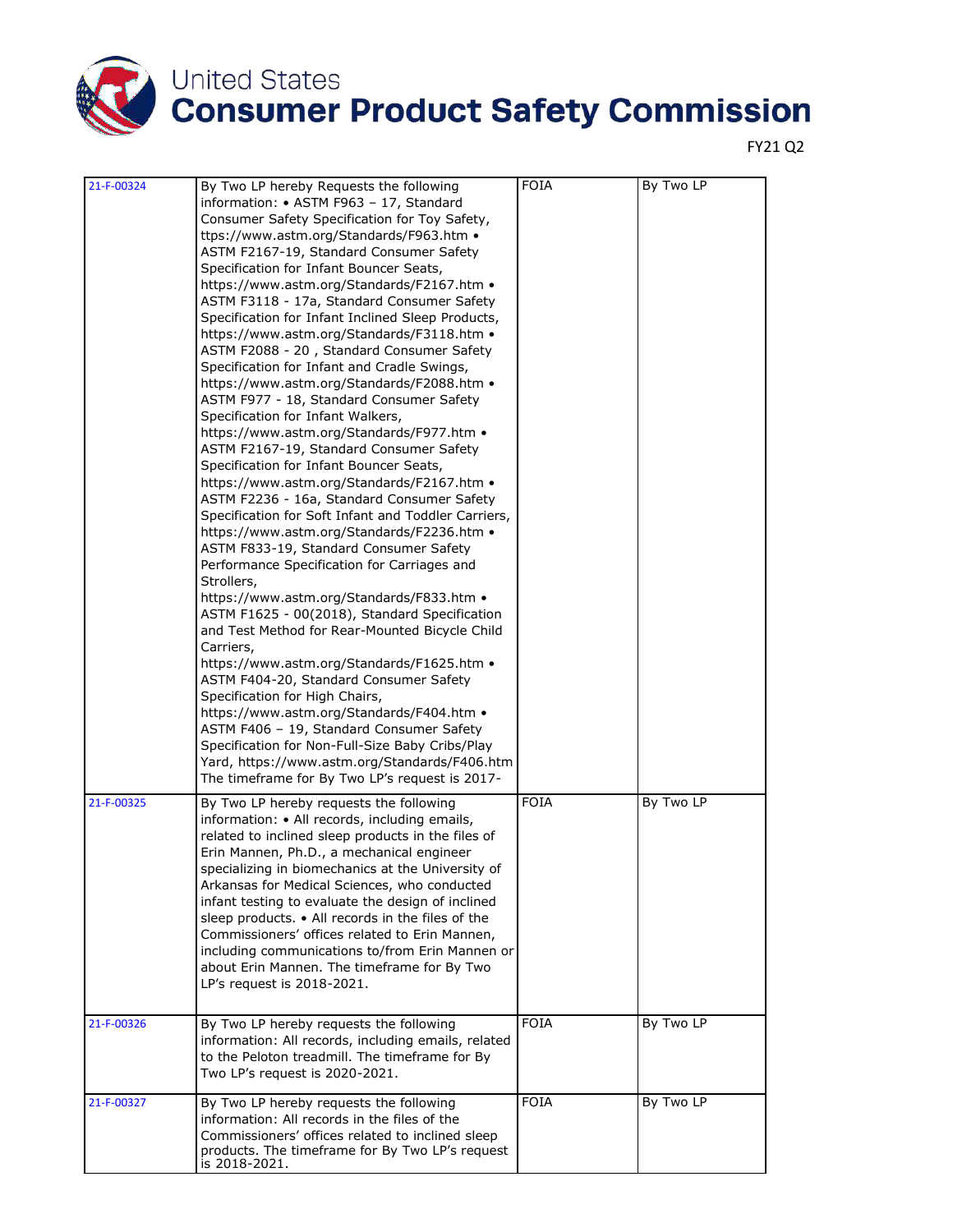

| 21-F-00329 | This is a Freedom of Information Act request on<br>behalf of Consumers' Research1 for all records<br>within the Commissioners' offices related to<br>President Trump's Executive Order 13891<br>"Promoting the Rule of Law Through Improved<br>Agency Guidance Documents" issued October 9,<br>2019, or the "Regulatory Freeze Pending Review"<br>memorandum issued by the President's Chief of<br>Staff Ronald A. Klain on January 20, 2021 from<br>2019-2021. [See request for additional<br>information].                                                                                                                                                                                                                                                                                                                                                                                                                                                                                                                                                                                                                                                                                                                                                                                                                                                                                             | <b>FOIA</b> | Consumers'<br>Research   |
|------------|----------------------------------------------------------------------------------------------------------------------------------------------------------------------------------------------------------------------------------------------------------------------------------------------------------------------------------------------------------------------------------------------------------------------------------------------------------------------------------------------------------------------------------------------------------------------------------------------------------------------------------------------------------------------------------------------------------------------------------------------------------------------------------------------------------------------------------------------------------------------------------------------------------------------------------------------------------------------------------------------------------------------------------------------------------------------------------------------------------------------------------------------------------------------------------------------------------------------------------------------------------------------------------------------------------------------------------------------------------------------------------------------------------|-------------|--------------------------|
| 21-F-00330 | Request on behalf of Consumers' Research1 for<br>all documents, including letters, memos, e-mails,<br>text messages and other forms of electronic<br>communication, relating to the following ASTM<br>voluntary safety standards from 2017 - 2021:<br>ASTM F3005 - 14a, Standard Specification for<br>Batteries for Use in Small Unmanned Aircraft<br>Systems (sUAS),<br>https://www.astm.org/Standards/F3005.htm<br>ASTM F3235 - 17a, Standard Specification for<br>Aircraft Storage Batteries,<br>https://www.astm.org/Standards/F3235.htm.<br>ASTM F3353 - 19, Standard Guide for Shipboard<br>Use of Lithium-Ion (Li-ion) Batteries,<br>https://www.astm.org/Standards/F3353.htm<br>ASTM Packaging and Shipping Container<br>Standards,<br>https://www.astm.org/BOOKSTORE/COMPS/PACK<br>SHIPCMP.htm ASTM D6198 - 18, Standard Guide<br>for Transport Packaging Design,<br>https://www.astm.org/Standards/D6198.htm<br>ASTM D6198 - 18, Standard Guide for Transport<br>Packaging Design,<br>https://www.astm.org/Standards/D6198.htm<br>ASTM F2970 - 20, Standard Practice for Design,<br>Manufacture, Installation, Operation,<br>Maintenance, Inspection and Major Modification<br>of Trampoline Courts,<br>https://www.astm.org/Standards/F2970.htm<br>ASTM F2225 - 15(2020), Standard Safety<br>Specification for Consumer Trampoline<br>Enclosures,<br>https://www.astm.org/Standards/F2225.htm | <b>FOIA</b> | Consumers'<br>Research   |
| 21-F-00331 | We are requesting records concerning pressure<br>cookers manufactured and/or distributed by<br>Instant Brands, Inc. (Date Range for Record<br>Search: From 01/01/2016 To 03/29/2021) (Date<br>Range for Record Search: From 1/1/2016 To<br>3/7/2021) (Date Range for Record Search: From<br>01/01/2016 To 03/29/2021)                                                                                                                                                                                                                                                                                                                                                                                                                                                                                                                                                                                                                                                                                                                                                                                                                                                                                                                                                                                                                                                                                    | <b>FOIA</b> | Cory Watson<br>Attorneys |